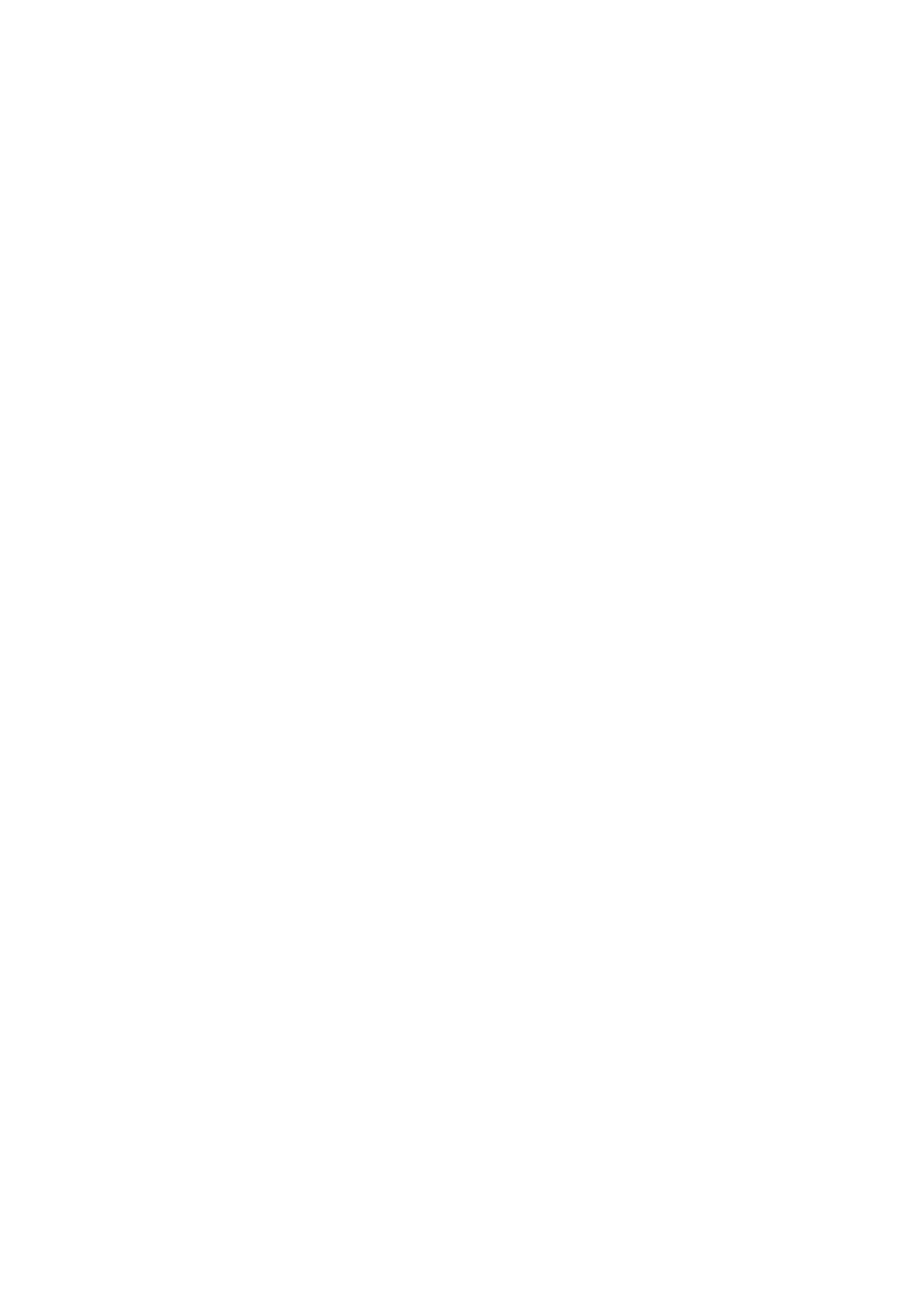## <span id="page-2-0"></span>**OECD Policy Paper**

This paper is published under the responsibility of the Secretary-General of the OECD. The opinions expressed and arguments employed do not necessarily represent the official views of the OECD member countries.

This document, as well as any data and any map include herein, are without prejudice to the status of or sovereignty over any territory, to the delimitation of international frontiers and boundaries and to the name of any territory, city or area. The document was authorised for publication by Jorge Moreira da Silva, Director of the Development Cooperation Directorate.

Please cite this paper as OECD 2020, "How Islamic Finance Can Help Achieve the Sustainable Development Goals" OECD Development Co-operation Policy Papers, 30 OECD Publishing, Paris.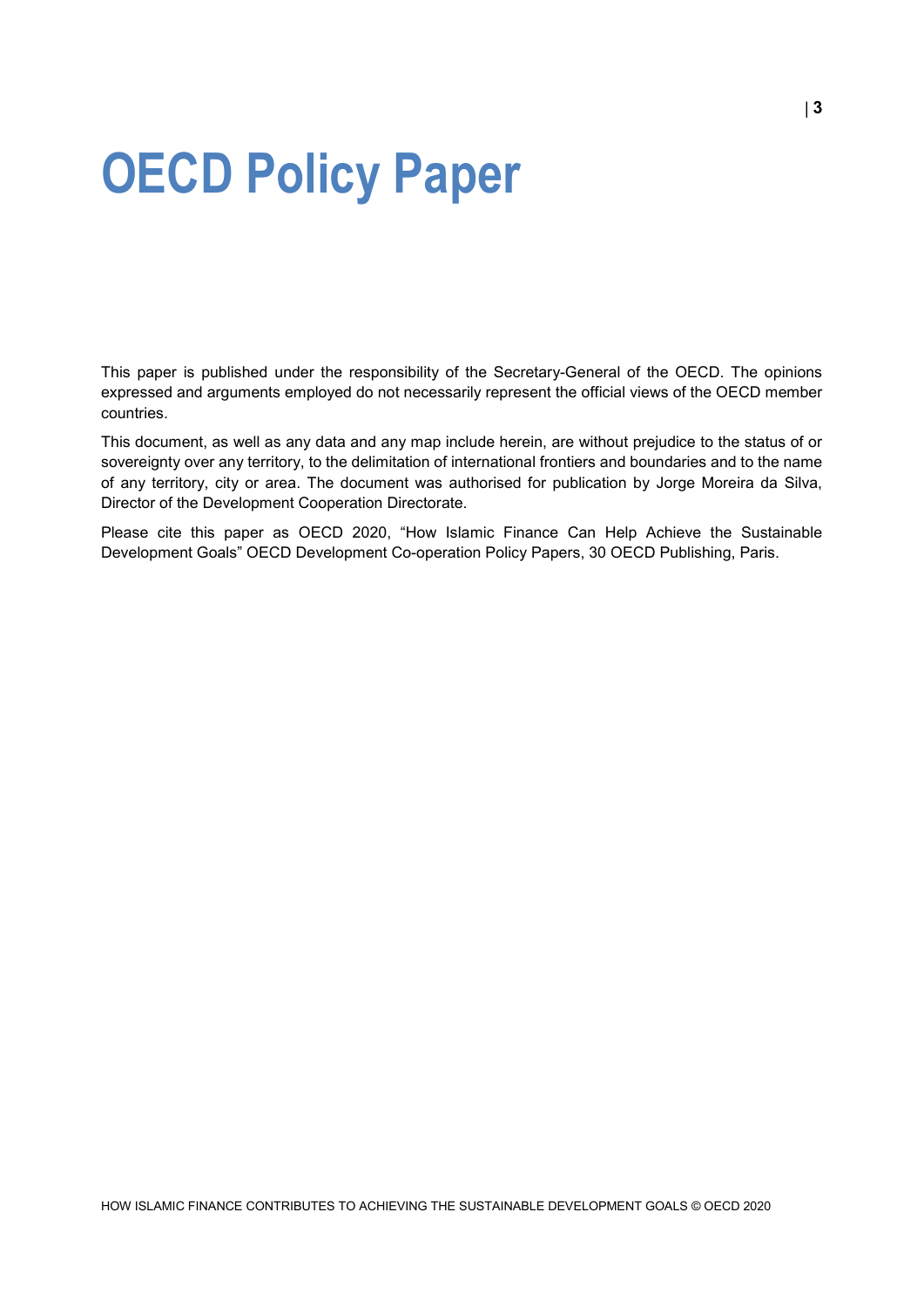## <span id="page-3-0"></span>**Abstract**

This report identifies the opportunities that Islamic finance presents for donors, as they look to deliver the Sustainable Development Goals (SDGs). To achieve the SDGs by 2030, Arab and OECD DAC donors need to mobilise innovative forms of financing and deliver the UN Secretary-General's call to deepen the transformation of development finance systems. DAC members could do so by, amongst other things, broadening and deepening exposure to alternative forms of financing, such as Islamic finance. Islamic finance represents USD 2.5 trillion – a share of which could potentially be mobilised for development – and its tenets resonate strongly across the member countries of the Organisation for Islamic Cooperation (57 members, many of which are developing countries) and beyond (e.g. with Muslims in DAC member countries). Arab donors could consider harnessing Islamic finance, as a means, to strengthen partnerships with DAC members, whilst increasing the effectiveness of existing aid flows in countries and contexts where they have considerable access. Doing so could create a more equitable and stable development finance order capable of delivering the SDGs and achieve greater impact in partner countries. Both communities would then be able to chart a path for all development actors, notably the private sector, development finance institutions and other bilateral donors to harness Islamic finance for development. This report provides a set of action points for Arab and DAC donors, highlighting the benefits of engaging in and co-operating through Islamic finance to deliver the SDGs.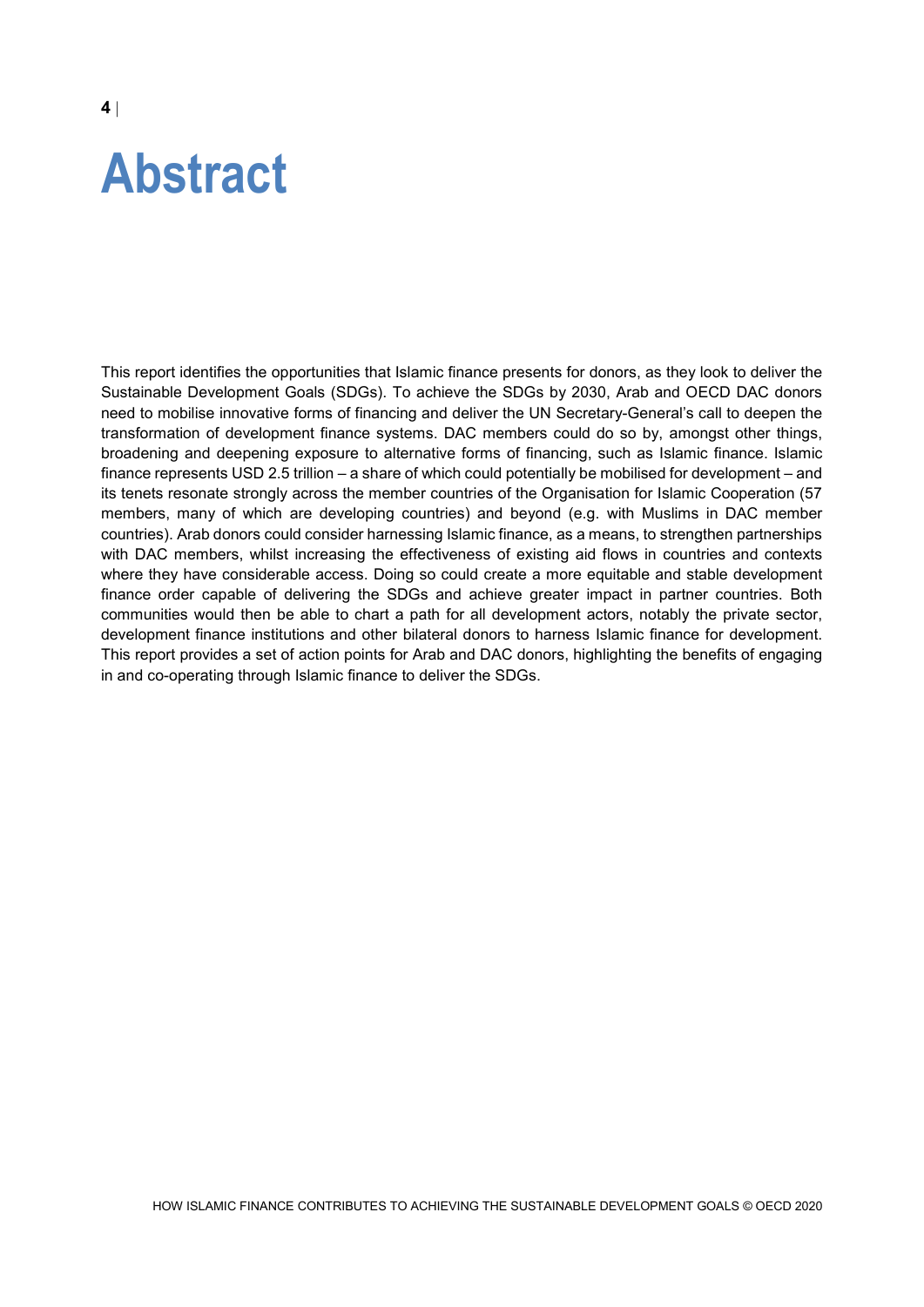## <span id="page-4-0"></span>**Acknowledgments**

This report was prepared by the OECD Development Co-operation Directorate (DCD), under the guidance of Director Jorge Moreira da Silva.

The report was developed by Usman Nizami with Juan Casado-Asensio and benefited from the guidance of Ana Fernandes, Head of the Foresight, Outreach and Policy Reform Unit.

Fundamental contributions were provided by Blake Goud of the Responsible Finance and Investment (RFI) Foundation, Dr. Karim Allaoui of the Islamic Development Bank (IsDB), Andrew Stalbaum of the United Kingdom's (UK) Department for International Development, Safa El-Naser of the Deutsche Gesellschaft für Internationale Zusammenarbeit (GIZ), Niklaus Eggenberger of the Swiss Agency for Development and Cooperation, Ramya Gopalan of the International Federation of Red Cross and Red Crescent Societies (IFRC), Omar Shaikh of the UK's Islamic Finance Council, Arshadur Rahman of the Bank of England, Iqbal Nasim of the National Zakat Foundation, Aamir Rehman of United Nations Development Programme (UNDP) and from OECD colleagues (Irene Basile, Marisa Berbegal-Ibáñez, Stacey Bradbury, Sara Casadevall Bellés, Guillaume Delalande, Cyprien Fabre, Tomas Hos, Rachel Morris and Néstor Pelechà Aigües).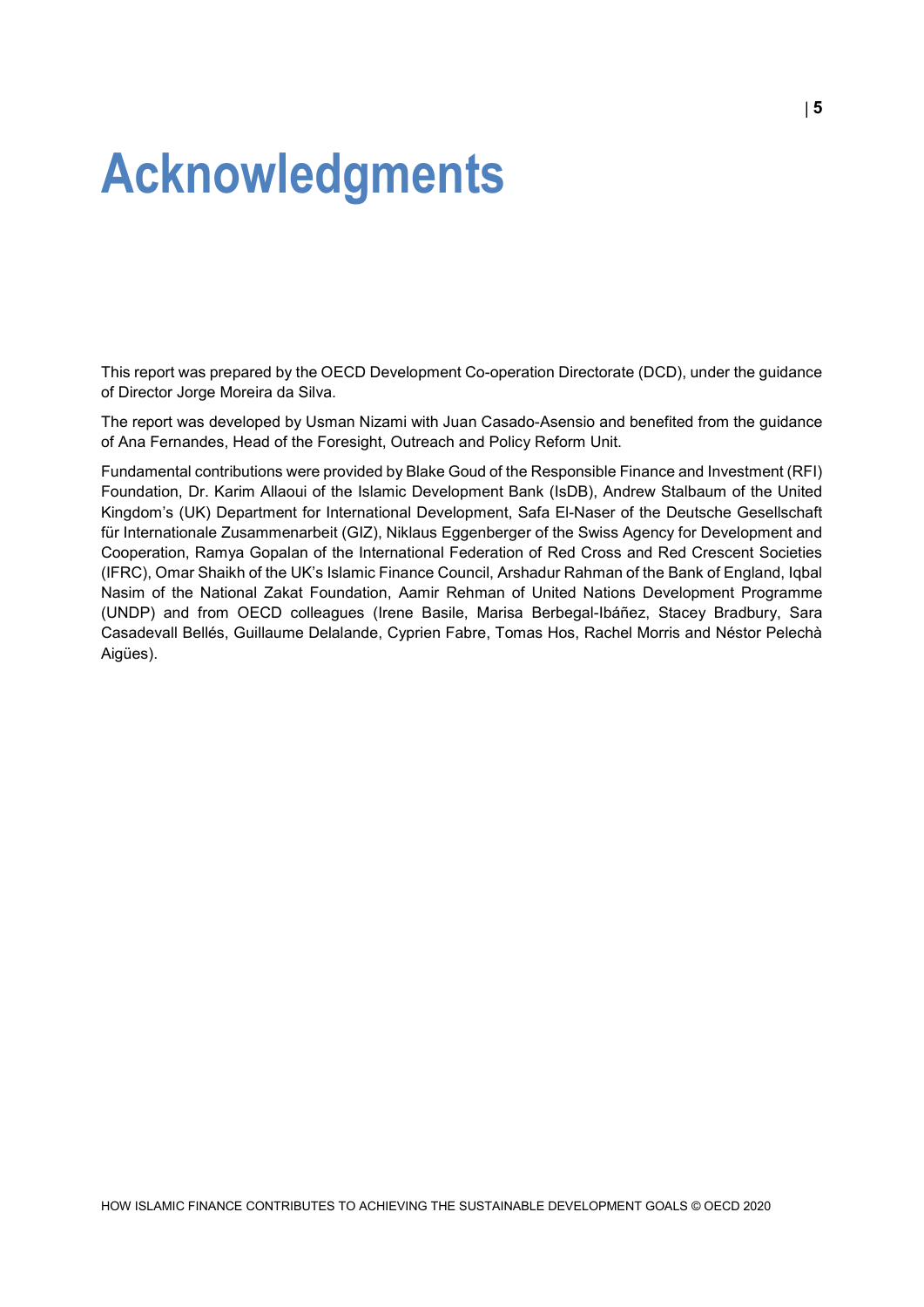# **Table of Contents**

| <b>OECD Working Paper</b>                                                        | 3  |
|----------------------------------------------------------------------------------|----|
| <b>Abstract</b>                                                                  | 4  |
| Acknowledgments                                                                  | 5  |
| Abbreviations and acronyms                                                       | 7  |
| <b>Executive summary</b>                                                         | 8  |
| Awareness raising                                                                | 8  |
| Transparency                                                                     | 9  |
| New Arab-DAC partnerships on Islamic finance                                     | 9  |
| 1. The contribution of Islamic finance to sustainable development                | 10 |
| Islamic finance to deliver the Sustainable Development Goals                     | 10 |
| Islamic finance is complex and only some instruments can be used for development | 13 |
| 2. Islamic social finance                                                        | 18 |
| Islamic social philanthropy and charitable giving                                | 18 |
| Zakat                                                                            | 19 |
| Awqaf                                                                            | 25 |
| Way forward                                                                      | 27 |
| 3. Islamic financing and microfinancing                                          | 29 |
| <b>Sukuk</b>                                                                     | 29 |
| Islamic microfinance                                                             | 34 |
| Way forward                                                                      | 36 |
| 4. Conclusions                                                                   | 38 |
| Zakat                                                                            | 38 |
| Awqaf                                                                            | 39 |
| Islamic lending and microfinancing                                               | 39 |
| <b>References</b>                                                                | 40 |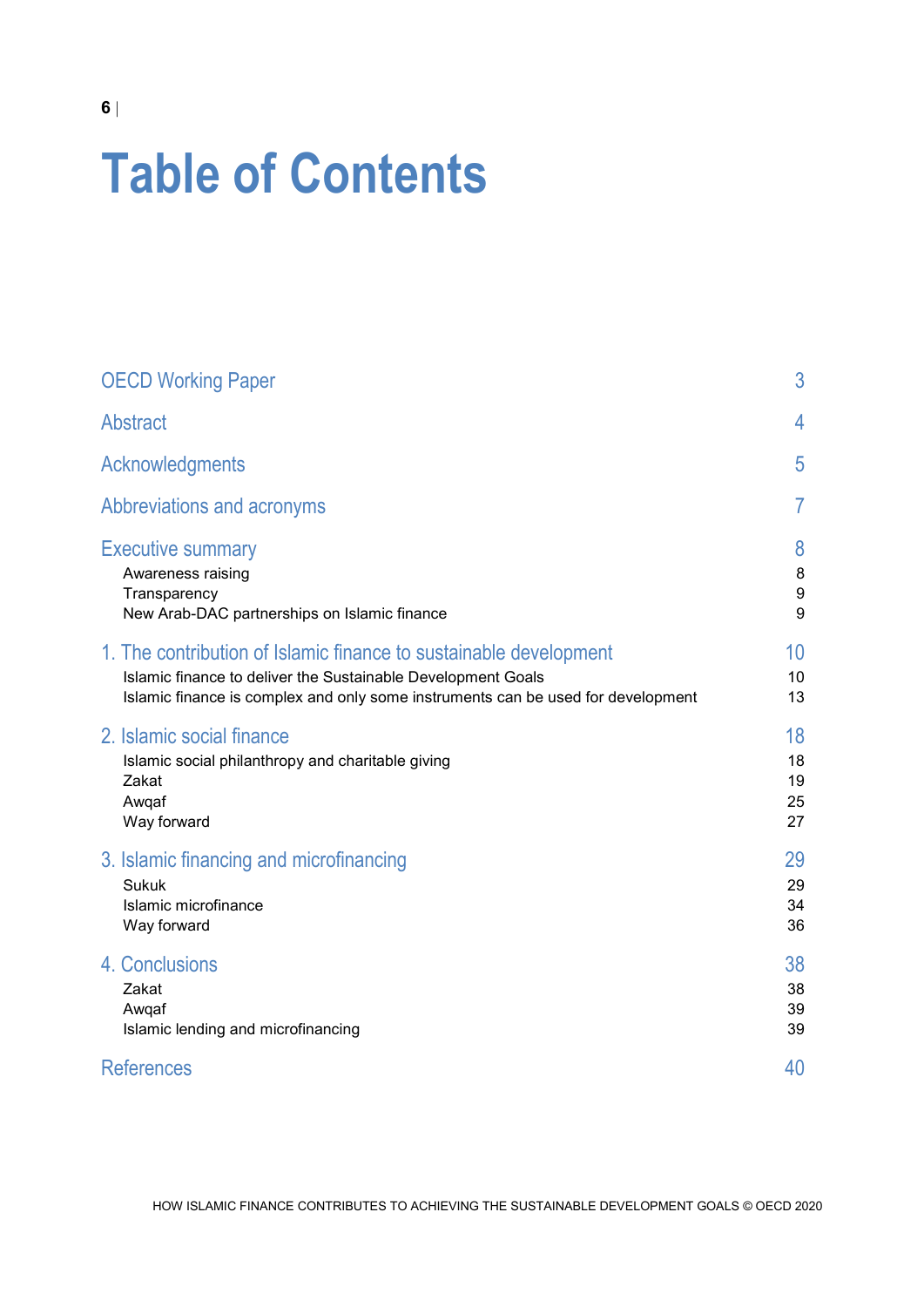## <span id="page-6-0"></span>**Abbreviations and acronyms**

| AAAA          | Addis Ababa Action Agenda                                                              |
|---------------|----------------------------------------------------------------------------------------|
| <b>ACG</b>    | <b>Arab Coordination Group</b>                                                         |
| <b>AGFUND</b> | Arab Gulf Programme for Development                                                    |
| <b>CGAP</b>   | Consultative Group to Assist the Poor                                                  |
| <b>CRS</b>    | <b>Creditor Reporting System</b>                                                       |
| <b>DAC</b>    | Development Assistance Committee                                                       |
| <b>DEEP</b>   | Deprived Families Economic Empowerment Programme                                       |
| <b>GIZ</b>    | Deutsche Gesellschaft für Internationale Zusammenarbeit                                |
| <b>IFRC</b>   | International Federation of Red Cross and Red Crescent Societies                       |
| <b>IFFIm</b>  | International Finance Facility for Immunisation                                        |
| <b>IsDB</b>   | <b>Islamic Development Bank</b>                                                        |
| <b>LDMC</b>   | Least developed member country                                                         |
| <b>LLC</b>    | Lives and Livelihoods Fund                                                             |
| <b>NGO</b>    | Non-governmental organisation                                                          |
| <b>ODA</b>    | Official development assistance                                                        |
| <b>OECD</b>   | Organisation for Economic Co-operation and Development                                 |
| <b>OIC</b>    | Organization of Islamic Countries                                                      |
| <b>PIF</b>    | <b>Public Investment Fund</b>                                                          |
| <b>SDGs</b>   | Sustainable Development Goals                                                          |
| <b>SESRIC</b> | Statistical, Economic and Social Research and Training Centre for Islamic<br>Countries |
| <b>TOSSD</b>  | Total official support for sustainable development                                     |
| UK            | United Kingdom                                                                         |
| UN            | <b>United Nations</b>                                                                  |
| <b>UNDP</b>   | United Nations Development Programme                                                   |
| <b>UNHCR</b>  | United Nations High Commissioner for Refugees                                          |
| <b>USD</b>    | <b>United States Dollar</b>                                                            |
| <b>WWF</b>    | <b>World Waqf Foundation</b>                                                           |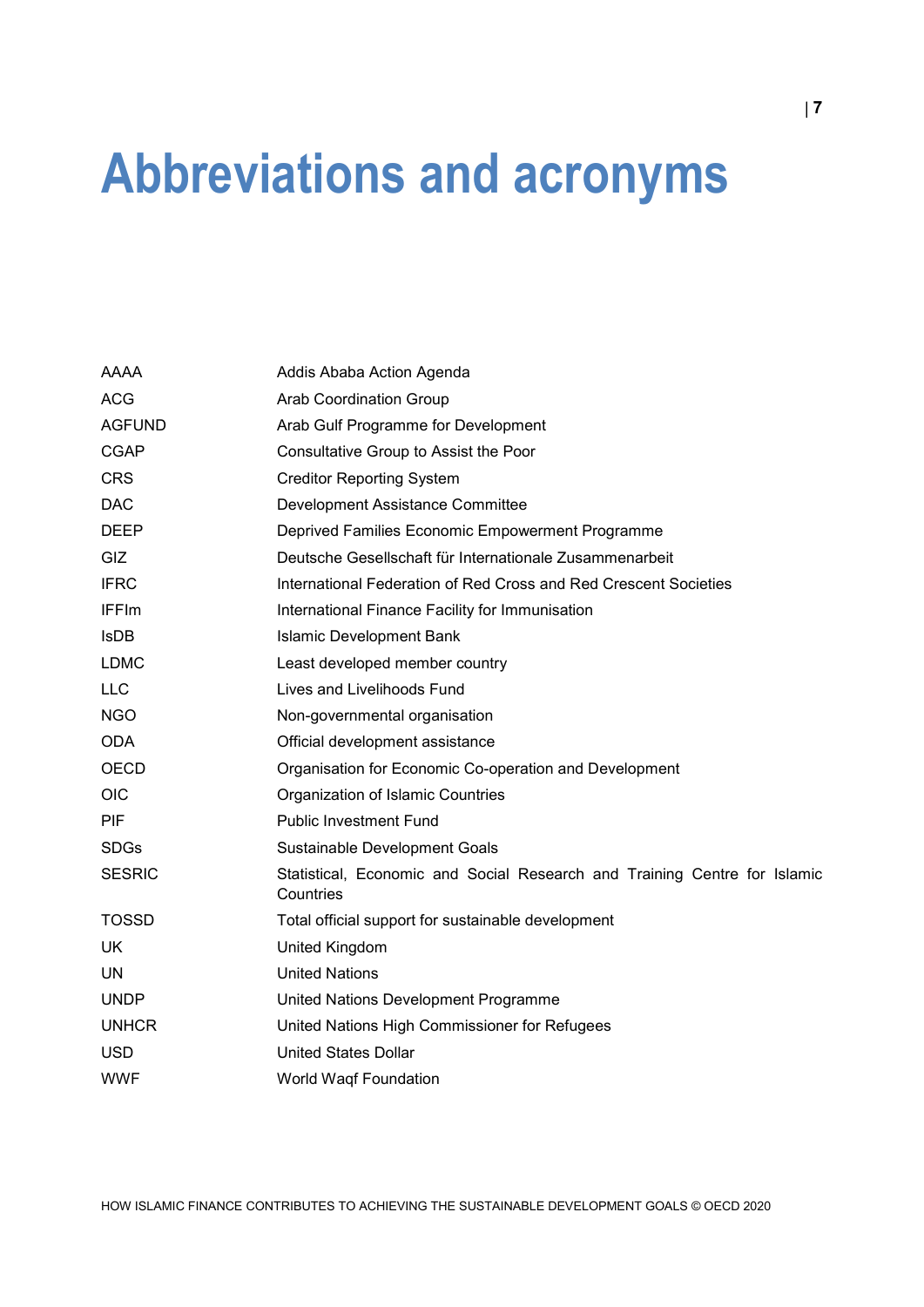## <span id="page-7-0"></span>**Executive summary**

Islamic finance refers to the financing activities that comply with the *sharia*, or Islamic law. Its practical application takes the form of various concepts and instruments, by and large concerning the 57 members of the Organisation for Islamic Cooperation (OIC), which represents over 1.7 billion people, many of which are developing countries and fragile contexts. Islamic finance is worth USD 2.5 trillion in 2018, which is for the most part taking a commercial dimension, but a portion of this may also be applied to promote sustainable development. Whilst 21% of the OIC's population still live below the international poverty line, double the worldwide figure (Abdul Hamid, 2018 $_{[1]}$ ) using Islamic finance in Muslim-majority contexts may be socially, culturally and ethically more acceptable and relevant than other conventional forms of finance, including finance for development. It can promote low systemic risks and a sustainable financing system – particularly important for developing countries that have been piling debt.

Arab donors and rising Muslim-majority donors, such as Indonesia or Malaysia, make up the second largest block of development co-operation providers worldwide after the OECD Development Assistance Committee (DAC). At the same time, Arab donors reporting to the OECD disbursed USD 13 billion in ODA in 20[1](#page-7-2)8 (OECD, n.d. $_{\rm [2]})$ , and only a fraction of this is delivered through Islamic finance. There are opportunities to accelerate the delivery of the Sustainable Development Goals (SDGs) through the development and use of several Islamic finance concepts and tools, notably some of the most promising ones, i.e. *zakat*, *awqaf*/*waqf*, *sukuk* and Islamic microfinancing.

This paper fleshes out some of these opportunities (and challenges), as well as highlights potential areas where Arab providers of development co-operation and DAC members can deepen their collaboration in order to mend the current SDG financing gap through raising awareness, promoting transparency and encouraging joint Arab-DAC partnerships.

#### <span id="page-7-1"></span>**Awareness raising**

Most Islamic finance is operated by private actors, but there is growing interest among Muslim-majority governments and development co-operation practitioners to better regulate its collection and disbursement for development. The paper documents a number of nascent efforts, both within Muslim-majority developing countries and through development co-operation. These approaches deserve better study to understand how Islamic finance contributes to development, which approaches are better suited for particular contexts, such as those of fragility, and how partnerships among Arab and DAC providers could revert to the use or integrate Islamic finance considerations (e.g. through blending) for greater impact.

**8** |

<span id="page-7-2"></span> $1$  No comprehensive data is available for 2018 at the time of writing. The Arab donors that report to the OECD are: Kuwait (including the Kuwait Fund for Arab Economic Development); Saudi Arabia (including the Saudi Fund for Development); the United Arab Emirates (including the Abu Dhabi Fund for Development); the Arab Bank for Economic Development in Africa (BADEA); the Arab Fund for Economic and Social Development; the Islamic Development Bank; and the OPEC Fund for International Development.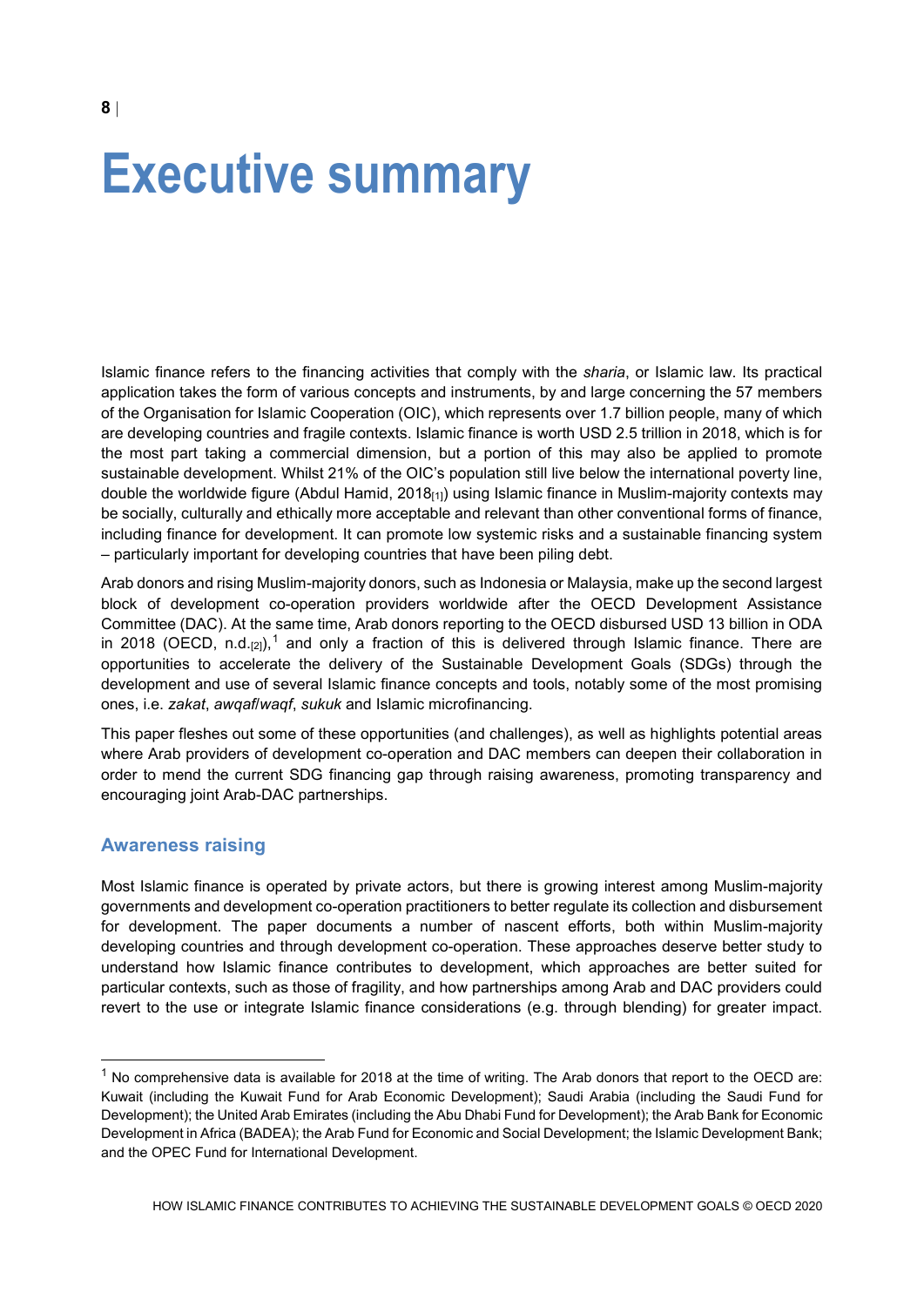Doing so can ultimately raise awareness and increase openness towards this mode of financing, as well as encourage the development of expertise in Islamic finance for development.

#### <span id="page-8-0"></span>**Transparency**

The OECD can help build the evidence base on Islamic finance flows for development, building on its experience of collecting data from over 50 providers of development co-operation beyond the DAC. By reporting, the activities of Arab providers are recorded by the OECD, enhancing the transparency and efficiency of the international development co-operation system. It also enhances the visibility of the activities of Arab providers, e.g. by featuring these activities in OECD work. Currently, the only Islamic finance flows for development reported to the OECD are the activities of the Islamic Development Bank. However, even this information is incomplete, because the Bank does not report on amounts mobilised from the private sector for development purposes. Other Arab donors that also operate with Islamic finance tools (e.g. Arab Gulf Programme for Development, Arab Monetary Fund) could also to report to the OECD on their official development assistance using Islamic finance. In addition, all Arab providers could make use of the new statistical framework of total official support for sustainable development (TOSSD), which would track all Islamic finance operations, including those falling under the concept of ODA. To support Muslim-majority providers in reporting their Islamic finance flows for development, the DAC could engage with the OIC's Statistical Economic and Social Research and Training Centre for Islamic Countries (SESRIC).

#### <span id="page-8-1"></span>**New Arab-DAC partnerships on Islamic finance**

Strong partnerships between Arab and DAC donors can help implement new forms of financing, including through the use of Islamic financing instruments, and can help expand the role of Islamic finance in the field of development co-operation. These partnerships could take the following form:

- Using grant finance from the DAC to leverage resources from private actors in Muslim countries, including with Arab donors and through Islamic financing tools for sustainable development purposes. Blending mechanisms of conventional and Islamic finance are possible and can promote sustainability, as well as financing viability.
- DAC members could partner with the Islamic Development Bank, as the institution leading on Islamic finance for development, e.g. to implement projects together or to co-ordinate activities on the ground. In turn, Arab providers could make greater use of the multilateral system by promoting the use of Islamic finance or the creation of dedicated vehicles within those institutions.
- Arab and DAC providers could convene a roundtable with private sector actors working with Islamic finance to explore options for delivering development objectives through Islamic finance. Discussions could include ways of ensuring that investments by sovereign wealth funds and pension funds reach developing countries through Islamic finance tools.
- Arab providers could collaborate with DAC members to raise awareness of the links between zakat and the SDGs amongst their own citizens, while DAC members could also do so within their own Muslim communities. For this collaboration to take root, governments could promote policy changes, e.g. by encouraging boards and shareholders of providing institutions to consider Islamic finance instruments, when using conventional development finance.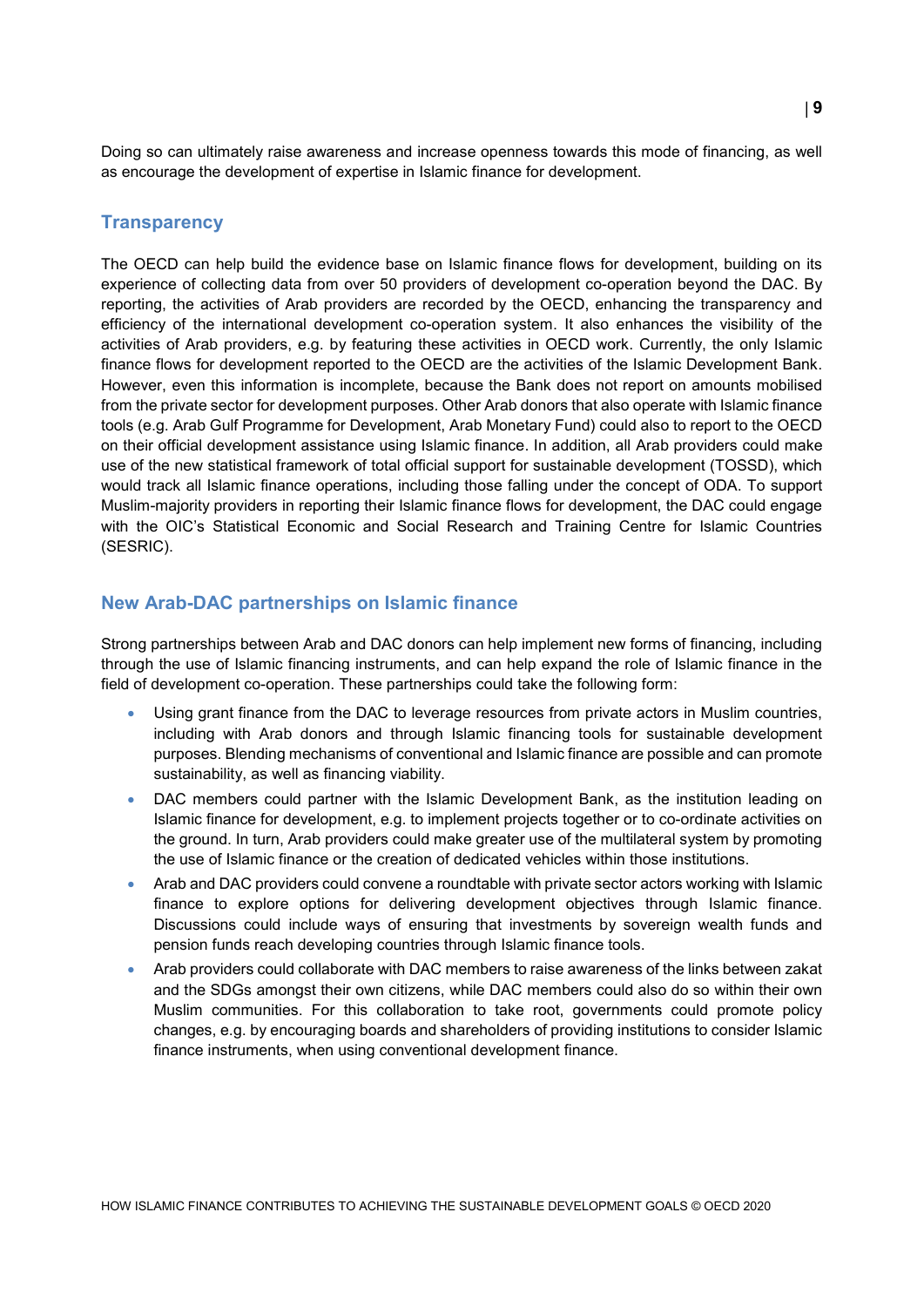### <span id="page-9-0"></span>**1. The contribution of Islamic finance to sustainable development**

This paper identifies ways in which Arab and OECD Development Assistance Committee (DAC) donors could harness the opportunities presented by Islamic finance to deliver the Sustainable Development Goals (SDGs). Whilst some DAC members have experience of working with Islamic finance, most of these experiences are still relatively small in scale and reflect a growing collaboration with Arab donors. International organisations and civil society have been more successful than DAC members in mobilising Islamic finance for development – yet there is potential for developing the joint collaboration and partnership among Arab and DAC providers through the use of Islamic finance.

#### <span id="page-9-1"></span>**Islamic finance to deliver the Sustainable Development Goals**

To deliver the SDGs, the UN estimates that between USD 5 to 7 trillion per annum needs to be mobilised by 2030. Developing countries face an annual funding gap of USD 2.5 trillion to achieve the SDGs (UNSDG, 2018[3]). Low-income countries will require the largest increases in public expenditure relative to GDP to fill this gap. To increase the share of resources available for development purposes and to ensure that these resources reach those most in need, Islamic finance provides a novel option.

Islamic finance is worth USD 2.5 trillion in 2018 (DinarStandard, 2019 $_{[4]}$ ), and is due to exceed USD 3 trillion by 2020 (Martínez-Solimán, 2017 $_{[5]}$ ) and USD 3.5 trillion by 2024 (DinarStandard, 2019 $_{[4]}$ ). There are Islamic financial products and services in 50 Muslim and non-Muslim jurisdictions worldwide, spanning Malaysia, Dubai, Bahrain, and reaching into centres of conventional finance, trade and investment, such as London (RFI, 2019 $_{[6]}$ ). These activities are dominated by banking sector assets, which comprise nearly 75% of all activities, while capital markets at around 20% are another important segment (World Bank and Islamic Development Bank Group, 2017 $_{[7]}$ ) (DinarStandard, 2019 $_{[4]}$ ). Islamic finance has kept pace with the rapid changes in the financial markets, adopting fintech, cryptocurrencies and digital banking, for example. Future projections show that Islamic financing instruments will continue growing, driven by relatively high demographic growth (the global Muslim population is expected to grow from 1.7 billion in 2014 to 2.2 billion Muslims by 2030) and strong adherence to ethical values (with 76% of Muslims considering religion to be very important and 66% of Muslim consumers willing to pay more for ethical products, see (DinarStandard,  $2019_{[4]}$ )).

The profile of Islamic finance in the global financial system is rising, notably following the global financial crisis of 2008 and the 'Arab Spring' in 2010. Islamic finance was seen as offering lower systemic risks and a sustainable financing system that could be more robust and resilient than conventional financing (Dridi and Hasan,  $2010_{[8]}$ ). To non-Muslims, Islamic finance can be seen as a form of socially responsible or ethical finance, although ethical and Islamic finance have both similarities and differences (RFI, [2](#page-9-2)019 $_{\rm [6]}$ ). $^2$ 

<span id="page-9-2"></span> $2$  For example, the role of finance in adding value to the economy is more explicit in Islamic finance, as financial transactions are supported by genuine economic activity. Islamic finance also contains elements that support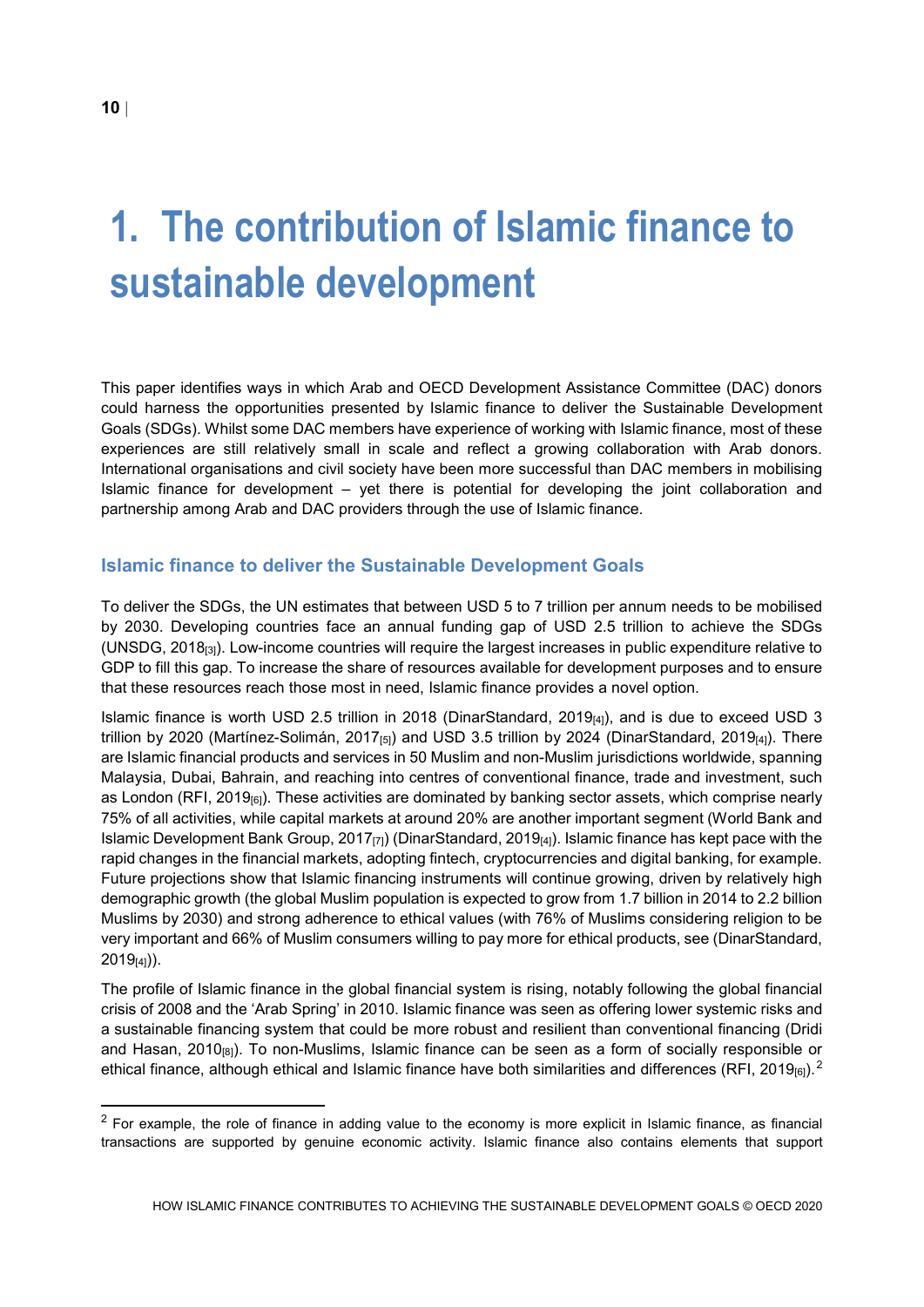Concretely, Islamic finance is increasingly adopting sustainability criteria, so it is well positioned to maximise social impact and address the SDGs (DinarStandard, 2019 $_{[4]}$ ). With concessional loans increasingly being favoured over grant financing by some donors (Klein and Harford, 2005[9]), there is a growing risk of developing countries piling up unsustainable levels of debt – with the IMF advising that 40% of low-income countries are at high risk of being unable to make payments on their public debt (Heilprin, 2019<sub>[10]</sub>). Developing countries therefore need a full suite of financing instruments to curb these trends, and Islamic financing options could improve debt sustainability.

Yet, the growth of Islamic finance has slowed somewhat in recent years, notably due to the fact that the economies of many Muslim-majority countries are dependent on commodities. Notwithstanding, its volumes are non-negligible and even a fraction of these, if better channelled towards development outcomes, could help fill the current SDG gap. There is now more research on how interpretation of Islamic finance concepts and tools can impact development (UNDP, 2019<sub>[11]</sub>). To connect Islamic finance and the sustainable development agenda, a strategic approach is needed to (a) raise awareness amongst development practitioners of its potential; (b) set out the opportunities it presents and (c) identify barriers and gaps that prevent its further development. This strategic approach requires changes or adaptation of the operating environment of donors, some of which are already underway (e.g. donors are increasingly receptive to working with the private sector). In particular:

- DAC donors could conceive Islamic finance as more than a tool that is restricted to faith-based organisations and civil society; and recognise its value in both humanitarian and development responses. They could expand their partnership with Arab (and rising Muslim-majority) donors for the benefit of their partner countries.
- Arab (and rising Muslim-majority) donors could deepen their expertise in Islamic finance, as a way to increase their development co-operation activities and build stronger partnerships with developing countries. They could increase their leadership role in the development sector, notably through partnerships with DAC members.

Islamic finance is an emerging opportunity that could be looked at comprehensively by Arab and DAC donors and that could also be harnessed by other development partners, such as multilateral development organisations. It is one way in which donors can provide socio-politically and culturally appropriate and sensitive responses to development challenges to certain beneficiary countries – for example in some Muslim-majority countries with strong Islamic finance institutions (IRTI, 2017<sub>[12]</sub>). These beneficiaries would receive more context-sensitive development finance flows, which could be more effective and achieve greater impact – and be in line with the principles of the Global Partnership for Effective Development Cooperation. As highlighted in this paper, a handful of bilateral Arab and DAC donors and international organisations have started harnessing the opportunity of working through Islamic finance. Owing to the results achieved, this paper argues that more can be done in the future to ensure that a greater part of Islamic finance contributes to development outcomes.

#### *The Muslim world and Sharia*

 $\ddot{ }$ 

Governments of Muslim-majority countries convene at the Organisation of Islamic Cooperation (OIC), which is the second largest inter-governmental organisation worldwide. The OIC has 57 members representing over 1.7 billion people globally (WorldData, n.d.[13]). The majority of OIC members are in the global South and represent developing countries with a diverse set of needs. The IsDB and the World Bank set out that 21 of the OIC's membership are least developed countries (World Bank and Islamic

sustainability (e.g. no harm for future generations, prohibition of speculative activities, any financial innovation has to be screened, discourages excessive leverage, etc.; see (RFI, 2019<sub>[6]</sub>). Research further shows that Islamic financial criteria can generate value not just for responsible investors, but also for unconstrained investors (see (Gueckel, 2017[77])).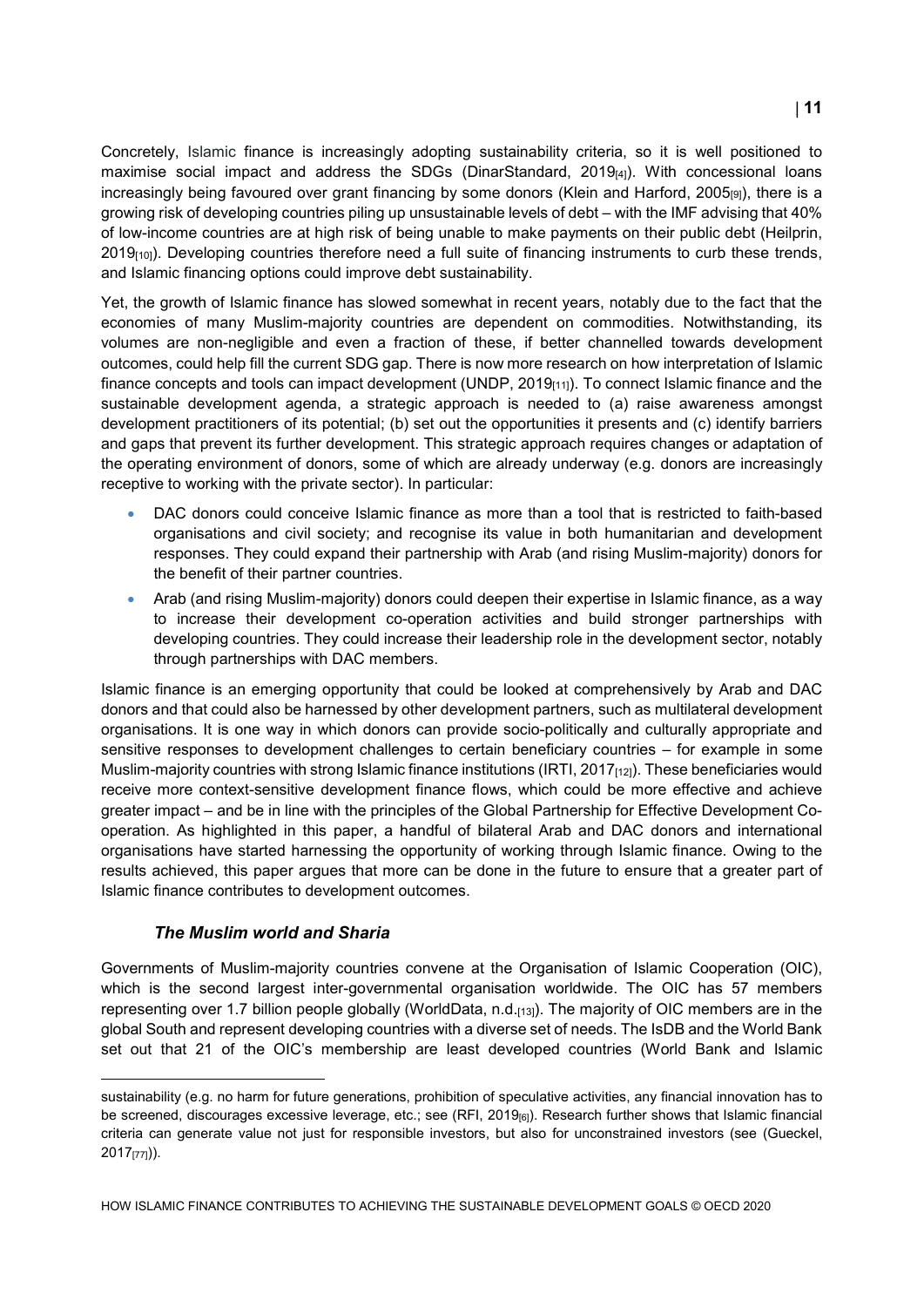Development Bank Group, 2017<sub>[7]</sub>) and 21% of the OIC's population still live below the international poverty line, double the worldwide figure (Abdul Hamid, 2018<sub>[1]</sub>). OIC countries have major challenges in implementation of several Sustainable Development Goals, notably with regards to SDGs 2 (Zero Hunger), 3 (Good Health and Wellbeing), 5 (Gender Equality), 6 (Clean Water and Sanitation) and 16 (People, Justice and Institutions) (Bertelsmann Stiftung and Sustainable Development Solutions Network, 2019<sub>[14]</sub>). There are currently 224 million people malnourished in OIC countries and 28 OIC countries rank among the world's 54 low-income food-deficit countries (FAOSTAT, 2020[15]). What is more, according to the OECD *States of Fragility* report (OECD, 2018[16]), 29 OIC member states can be considered fragile, with a population of 1.2 billion. As of 2010, over 14 million people were internally displaced (SESRIC and IsDB, 2014[17]).

A common feature in the Muslim world is respect for *sharia*, the law derived from religious scriptures. *Sharia* seeks to create a fair, equitable and just society, as its purpose is realising human well-being by enhancing welfare (*maslahah*) and preventing harm (*mafsadah*). These translate into a common understanding of what is *halal* (permissible) and *haram* (prohibited). It can be said that most Islamic societies are attracted to the Quranic vision of a value-based economic order delivering justice and equality (Ul Hassan, 2010[18]). Notwithstanding, different schools of thought within Islam have different interpretations, and these differences also extend to the field of Islamic finance. Islamic finance is one area of *Sharia* that has been ruled upon extensively and so has relatively clearer guidelines on how to manage financial resources and undertake business dealings. Organisations dealing with Islamic financial products have panels of religious scholars and jurists to ensure high levels of *Sharia* compliance. Some of the main characteristics of Islamic financing are:

- Prohibition of interest or '*riba'* in financial transactions;
- Disapproval of speculation in the market or trading in money. Consequently, risks are commensurate with returns;
- Money has a commodity value; and
- Every transaction is linked to a real economy transaction or asset, in contrast to conventional finance, where no bounds constrain an operation. As a result, most Islamic finance transactions are asset-based in one way or another.<sup>[3](#page-11-0)</sup>

Risk and profit are shared in transactions, which reduces volatility and promotes wealth creation among provider and recipient of Islamic finance. Proponents of the system argue that as goods have an intrinsic value, the system can provide better protection than conventional finance. It allows borrowers to budget effectively and to reduce levels of debt that can come from market uncertainties. Notwithstanding, interpretations of Islamic finance precepts can vary across jurisdictions. For example, despite interest being forbidden, in a limited number of cases, partners may add a fee to account for what would otherwise be termed as 'interest' in conventional financing. For example, in a *qard* loan, a service charge is introduced to cover the costs incurred by the lender, who would nonetheless be encouraged to be lenient if the borrower cannot repay on schedule. For effective implementation of *sharia*-compliant financial systems, high standards of governance, transparency, and vigilance by regulatory bodies are required to ensure the basic precepts are not lost during implementation.

Islamic finance is applicable and accessible to both Muslims and non-Muslims, but the focus here will be placed on OIC members. The OIC world does not represent a homogenous bloc. Political, social and economic contexts differ substantially from one country to another. For example, wealth distribution varies widely, with poverty being prevalent in sub-Saharan Africa whilst the Arabian Gulf countries are part of the high-income bracket. Similarly, financial inclusion rates in these markets is low and the IsDB sets out that

<span id="page-11-0"></span> <sup>3</sup> For example, *murabaha* transactions engage in purchases and sales of a physical asset; *ijara* transactions are assetbased through a purchase undertaking by the originator; and *mudaraba* or *musharaka* transactions are equity-based contracts and thus forms of asset-light financing.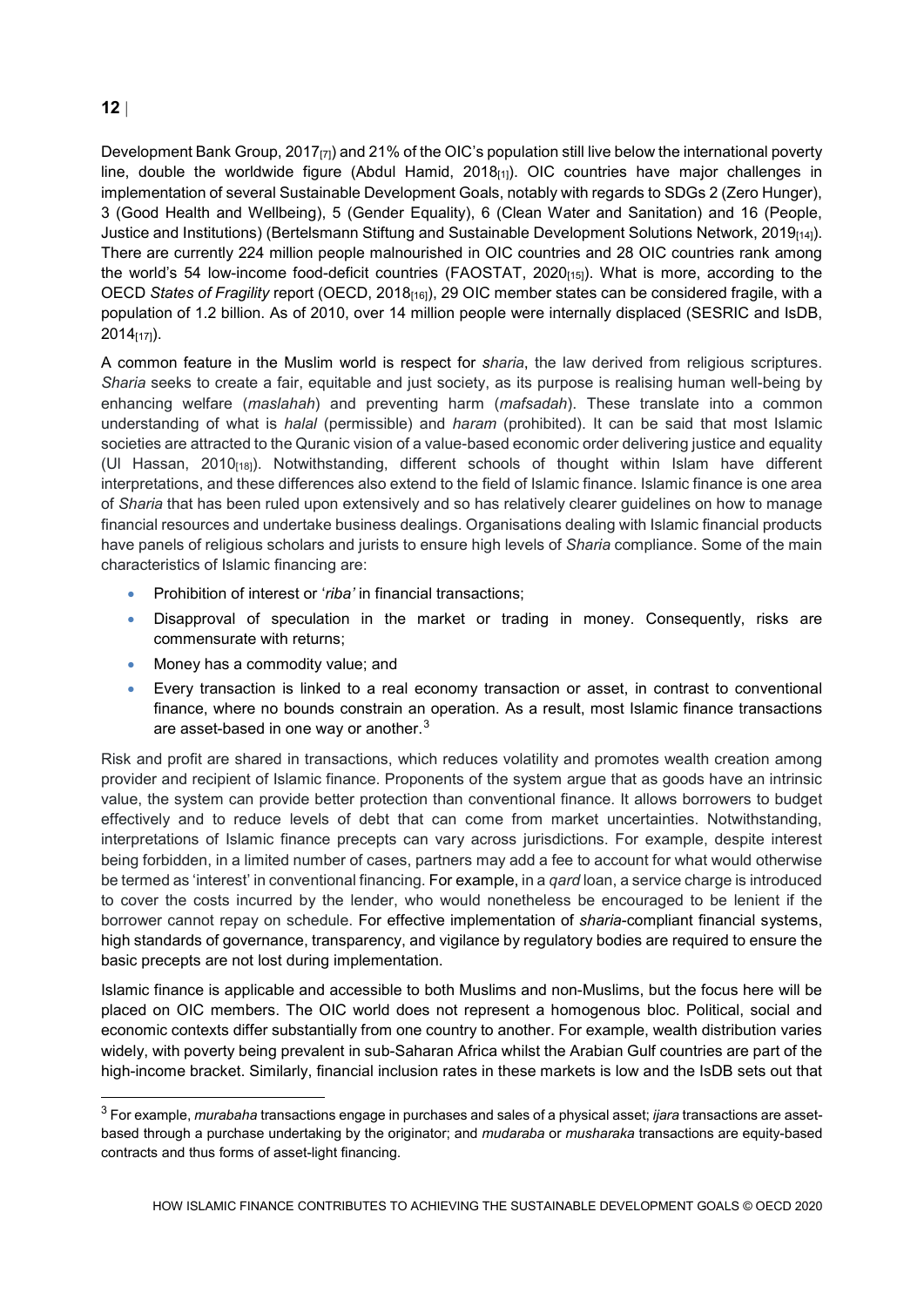over 72% of the population in OIC members are excluded from financial services (IsDB, 2018 $_{[19]}$ ). These markets affected but not always defined by Islamic finance tenets, with the World Bank setting out that 92% of adults (over 15 years of age) have bank accounts in Iran (World Bank, n.d.<sub>[20]</sub>), whereas in Sudan this figure is only 15% (World Bank, n.d. $_{[21]}$ ). Similarly, there are differences in how much Islamic finance is used. For instance, according to some studies, the financial sectors of Iran and Sudan are 100% *sharia*compliant by law (and thus reviewed and managed by *sharia*-compliant boards centrally through government structures), whilst in Kuwait and Saudi Arabia, Islamic finance has approximately a 50% market share (COMCEC, 2019<sub>[22]</sub>). Some countries are developing robust ecosystems to operate in the Islamic finance area, while other countries are less active. For example, Uzbekistan is set to welcome Islamic finance to revamp its economy; Indonesia has a National Sharia Finance Committee and an Islamic Economy Masterplan for 2019-24, with the central goal of boosting the role of Islamic finance in driving economic growth; and Morocco issued its first sovereign *sukuk* for its own development (DinarStandard,  $2019_{[4]}$ ).

#### <span id="page-12-0"></span>**Islamic finance is complex and only some instruments can be used for development**

This paper focuses on Islamic social finance instruments and opportunities that are applicable and accessible to Arab and DAC donors. Simply put, Islamic finance has two branches, namely Islamic social finance and commercial Islamic banking. Islamic social finance is distinct but not separate from Islamic banking, as it is focused on generating social and economic gains, which links it closely to delivering development outcomes. Islamic social finance investments generate returns through education, healthcare, welfare, and infrastructure for those in need (INCEF, n.d.<sub>[23]</sub>). Commercial Islamic banking, which includes insurance, capital markets and asset management, seeks to generate financial returns, like the conventional banking sector, and does not necessarily seek development outcomes. Notwithstanding, donors could engage with Islamic banking to ensure they also contribute to sustainable development, e.g. when Islamic banks work with the private sector.

There are a variety of Islamic religious obligations like *zakat* (compulsory alms giving), *sadaqa* (voluntary alms giving) and *waqf*/*awqaf* (charitable endowments) that could contribute to social finance – these are not Islamic finance instruments per se but are included in this analysis. Commercial Islamic banking transactions use instruments such as *murabaha* (cost-plus financing of a non-interest-bearing loan), which accounts for a large share of Islamic financing, *ijara* (leasing), *mudarabah* (capital and labour partnership) and *musharaka* (profit- and loss-sharing partnership). Islamic fixed income, known as *sukuk,* have been increasingly used in different parts of the world, although not all forms are used for social impact.

| <b>Instrument</b> | <b>Description</b>                                                                                                                                                                 |
|-------------------|------------------------------------------------------------------------------------------------------------------------------------------------------------------------------------|
| Zakat             | Alms-giving in Islam which is obligatory on all Muslims who meet certain wealth criteria. One of the five pillars<br>of Islam.                                                     |
| Sadaga            | Voluntary alms-giving in Islam.                                                                                                                                                    |
| Wagf/Awgaf        | Endowment on property is made to a religious, educational, or charitable causes.                                                                                                   |
| Sukuk             | Islamic asset-based financial certificate, can be compared to conventional bonds (which are debt-, equity-<br>or quasi-equity based).                                              |
| Musharaka         | Joint enterprise or partnership where partners share profits and losses.                                                                                                           |
| Murabaha          | Receivables created are trade receivables from the cost-plus sale, often structured to deliver similar<br>economic outcomes as a loan.                                             |
| Mudarabah         | Partnership contract where delegated authority is given to an agent to carry out trades and transactions.<br>Money is provided from one party and expertise/labour from the other. |

#### **Table 1.1. Overview of Islamic finance terms**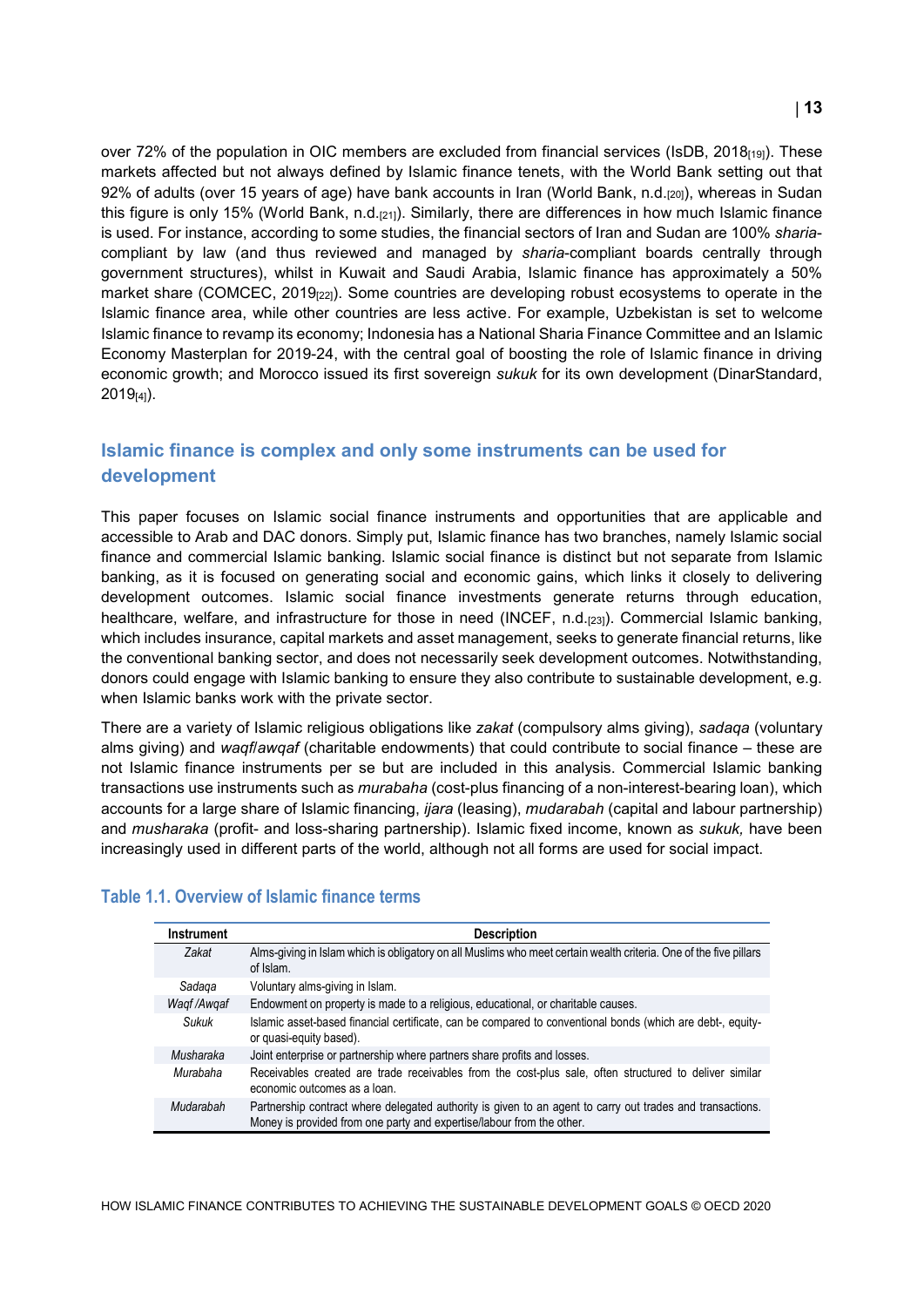Islamic finance and specifically Islamic social finance is well positioned to offer new forms of development assistance, with opportunities for both donors and beneficiaries. The following chapters will focus on those instruments with most potential for development co-operation, namely:

- Islamic social finance (*zakat*, *waqf/awqaf*);
- Islamic financing and microfinancing, including Islamic bonds (*sukuk*).

#### *Developing the Arab-DAC partnership around Islamic finance*

With surging demand for more financial resources for development and a desire to achieve an efficient allocation of resources, the international community is exploring alternative forms of financing. According to OECD statistics, Arab donors, including Arab multilateral institutions, disbursed close to USD 13 billion in 2018 - although there is no information about their magnitude and how these are reflected in official statistics; while DAC donors disbursed USD 139 billion in official development assistance (ODA) in 2018 (OECD, n.d.[2]). However, only a share of Arab donor activities can be considered as using Islamic finance for development. As of today, Islamic finance activities are not easily identifiable in the OECD development finance statistics or any other global database. In the current statistical classifications, financing modalities relating to Islamic finance activities are assimilated to standards grants, standard concessional loans and potentially other financial instruments without the possibility of isolating Islamic finance.

#### *Information on Islamic finance for development is limited*

Currently, there is limited information on Islamic finance for development, mainly accounting for the Islamic Development Bank activities. The IsDB activities are valued at USD 165 million in 2018 in gross ODA (that is, without removing concessional loan repayments to the Bank). In addition, the Bank disbursed USD 2.1 billion in gross other official flows (OOF). These amounts can be considered Islamic finance, as the Bank works solely through *sharia*-compliant financing. This explains why the IsDB leads the global development community on the use of Islamic finance and is a centre of excellence when it comes to developing Islamic finance instruments. Notwithstanding, the information available from the IsDB is incomplete. For example, the Bank does not report to the OECD on amounts mobilised from the private sector for development purposes with Islamic finance tools – a step that the Bank could consider.

#### **14** |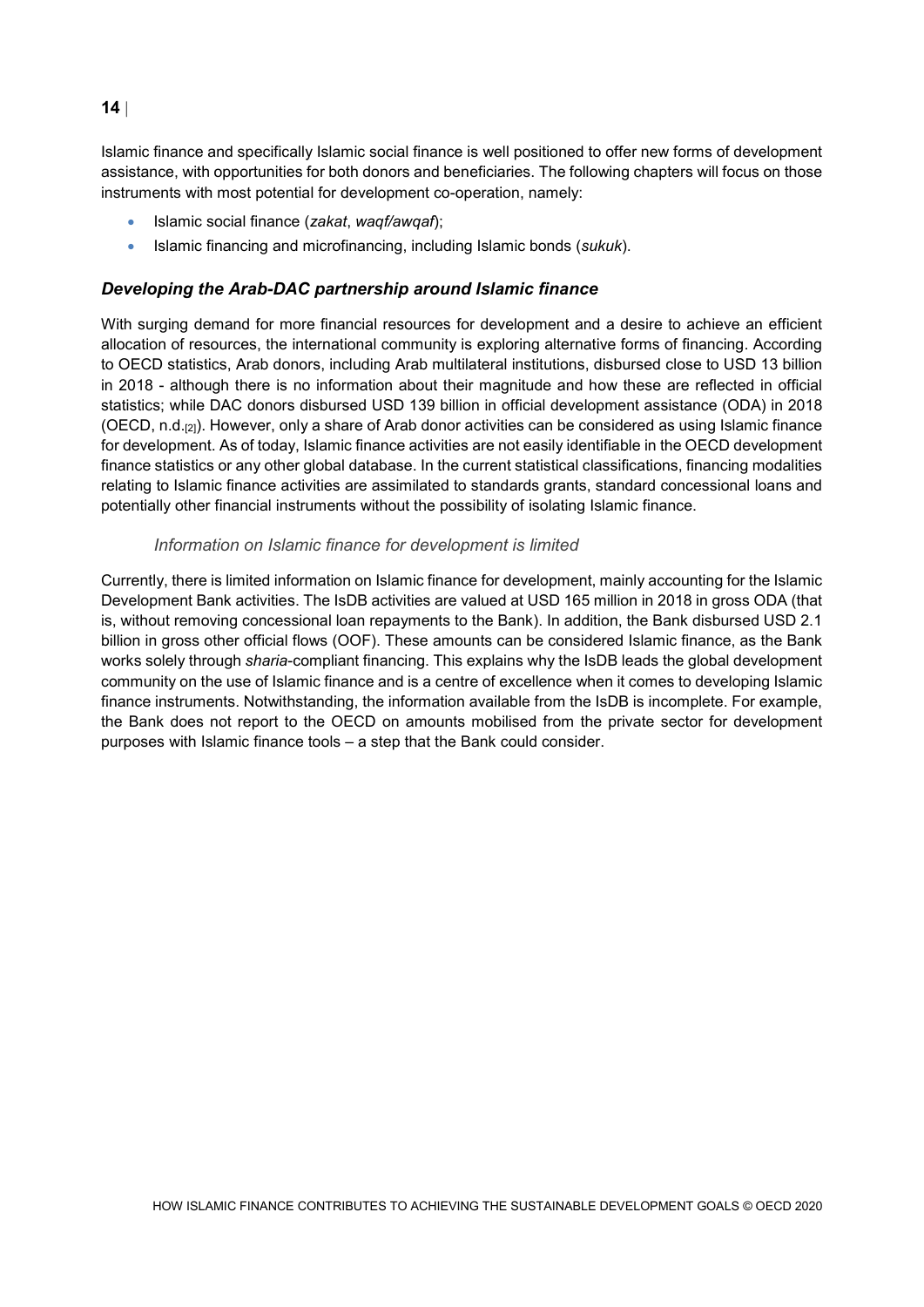#### **Figure 1.1.** Trends in Arab concessional financing



#### Gross disbursements, 2018 constant prices

*Note*: The OPEC Fund and the Islamic Development Bank are global institutions but are considered here as Arab providers because of their membership in the Arab Coordination Group and because their main shareholders are Arab providers, such as Saudi Arabia. The data for Qatar is based on OECD estimates built on development co-operation reports by the Qatar Fund for Development. The 2015, 2016, 2017 and 2018 data presented for Saudi Arabia are incomplete. Notably data on loans extended and grants from some Saudi entities are missing and the country is working towards completing the data. Data for 2014 is based on Saudi Arabia's previous reporting to the OECD on its development co-operation programme, which consisted of aggregate figures on humanitarian and development assistance by region, multilateral aid and loan disbursements and repayments by the Saudi Fund for Development. BADEA did not report data in 2016, 2017 and 2018, and the data for those years is based on its average contributions between 2014 and 2015.

*Source*: (OECD, n.d.[2]) Creditor Reporting System (database[\) https://stats.oecd.org/Index.aspx?DataSetCode=CRS1.](https://stats.oecd.org/Index.aspx?DataSetCode=CRS1)

In addition, but to a lesser extent, the Arab Gulf Programme for Development (AGFUND) and the Arab Monetary Fund also use Islamic finance as a part of their business. However, neither report to the OECD on their development finance flows.

The four major funds representing the four largest Arab bilateral donors, namely the Saudi Fund for Development, the Abu Dhabi Fund for Development, the Kuwait Fund for Arab Economic Development and the Qatar Fund for Development, have not pursued Islamic finance as a form of financing, as the IsDB is the best conduit for these countries, all of whom are IsDB shareholders. Notwithstanding, civil society in Kuwait, Qatar, Saudi Arabia and the United Arab Emirates are known to use Islamic finance in their operations. Some donors are included in the OECD database (e.g. Dubai Cares) but there is no way to understand whether these actors use Islamic finance or not.

When leveraging the effect of Islamic finance on private investments, neither Arab donors nor Islamic multilateral organisations report to the OECD on the amounts mobilised from the private sector. This is primarily due to Islamic principles around charitable giving (see next section). However, a 2018 multilateral development bank report on mobilisation (IFC, 2018<sub>[24]</sub>) suggests that the IsDB is an important player in private finance mobilisation in low- and middle-income countries. Joining other bilateral and multilateral providers in reporting mobilisation data to the OECD would not only contribute to improving the coverage of the OECD development finance statistics in general, but it would also greatly improve the visibility of Islamic finance and on its alignment with the 2030 Agenda. This is important because the private sector of many Arab countries are engaged in Islamic finance through their sustainability or corporate social responsibility efforts. For example, the Majid Al Futtaim, a shopping mall, communities, retail and leisure corporation operating across the Middle East, Africa and Asia, is listed as the world's first benchmark corporate green *sukuk* and first green *sukuk* issued by a corporate in the region, valued USD 600 million; (Futtaim, 2019<sub>[25]</sub>). Another example comes from the Islamic Fintech sector, which has seen recent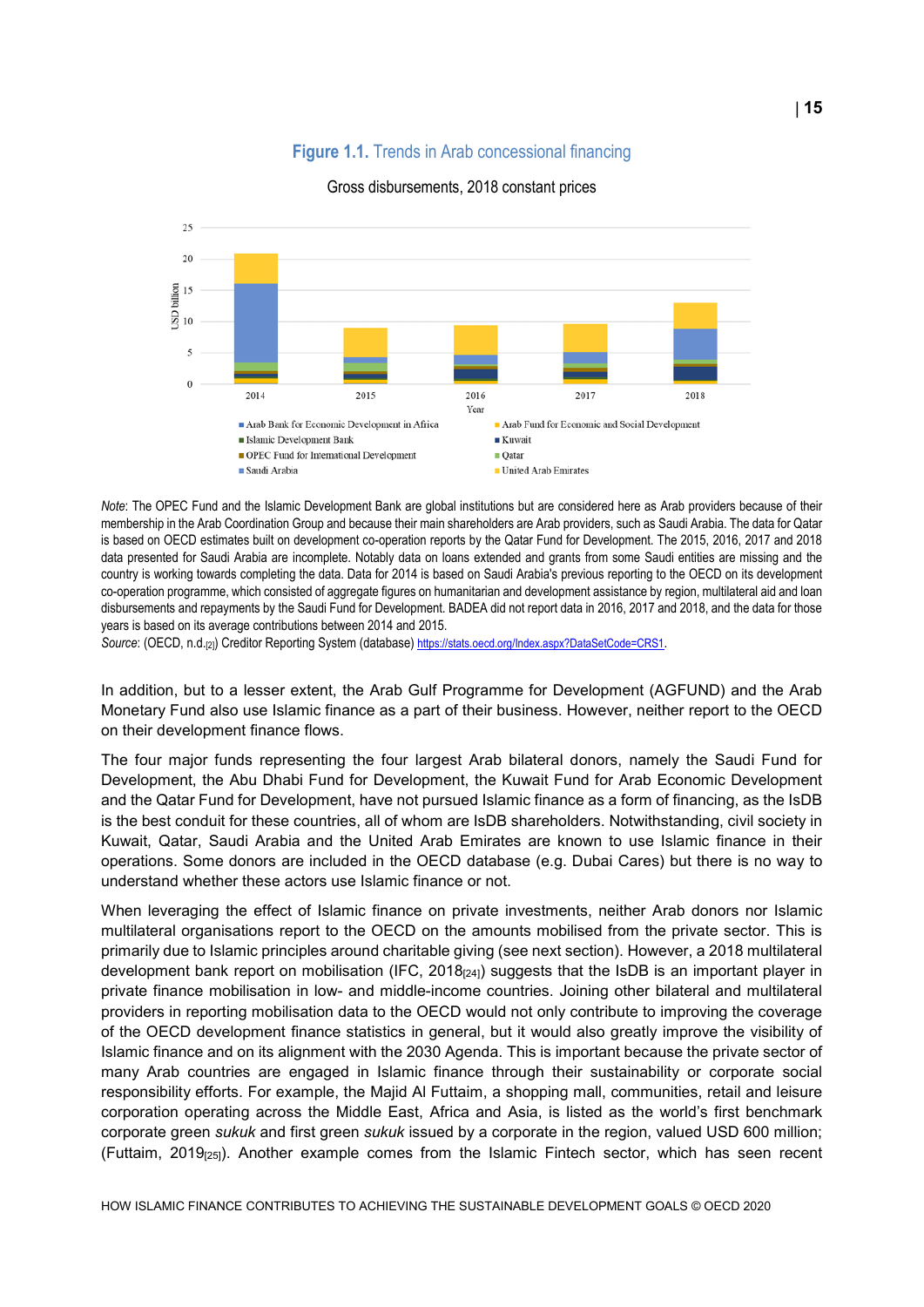developments, e.g. with Malaysia-based Islamic fintech start-up HelloGold partnering with Africa and China to manage micro-loans and land endowments (DinarStandard, 2019 $_{[4]}$ ). The development impact of these Islamic finance initiatives ought to be better understood.

Many of the Gulf donors could also leverage financing from private charity. As will be seen later, obligatory annual contributions from Muslims (*zakat*) could also be used for charitable purposes in developing countries. In the United Arab Emirates, these are pooled in the Zakat Fund and *zakat* contributions are also disbursed or implemented as social welfare projects by many of the United Arab Emirates' donor organisations (MICAD and OECD, 2015<sub>[26]</sub>). There is, however, no information about their magnitude and how these are reflected in official statistics.

Arab and DAC donors are increasingly working in partnership, exploring ways to marry conventional and Islamic finance (such as in Germany, where GIZ is active in Islamic microfinancing projects), yet this information is also difficult to quantify.

The limited information on Islamic finance flows for development beyond the IsDB has to do with the fact that most funds are from private sources. Reporting, notably from resources channelled through official means, would enhance trust in the use of this form of financing. It would also help better explain how much Islamic finance is already contributing towards SDG-related activities. The new statistical framework of TOSSD, (see [Box](#page-15-0) 1.1) represents a major opportunity to better reflect Islamic finance in international statistics. The TOSSD framework includes a specific data field called "Financing arrangement" that allows providers of development co-operation to report an activity as "Islamic finance". In a recent TOSSD data survey conducted from March-September 2019, Islamic finance activities were collected from the IsDB and Saudi Arabia. TOSSD holds great potential to collect even more Islamic finance flows as recent research also shows that some rising development providers (e.g. Indonesia) also provide Islamic finance (OECD, forthcoming[27]).

#### <span id="page-15-0"></span>**Box 1.1. What is total official support for sustainable development?**

TOSSD is a two-pillar framework that tracks officially supported i) cross-border resource flows to developing countries and ii) global and regional expenditures, in support of development enablers, international public goods and global challenges. It measures resources provided by both emerging and traditional providers as well as multilateral institutions, including through South-South and triangular co-operation.

The primary objective of the TOSSD statistical framework is to promote greater transparency about the full array of officially supported resources provided in support of the 2030 Agenda, including official resources and resources mobilised from the private sector by official development finance interventions.

Moreover, TOSSD is expected to facilitate learning and co-ordination among developing countries and providers alike about how to access and combine resources most effectively. Importantly, TOSSD will support more informed policy discussions about the ultimate quality and impact of development finance. The measure will also provide insights about how the international community is financing international public goods. Finally, the measure is meant to mobilise additional resources above and beyond ODA.

The statistical features of TOSSD have been developed by the international community through an International Task Force established in 2017. The Task Force is comprised of 25 experts, representatives of the statistical and development co-operation communities and includes provider and partner countries, as well as international organisations. The Task Force concluded the first version of the TOSSD methodology in June 2019. Moreover, a data survey

#### **16** |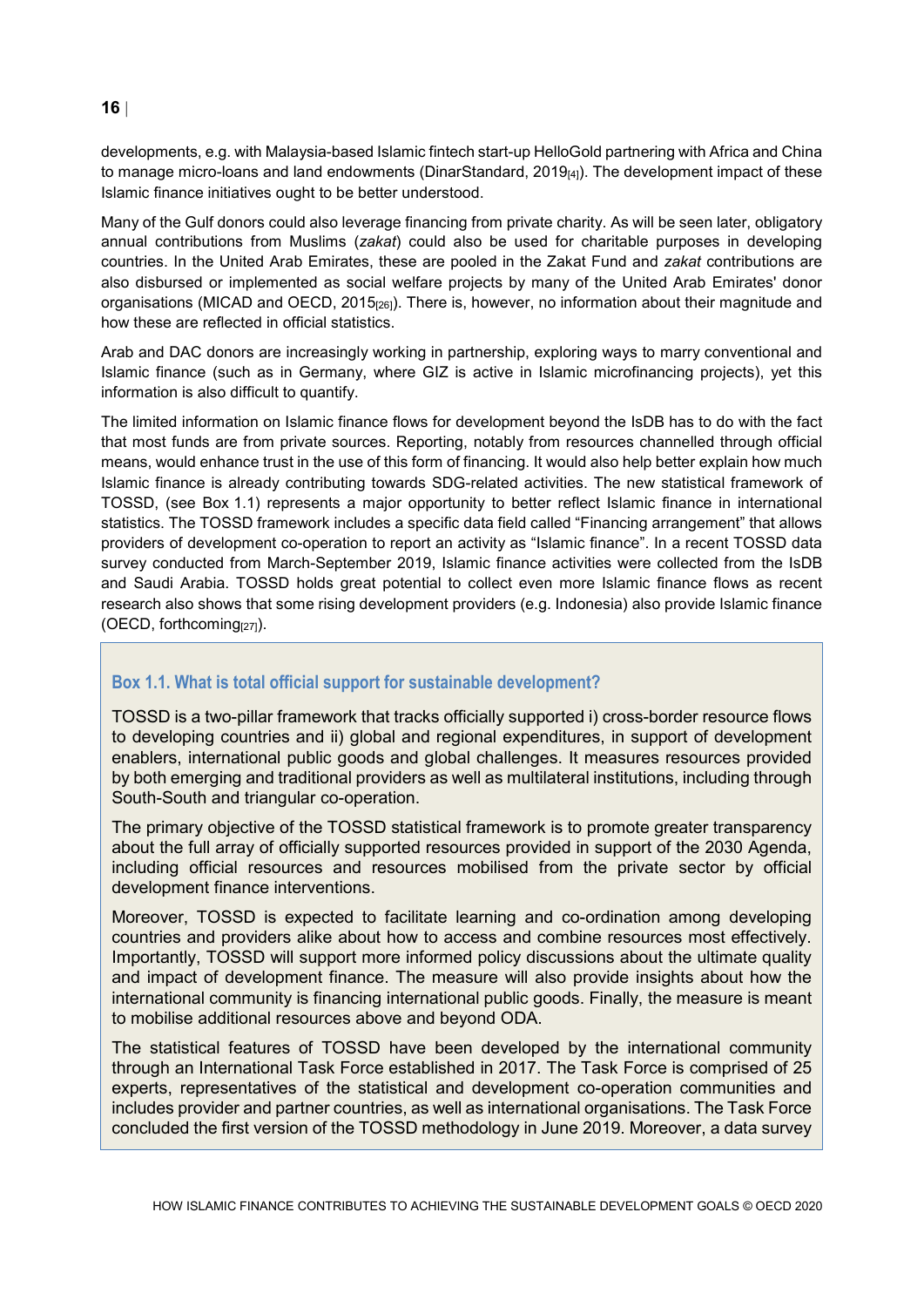was launched in early 2019 to test the TOSSD concept and collect TOSSD data from a wide range of bilateral and multilateral providers of development co-operation.

The UN Inter Agency and Expert Group on SDG Indicators (IAEG-SDGs) reviewed a proposal to include TOSSD in the global SDG indicator framework in October 2019 and agreed that work would continue to further develop and refine the proposal. At its meeting in March 2020, the UN Statistical Commission supported the establishment of a UN working group to this effect, with a view to integrate this new measure of development support in line with the 2030 Agenda with the global SDG indicator framework in 2022. TOSSD data will provide the evidence and experience essential for further refining the methodology.

The Arab-DAC Dialogue on Development is one way for the two communities to enhance their collaboration. The Dialogue seeks to build strong partnerships between the 10 Arab Coordination Group (ACG) members and the 30 DAC members and 6 participants (including Kuwait, Qatar, Saudi Arabia and the United Arab Emirates). This is facilitated by sharing lessons learnt and experiences, identifying opportunities for collaboration and engaging on policy priorities of joint interest like women's economic empowerment, education, or water and sanitation. Strong individual partnerships between Arab and DAC donors can therefore help implement new forms of financing effectively, including through the use of Islamic financing instruments, and can help expand the role of Islamic finance in the field of development cooperation.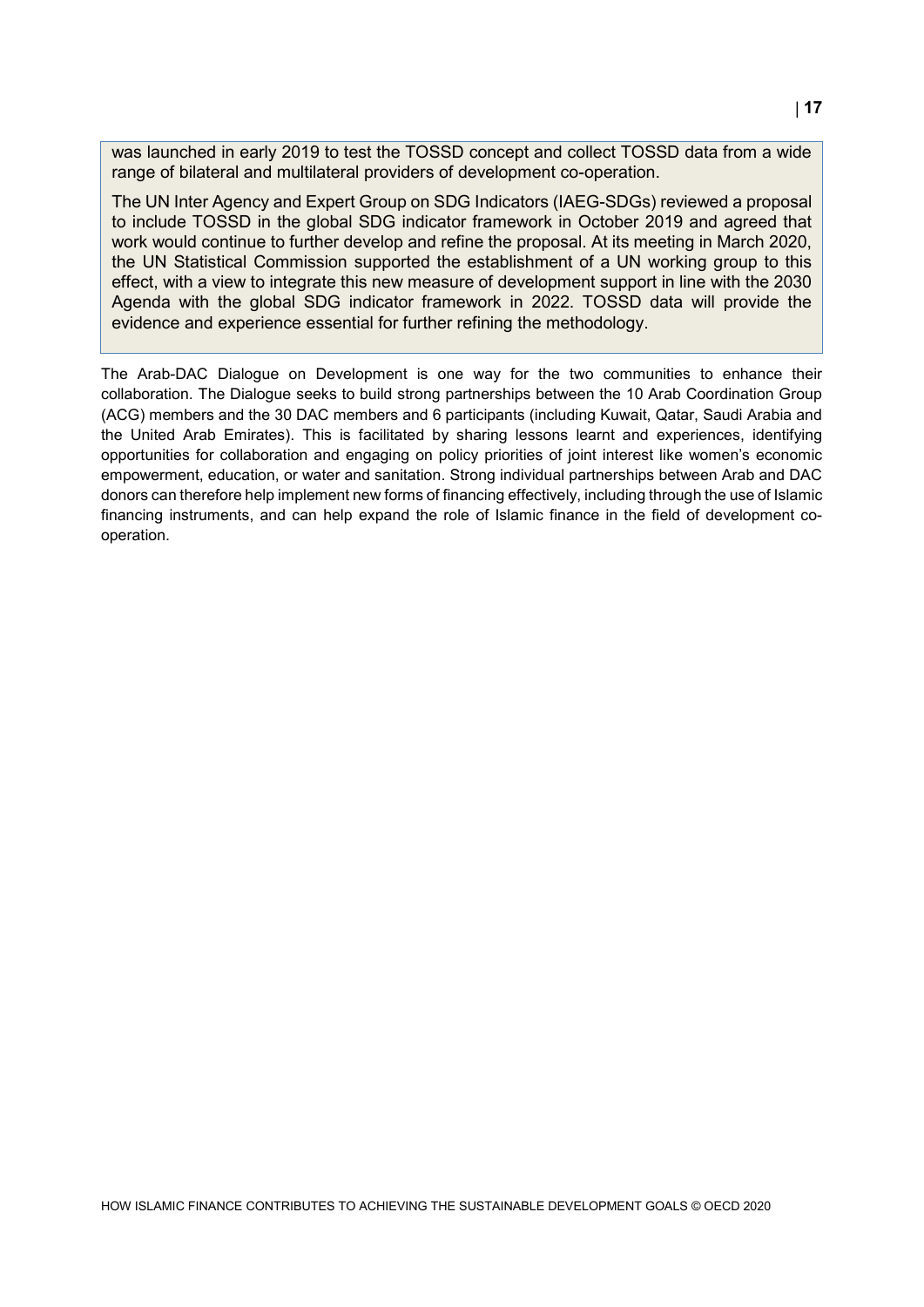### <span id="page-17-0"></span>**2. Islamic social finance**

#### <span id="page-17-1"></span>**Islamic social philanthropy and charitable giving**

Muslims are encouraged to benefit their immediate communities and ensure that the poor are provided for in the first instance. Islamic finance seeks to redistribute assets amongst communities, ensuring that there is a fair distribution of wealth. Islamic social finance concepts, such as *zakat* and *awqaf*, are a means of delivering on this imperative through sustained charitable means and is one of the obligations that Muslims have from a religious perspective (and the only one having a financial dimension). As such, the redistributive and social equality elements of Islamic social finance have an important role to play in realising SDG1, *'End poverty in all its forms everywhere'*, in particular.[4](#page-17-2)

DinarStandard estimates global *zakat* at USD 76 billion (DinarStandard, 2019[4]), while the UNHCR calculates that global *zakat* could exceed USD 300 billion (UNHCR, 2019[28]) and the IsDB calculates global *zakat* to be worth over USD 1 trillion per annum (Rehman, 2019[29]). In turn, DinarStandard considers *awqaf* assets to be USD 410 billion in 2016 (DinarStandard, 2019[4]), while the Dubai government notes that *awqaf* could also amount up to USD 1 trillion per annum (Vizcaino, 2013<sub>[30]</sub>) and Finterra estimates these to be USD 3 trillion, with an estimated return of 5% or USD 150 billion annually, which could be used for socio-economic goals (Finterra, 2020[31]). The broad range of estimates and varying sizes point to the limited availability of quality data on these concepts. This is especially true for *awqaf*, where a sizeable share is in land and property (some *waqf* have been active for centuries). Not surprisingly, *zakat* and *awqaf* are insufficiently organised to achieve development goals. They remain under-reported in development figures and are not captured in development finance flows, as seen earlier for Islamic finance more generally. In addition to the reasons mentioned earlier, there are specific reasons for both tools to be relatively under-reported:

- For *zakat*, this is partly due to the fact that some *zakat* is spent in-country (thus not relevant from a development co-operation perspective, although this could be seen as a form of domestic resource mobilisation contributing to development in some contexts) and because a large proportion of charitable giving is done privately through informal means (i.e. doing good but not talking about it). Creating mechanisms for it to be effectively channelled towards SDG-related activities could position *zakat* as an effective means of raising capital for both humanitarian and development responses, as will be shown below (see [Box](#page-18-1) 2.1).
- Awqaf are relatively large but may have been managed inefficiently, generating low social returns (Nadia Abas and Raji, 2018[32]). Raising awareness on the potential social returns that *awqaf* can deliver, building on current good practice, could make it attractive as an investment opportunity and lead to better integration into the global development community.

Despite the prevalence of these two Islamic finance mechanisms, only a few developing countries have explored the untapped source of raising revenue through them for social assistance and poverty alleviation (IRTI,  $2017_{[12]}$ ). A number of experiences are being made that point at the growth and potential of the two figures in the future.

<span id="page-17-2"></span> <sup>4</sup> *Sadaqa*, whilst not obligatory, accounts for voluntary alms giving and follows the same principles of *zakat* and will not be covered in this report.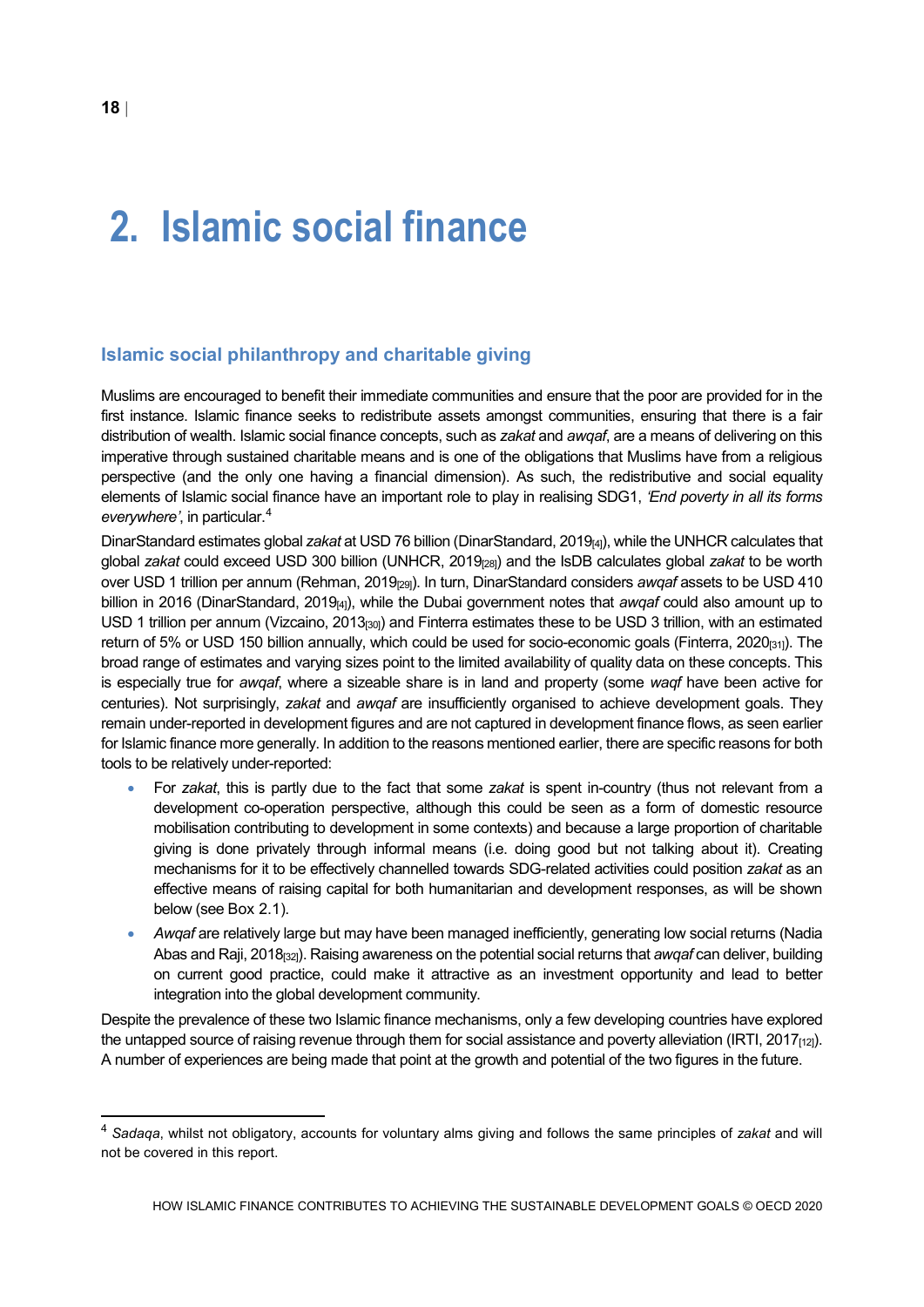#### <span id="page-18-0"></span>**Zakat**

#### <span id="page-18-1"></span>**Box 2.1.** *Zakat* **overview**

- One of the five pillars of Islam, obligatory alms-giving in Islam for all Muslims who meet certain wealth criteria (*nisab*).
- Calculated as 2.5% or 1/40 of the accumulated net wealth of personal assets (but not including home) over the course of a lunar (Islamic) year. It can be financial or in-kind (e.g. crops, livestock).
- Collection differs according to geographic location. In some Muslim-majority countries, the government assumes responsibility for collection and distribution locally (Indonesia, Malaysia, United Arab Emirates). *Zakat* can also be collected in the form of a tax (Qatar). In other countries, zakat collection is not organised by the state (Nigeria, South Africa).
- Official zakat delivery systems are not fully developed across DAC members, so Muslim citizens in DAC countries will commonly (but not only) use Islamic nongovernmental organisations (NGOs) that offer *zakat* services internationally. Conversely, amongst Arabian Gulf donors, governments can offer this provision through official channels. For example, the UNHCR can collect and distribute zakat as a secular NGO.
- Depending on the context, *zakat* will be channelled through unofficial means, independent agencies or mosques. *Zakat* can also be given directly to a beneficiary.
- *Zakat* is given to those most in need and so is usually provided as humanitarian assistance (grant finance), rather than longer term development assistance (concessional loans).
- In particular, *zakat* can be effectively aligned with social SDGs, such as SDG1 'No Poverty', SDG2 'Zero Hunger', SDG3 'Good Health and Well-Being', SDG4 'Quality Education', SDG6 'Clean Water and Sanitation', SDG8 'Decent Work and Economic Growth' and SDG10 'Reduced Inequalities'. The use of *zakat* has so far limited for environment-related SDGs.

The impact of *zakat* for development still needs to be better understood.

#### *The challenge*

As outlined above, *zakat* still needs to be better captured, harnessed and channelled to respond effectively to the SDGs. In Islam, *zakat* and alms-giving is accompanied with humility. It is emphasised that to do good with wealth is better than ostentatious display, which has no social value. In practice, Muslims commonly channel alms through informal structures, giving directly to beneficiaries or using mosques and local charities or organisations to disburse contributions to those most in need. Such giving is not ordinarily recorded in official systems. Additionally, if one gives *zakat* to family or friends, this will not be captured. As a result, knowledge around levels of wealth in Muslim societies is low, especially amongst high net worth individuals as an individual's net worth can be calculated according to how much *zakat* they give (2.5% of cumulative wealth).

As *zakat* can be given directly to beneficiaries, it is difficult to calculate accurately its magnitude and impact. As long as *zakat* distribution remains *sharia*-compliant, there is scope to align its expenditure with development objectives. Until recently, *zakat* directed to international development was not commonplace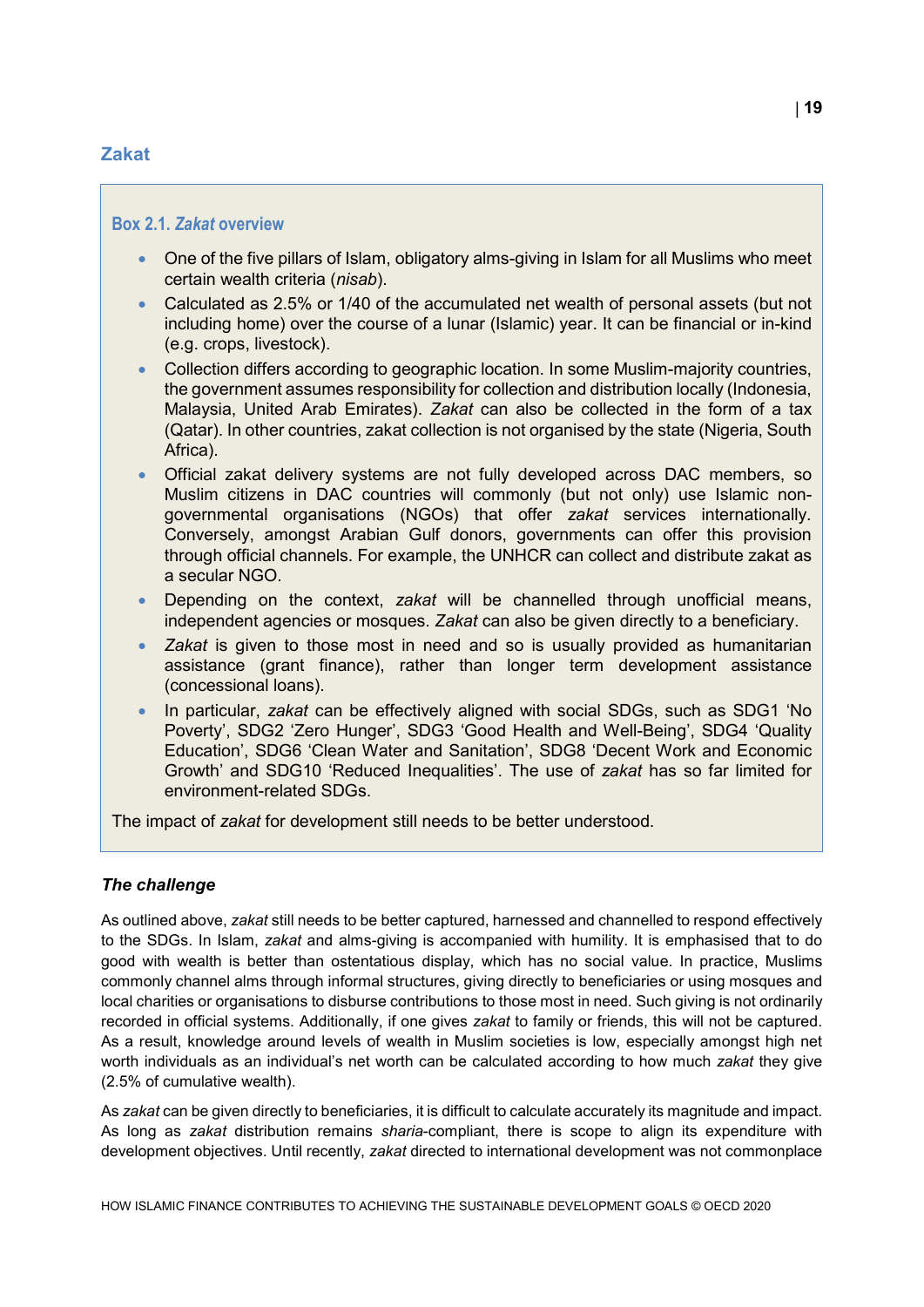but today this is changing. Indeed, this can happen through national *zakat* agencies, international organisation platforms that capture *zakat*, or through the work of civil society organisations:

• A number of Muslim-majority countries, including Qatar, the United Arab Emirates, Indonesia or Malaysia, have *zakat* agencies that operate as a part of government. They collect *zakat*. Ordinarily this is done to meet domestic needs and good practice examples can be seen in Malaysia. Malaysia's method of *zakat* collection (see [Box](#page-19-0) 2.2) highlights how a government can efficiently administer this important function and deliver on behalf of citizens. However, not all Muslim-majority countries have introduced the system of *zakat*, which is considered a private activity, thus making it difficult to assess its effectiveness in poverty alleviation (IRTI,  $2017_{[12]}$ ).

#### <span id="page-19-0"></span>**Box 2.2. The Zakat Collection Center – PPZ, Malaysia**

Founded in 1990 by the Government, Malaysia's Zakat Collection Center (PPZ) has sought to make the payment of *zakat* easier for Muslims in Malaysia, e.g. by reforming the governance of the Center or by implementing reforms to automatically calculate amounts due. Over time, the PPZ has run awareness raising campaigns to inform the Malaysian Muslim population around obligations around *zakat*. In doing so, trust in the system has increased, as seen in the 20% rise in collection rates each year during the period 2005 to 2008 (Wahid, 2014 $_{[33]}$ ). The Zakat Collection Center operates within Malaysia and does not disburse funds abroad yet, still lessons could be extracted from its successful domestic operations.

*Source*: (Zakat, n.d.[34]), Zakat[, http://dx.doi.org/www.zakat.com.my.](http://dx.doi.org/www.zakat.com.my)

These agencies do not always operate internationally but could do so through an international window, integrated within the country's development co-operation activities. Indeed, this is the case of Indonesia where activities, including scholarships, humanitarian aid, refugee support, food aid, and co-operation related to peace and security, are delivered with *zakat* funds to other countries through its National Amil Zakat Agency (BAZNAS, see [Box](#page-20-0) 2.3). Another example is the United Arab Emirate's Zakat Fund, which can disburse funds for domestic donors to implement projects abroad (MICAD and OECD, 2015<sub>[26]</sub>). Similar institutions could be established in DAC members with substantial Muslim communities to collect national *zakat* and contribute to international development.

#### **20** |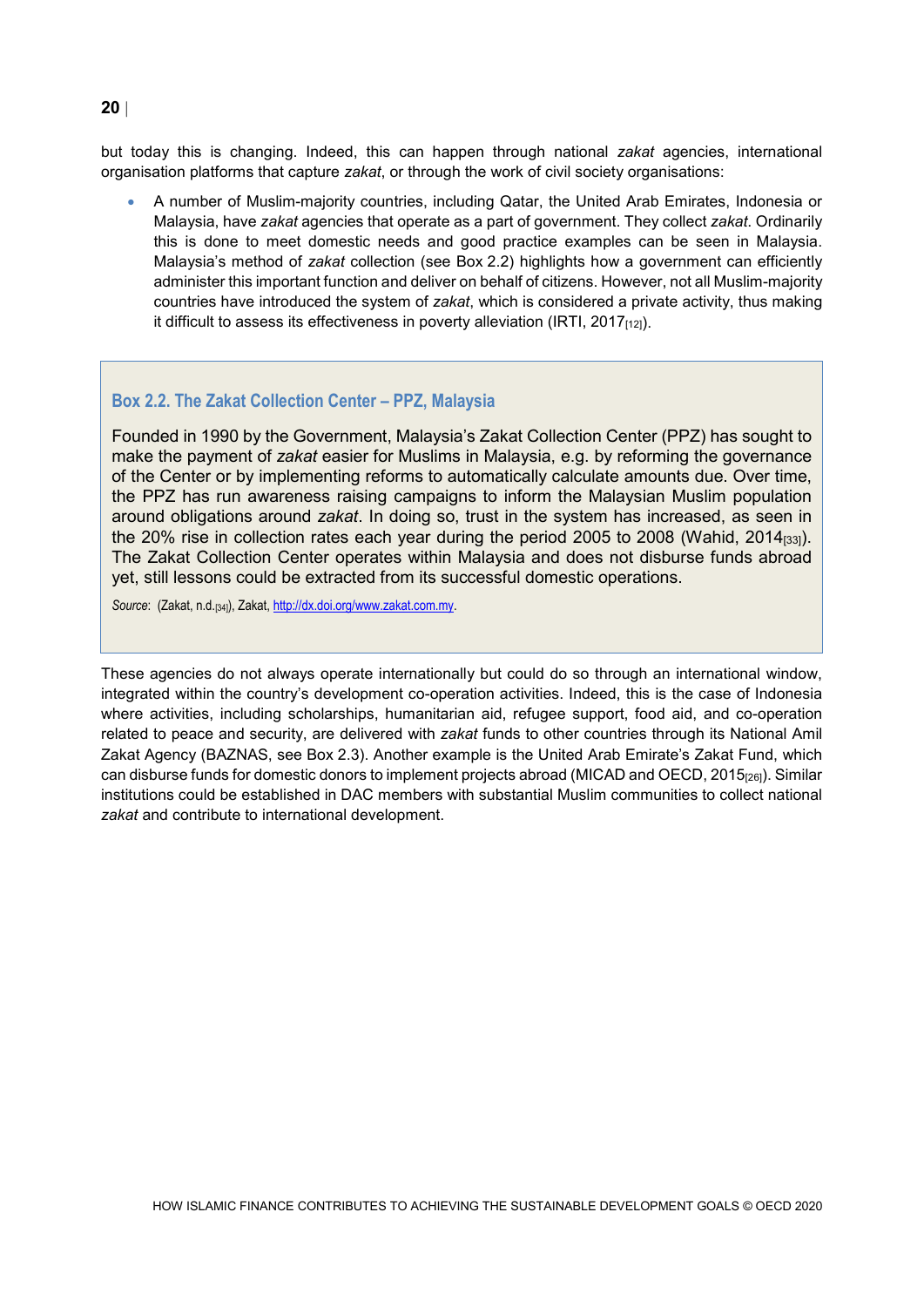#### <span id="page-20-0"></span>**Box 2.3. Badan Amil Zakat Nasional - BAZNAS, Indonesia**

The National Amil Zakat Agency (BAZNAS) is the official and only Indonesian body collecting and distributing *zakat* and alms (ZIS) in Indonesia. BAZNAS was formed by the government based on a Presidential Decree. BAZNAS was declared as a non-structural government institution that is independent and is accountable to the President, through the Minister of Religion. BAZNAS, together with the government, is responsible for overseeing the management of *zakat* which is based on the sharia and the principles of trustworthiness, expediency, justice, legal certainty and accountability. In 2017, BAZNAS collected over USD 11 million from across 150 000 Indonesian citizens and distributed over USD 7 million across 305 000 people in Indonesia. BAZNAS operates primarily at a national level but has provided support in response to specific international issues, like refugees fleeing Myanmar (UNDP Indonesia, 2017[35]). Recently, BAZNAS initiated a cost-sharing partnership with the Global Environmental Facility, whereby it channelled USD 350 000 *zakat* funds for providing power to people living in remote rural villages in Jambi, Sumatra and four micro-hydro power plants to produce a total of 180 000 people with electricity.

*Source*: BAZNAS (n.d.), Badan Amil Zakat Nasional[, https://baznas.go.id.](https://baznas.go.id/)

International organisations started working with *zakat* financing. One of the highest profile and accessible platforms internationally is managed by the United Nations High Commission for Refugees (UNHCR). It launched its Refugee Zakat Fund in 2019, replacing UNHCR's existing *zakat* programme to transform it into a global fund to aid the most vulnerable displaced populations, while meeting the needs of Islamic institutions and individuals in fulfilling their social responsibility duties (UNHCR, 2019<sub>[35]</sub>). The activities include cash assistance and concentrate in Jordan, Lebanon, Yemen, Iraq, Mauritania and Egypt, as well as Bangladesh and Myanmar (UNHCR, 2019 $_{[36]}$ ). Despite the increased transparency and profile that an organisation like UNHCR can offer, such platforms are still not the preferred method of alms giving for Muslims. In fact, these platforms can be perceived as impersonal, compared to more established ways to channel *zakat*. Additionally, issues around efficiency in the UN system can hamper the ability to secure the confidence of some individual donors.<sup>[5](#page-20-1)</sup> Notwithstanding, UNHCR is using the Fund to bridge its required funding gap of USD 209 million to support over 150 000 people. It raised USD 38.1 million in the first half of 2019, surpassing the original target of USD 26 million, which shows the appetite (and success) for this kind of initiatives in the Muslim world.

Civil society has also harnessed *zakat*. Organisations such as the International Federation of Red Cross and Red Crescent Societies (IFRC) have used Islamic Finance effectively (see [Box](#page-21-0) 2.4), e.g. to deliver drought relief in Kenya in collaboration with Malaysia. Such a triangular co-operation partnership, where Kenya benefited from Malaysia's expertise, was possible due to the IFRC's use of *zakat* funding from Malaysia. IFRC effectively routed existing financial flows, ensuring low transaction costs for programme delivery. Another example is the United Kingdom's National Zakat Foundation (see [Box](#page-22-0) 2.5).

A number of studies show that, even under a number of restrictive assumptions, *zakat* alone could be sufficient to cover the poverty gap and be used for poverty alleviation in developing countries (IRTI, 2017[12]). More concrete studies in Bangladesh and Pakistan show that the integration of *zakat* (and *waqf*) into national development plans could contribute substantially to their implementation (IRTI, 2017 $_{[12]}$ ).

<span id="page-20-1"></span> $<sup>5</sup>$  These points were highlighted during interviews conducted with senior officials for the purpose of this paper.</sup>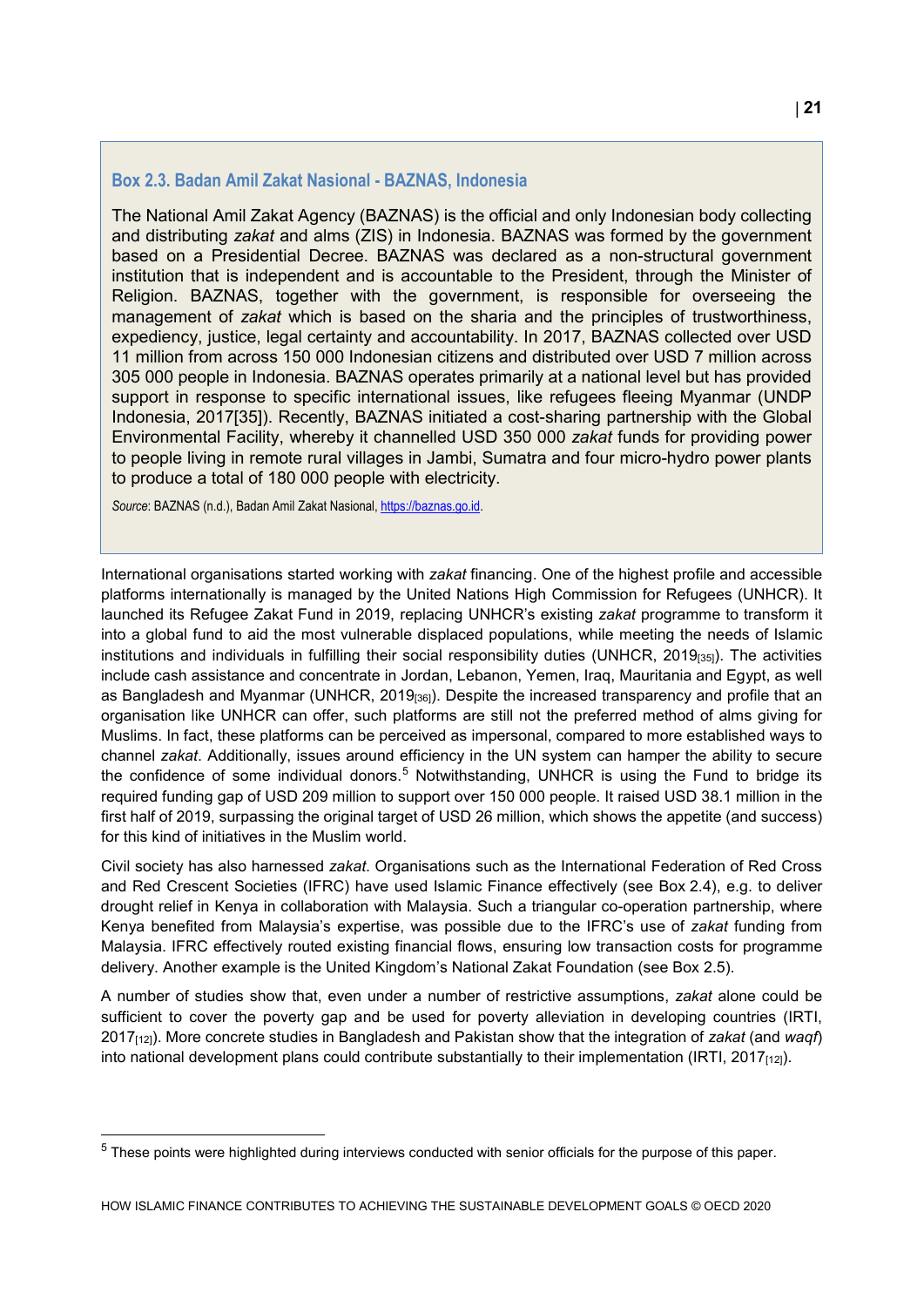#### <span id="page-21-0"></span>**Box 2.4. Case study: International Federation Red Cross and Red Crescent Societies (IFRC) and Kenya Red Cross – Malaysian zakat to help communities in Kenya recover from drought**

A Red Cross pilot project in one of the poorest districts in Kenya has demonstrated the untapped contribution that Islamic social financing can make in the area of development cooperation. Funds raised through the *zakat* mechanism can make a real and lasting difference for people of all faiths and backgrounds with a USD 1.2 million contribution, making returns of USD 20 million from crop sales.

#### **Background**

One of the worst droughts in Kenya's history reached a crisis point in early 2017 with an estimated 2.7 million people needing relief assistance. Recognising the growing difficulties involved in raising emergency funds, the International Federation of Red Cross and Red Crescent (IFRC) and the Kenya Red Cross approached the Zakat Council of the Malaysian State of Perlis, an organisation with a track record of using Islamic social finance instruments such as *zakat* to benefit communities in need. The Zakat Council (which sits at the sub-national level) provided a substantial contribution of *zakat* funding (USD 1.2 million) to the drought assistance programme. That contribution was allocated to the county of Kitui, in southern central Kenya. The location met the requirements for funding by the Malaysian Council because the population of Kitui showed a clear need for humanitarian assistance, qualifying them under the *asnaf*, or categories of people eligible for *zakat* distribution.

#### **Intervention**

The programme developed by the Kenya Red Cross tackled water access and cash-crop issues. It included the repairing of existing bore holes and pumps and the installation of new ones, to bring the total up to 30. These provide clean water to the county, as well as livelihood opportunities in selling and distributing water. The funds also allowed the purchase of certified seeds that were distributed to 175 000 subsistence farming families.

#### **Results**

As a result of the *zakat*-supported intervention, access to clean water and sustainable cash crops was made possible for more than 1 million people across the county of Kitui. Water kiosks and distribution businesses provided employment and funding for the maintenance of the water pumps. Crop market sales contributed to community welfare, providing cash for food, health care and education, as well as seeds to pay for the cost of purchasing the initial seeds received and for seeds for the next crop. This helped raise funds for investment in the neighbouring county of Garissa, which was suffering similar hardship. In keeping with the zakat principles, the initial recipient thus became a contributor to the development of its community.

All in all, funding the initiative demonstrated that *zakat* contributions can be used for international humanitarian and development projects. It also showed that Islamic social finance can provide charitable disaster relief and contribute to a country's development.

*Source:* (IFRC, 2018[37])*,* Beyond Charity – the transformative power of zakat in humanitarian crisis*,* [http://media.ifrc.org/innovation/wp](http://media.ifrc.org/innovation/wp-content/uploads/sites/9/2018/08/Kenya_case_study_2018_003.pdf)[content/uploads/sites/9/2018/08/Kenya\\_case\\_study\\_2018\\_003.pdf](http://media.ifrc.org/innovation/wp-content/uploads/sites/9/2018/08/Kenya_case_study_2018_003.pdf)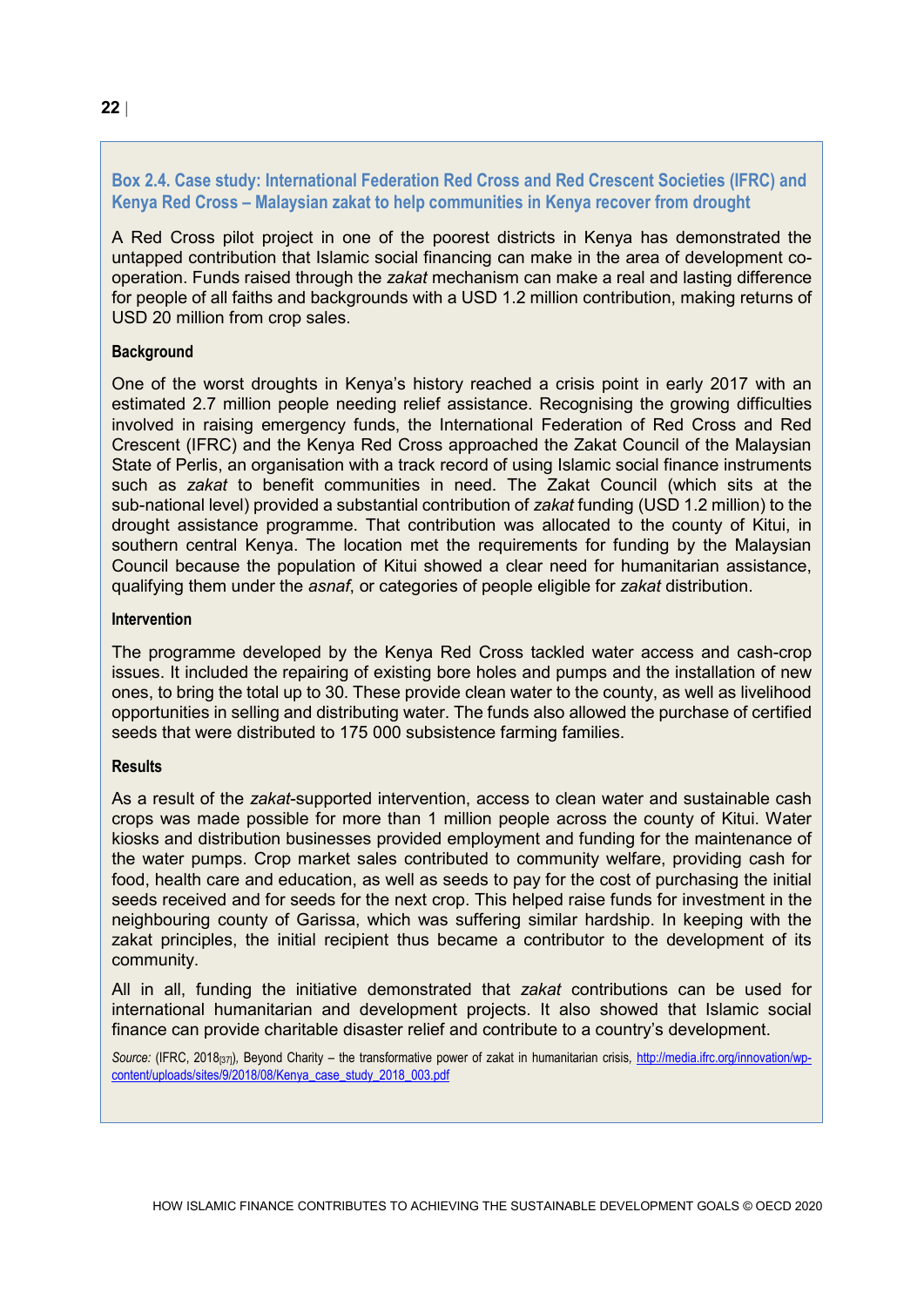Direct remittances are another way of transmitting *zakat* to developing countries. In DAC countries, there are often sizeable Muslim populations with links to developing countries. These populations often produce high levels of remittances, and some of these remittances could be classed as *zakat*. For example in 2015- 16, over USD 1.7 billion was sent to Pakistan from the United Kingdom, accounting for 13% of total remittances received in that country, but the *zakat* part of this is unknown (Migration Observatory, 2016[38]). Indeed, there are no reliable means of tracking these remittances, with global remittances from the United Kingdom in 2014, estimated to be between USD 1.8 and 20 billion (Migration Observatory, 2016<sub>[38]</sub>). The absence of a system to track remittances effectively highlights the importance of having a global solution to do so. This solution needs to reflect the highly diverse needs of Muslim populations when sending remittances.

#### <span id="page-22-0"></span>**Box 2.5. National Zakat Foundation – NZF, United Kingdom**

Founded in 2011, NZF is an independent NGO seeking to deliver relief to Muslims in need in the United Kingdom through its Economic Empowerment Programme. The programme provides basic essentials as well as job training, covers legal costs and provides debt relief (National Zakat Foundation, n.d.[39]). It has raised over USD 10 million in this time and helped over 2 500 people. In the United Kingdom, during Ramadan, the Muslim Charities Forum calculates that over USD 130 million is raised annually through *zakat* and charitable giving, which is disbursed both in the United Kingdom and abroad (through remittances).

Source: National Zakat Foundation (n.d.), Our History, [https://www.nzf.org.uk/News/ViewArticle/4240.](https://www.nzf.org.uk/News/ViewArticle/4240)

#### *The opportunity*

The potential of *zakat* to support development remains unrealised – for example, according to the Islamic Research and Training Institute, the actual *zakat* collected in Indonesia corresponds to 0.025% of its GDP against a potential of 1.59% of GDP. In Pakistan, the corresponding figures are 0.06% and 1.74% of its GDP; while in Malaysia, the actual *zakat* collected is 0.24% of GDP against a potential of 1.11% of GDP (IRTI, 2017[12]). These cases are among the most successful in *zakat* mobilisation efforts among developing countries and suggest that, in some contexts, *zakat* can be a sustainable source of finance for development (notably in South-East Asia, contrary to sub-Saharan African countries where the collection of *zakat* may be more volatile). The IsDB has now set out how the resource gap in some countries with Muslim minorities could be well covered by effective resource mobilisation of charitable giving (World Bank and Islamic Development Bank Group, 2017[7]). The solution proposed is to effectively tap into *zakat* flows and use them to deliver on the SDGs. For that to happen, a holistic approach is required to change donor behaviour and adapt reporting and regulatory frameworks to collect *zakat*-related information and capture funds.

While preserving principles of humility around charitable giving, both Arab and DAC donors could raise the profile of the SDGs with Muslims around the world and highlight SDG alignment with the principles of *zakat*. In particular, they could explain the SDGs and their effect on countries where *zakat* flows could be disbursed. For example, *zakat* could contribute to international humanitarian responses and to the delivery of international public goods like fighting climate change or ensuring safe migration. Doing so would encourage Muslims to understand the potential impact of their charitable giving for the Sustainable Development Goals. Ideally, increased *zakat*-giving would happen through official channels. The IsDB has being doing this effectively, most recently with the launch of a philanthropic fund with the Global Partnership for Education (see [Box](#page-23-0) 2.6), which highlights the contribution of Islamic Financing to SDG 4, which aims to deliver inclusive and equitable quality education and promotes lifelong learning opportunities for all.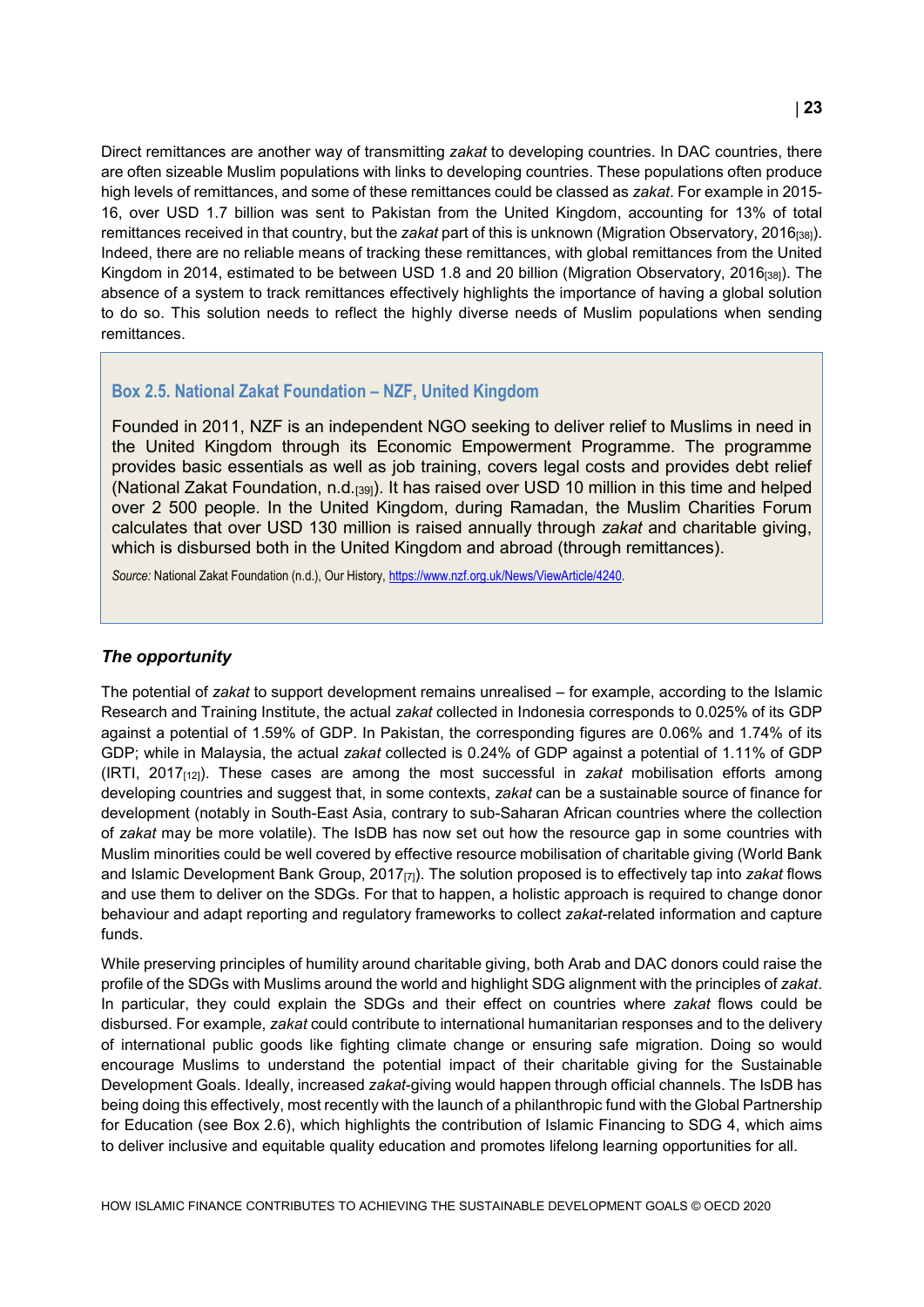#### <span id="page-23-0"></span>**Box 2.6. Global Partnership for Education and Islamic Development Bank Global Muslim Philanthropy Fund for Children**

In 2019, the IsDB and UNICEF announced their intent to develop a Global Muslim Philanthropy Fund for Children. The fund aims to mobilise Islamic giving, including through philanthropic and *zakat* resources, towards humanitarian and resilience development programmes that ensure the well-being of children in IsDB member countries. IsDB and UNICEF are now developing the fund, alongside key partners, in anticipation of a formal launch. The fund will provide children with access to safe water, nutrition, education, health and protection.

*Source:* UNICEF (2019), Islamic Development Bank and UNICEF to establish a Global Muslim Philanthropy Fund for Children, [https://www.unicef.org/press-releases/islamic-development-bank-and-unicef-establish-global-muslim-philanthropy-fund.](https://www.unicef.org/press-releases/islamic-development-bank-and-unicef-establish-global-muslim-philanthropy-fund)

Official *zakat*-giving requires improved organisation, notably to enhance trust in where funds go to and how they are spent. Donors could promote the development of vehicles or even institutions that allow Muslim individuals to make charitable donations in a way that speaks to their religious belief. This could contribute to a better allocation of global financial resources for development, both official and private sources. The initial costs of setting up such institutions and creating an enabling environment for these to operate, especially in DAC countries, could be high. Appropriate legal, fiscal and banking safeguards would need to be introduced to ensure compliance with *sharia* and to ensure trust of Muslim citizens.

If *zakat* is to deliver on development goals, it is critical that current flows are better recorded. Since amounts given in *zakat* are expected to grow, it is only through better accounting of these flows that the full power of *zakat* can be harnessed. To deliver this effect, collaboration with development partners, especially through fora like the Arab-DAC dialogue could be useful. In some regions, further awareness on *zakat* could also be a useful way to leverage this financial resource for development, notably in Sub-Saharan Africa where capacity and awareness are low (IRTI, 2017 $_{[12]}$ ).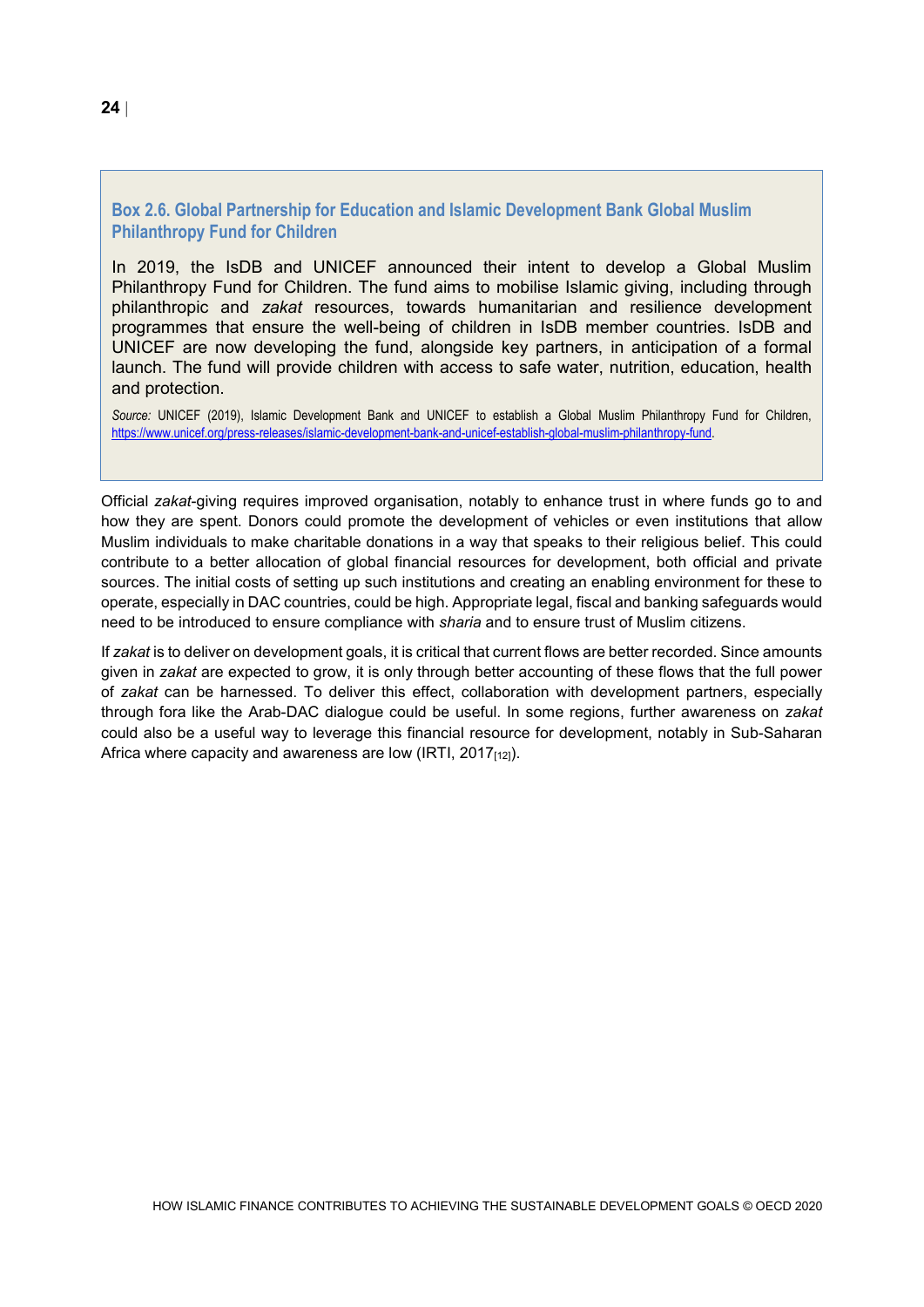#### <span id="page-24-0"></span>**Awqaf**

#### <span id="page-24-1"></span>**Box 2.7.** *Waqf* **(***Awqaf***): An overview**

- Islamic endowment on an asset for a religious, educational or charitable cause, with the requirement to deliver returns to the community. For example, financing housing, schools and hospitals may be possible through *awqaf* in developing countries.
- Real estate is the usual form of *waqf* but other movable, financial and intangible assets could also fall in this category, provided the legal framework of a country allows for it.
- Endowments are made in perpetuity with no intention of assets being reclaimed. Rather the endowment seeks to deliver a social good to a given community over time and deliver returns accordingly.
- *Awqaf* can act as vehicles for both public and private giving if managed according to sharia. As long as they are established with a view to delivering a social benefit to a community, the financial resources can come from government or private donors, business or communities.
- *Awqaf* can contribute to social infrastructure in developing countries over a long period of time, which could be used for humanitarian or development purposes.
- In particular *awqaf* can contribute to SDG4 'Quality Education', SDG6 'Clean Water and Sanitation', SDG7 'Affordable and Clean Energy' and SDG11 'Sustainable Cities and Communities'.
- For *awqaf* to be able to do so, then the SDGs need to be included in the *waqf* deed. However, most *waqf* are not yet referencing the SDGs and their impact on development needs further research.

#### *The challenge*

*Waqf,* or the plural *Awqaf* (used interchangeably in this paper), mobilises large amounts of private and public finance in Islamic social finance. The *waqf* is an effective means of distributing wealth to a community and persons over a long period of time. This can translate into providing social infrastructure, such as housing, basic infrastructure, schools or hospitals (see [Box](#page-24-1) 2.7). Despite limited data on *awqaf*, a recent estimate of potential *awqaf* in the case of Indonesia shows that it could generate up to 0.85% of its GDP (IRTI, 2017[12]).

*Awqaf* generally work effectively in providing public goods to a population but their application in a development context has been limited to date. There are a number of issues where reform would make them an attractive financing tool for development. Indeed, the management of these funds often generates low social returns. In the United Kingdom, preferences for giving to charity (obligatory *zakat*) rather than investing in *awqaf* has reduced the prevalence of this financial instrument (Shahbaz Mirza, 2017[40]), because the instrument as a whole has not been delivering high-value social benefits. However, the United Kingdom is well placed to demonstrate how *awqaf* can contribute to sustainable development, in particular to understand when its use can generate financial and social returns (Shahbaz Mirza, 2017 $_{[40]}$ ). This finding also aligns with recent growth in social impact investment, which is looking to achieve strong social returns and high levels of social impact (OECD, 2015[41]).

Whilst *awqaf* offer consistent returns, stability and predictability, a major hindering issue has been that investments are made in perpetuity and so there are limitations around how easily money can be divested and how actively funds need to be managed to generate returns. Investors traditionally look for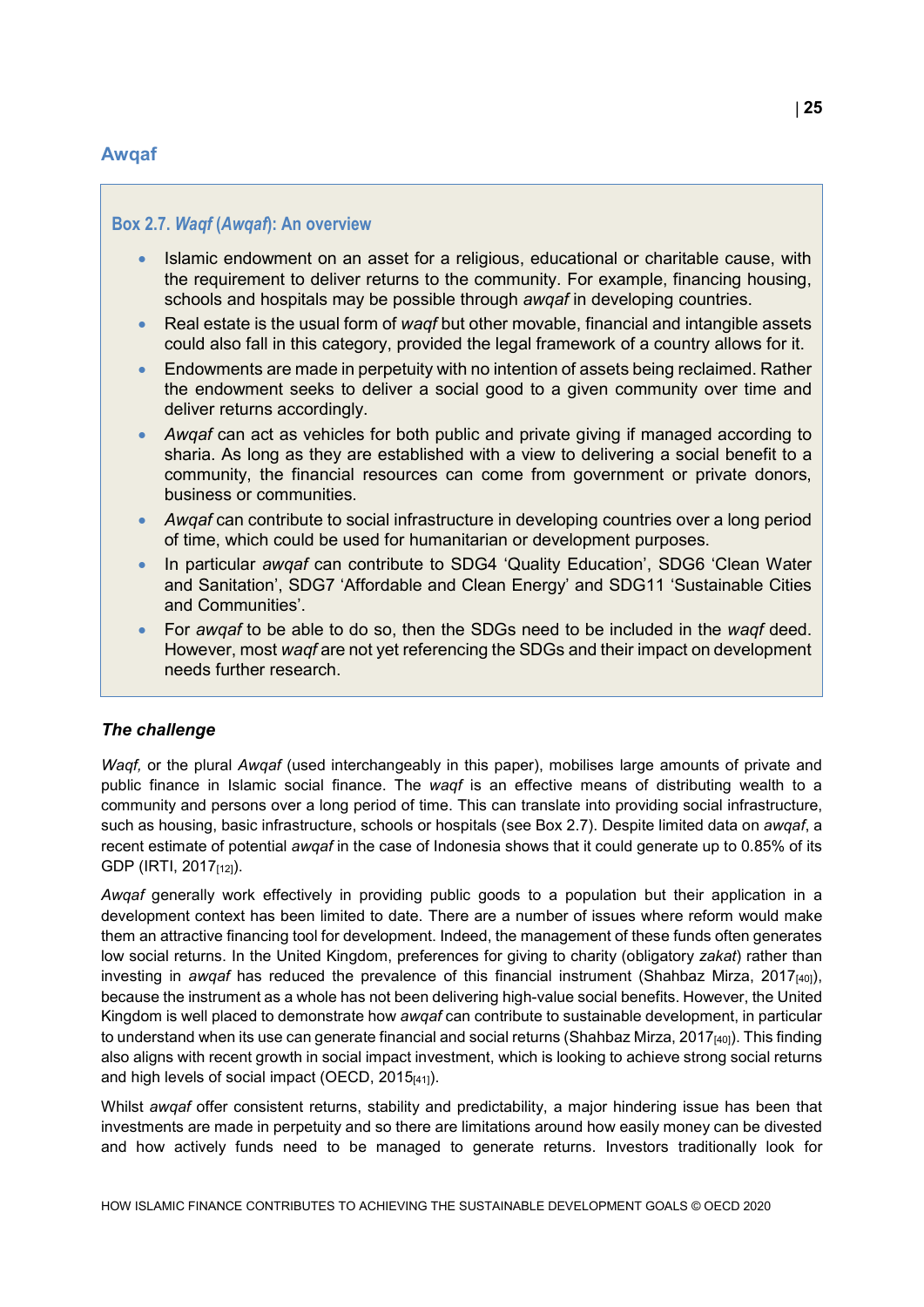mechanisms that mobilise finance and in turn deliver a positive return. By having endowments that offer little flexibility or control to investors, there are few incentives to encourage stronger investment. Many of the *waqf* assets in existence have conditions from the original donor, which remain in effect in perpetuity (and many *awqaf* have been in that form for centuries). The religious nature of these restrictions makes modifying the purpose difficult, without significant reputational risk for the *waqf* trustees.

As such, establishing high-profile *awqaf*, with strong social returns and high levels of social impact, can increase both the appetite for more risk-averse investors to engage with this financial instrument. As highlighted in [Box](#page-25-0) 2.8, the IsDB has invested heavily in developing and delivering *awqaf* effectively since 1979. The different *awqaf* funds that the IsDB manages respond to a number of development challenges and highlight the significant financial resources that can be mobilised through this channel, sometimes combined with other financial instruments. For example, the IsDB's Special Fund for Poverty has secured commitment from OIC member countries and other donors to resource a USD 10 billion fund which taps into domestic *awqaf*, amongst others for the purposes of poverty reduction (IsDB, 2007<sub>[42]</sub>). These funds are usually used to finance the construction of buildings in *waqf* lands, real estate development projects to enhance existing *waqf* buildings and increase income assets, to support social activities, notably in the field of education or health over long periods of time.

#### <span id="page-25-0"></span>**Box 2.8. The IsDB's Awqaf Funds**

- The IsDB established a Waqf Fund in 1979 to cater to the social sector needs of the Muslim communities and organisations in non-member countries and least developed member countries (LDMCs). By 2007, the size of the Waqf Fund had reached USD 1.4 billion comprising the principal amount of Waqf Fund (USD 1.1 billion), balance of the Special Assistance Account USD 64 million and the Special Account for LDMCs USD 182.2 million. In Bangladesh, for example, the IsDB funded the purchase of community property with USD 6 million, with the financial streams deriving from this investment social helping to fund programmes, notably in the education sector.
- In 2001, the IsDB established the World Waqf Foundation (WWF), in collaboration with *waqf* organisations run by OIC member countries, NGOs, and philanthropists. The objectives of the WWF are to: (i) promote and activate *awqaf* with the view to contributing to the cultural, social and economic development of member countries and Muslim communities, and to alleviate hardship among the poor, as well as to sponsor and support *waqf* organisations with expertise; (ii) support organisations, projects, programmes and activities in the educational, health, social, and cultural fields; (iii) provide support in the conduct of studies and scientific research in the field of *waqf*; and (iv) assist countries and organisations in drafting *waqf* legislation.
- In 2005, the IsDB established a fund for poverty reduction. This is a *waqf* with a cap of USD 10 billion from member countries. In addition to the voluntary contribution from member countries, the fund seeks to tap into zakat and *awqaf* resources and philanthropist donations.

*Source:* IsDB (2007), Islamic Development Bank Group in Brief, [https://www.isdb.org/sites/default/files/media/documents/2018-](https://www.isdb.org/sites/default/files/media/documents/2018-12/IDB_In_Brief_1428H.pdf) [12/IDB\\_In\\_Brief\\_1428H.pdf.](https://www.isdb.org/sites/default/files/media/documents/2018-12/IDB_In_Brief_1428H.pdf)

However, beyond these good practice examples, there is scant evidence on how *awqaf* is currently delivering on development, let alone the SDGs. A number of countries are setting up or have set up a ministry or department to manage *waqf* funds (IRTI, 2017[12]), which could be the entry point to harness this financial figure. Yet to contribute to the SDGs, the *awqaf* sector needs to become a more attractive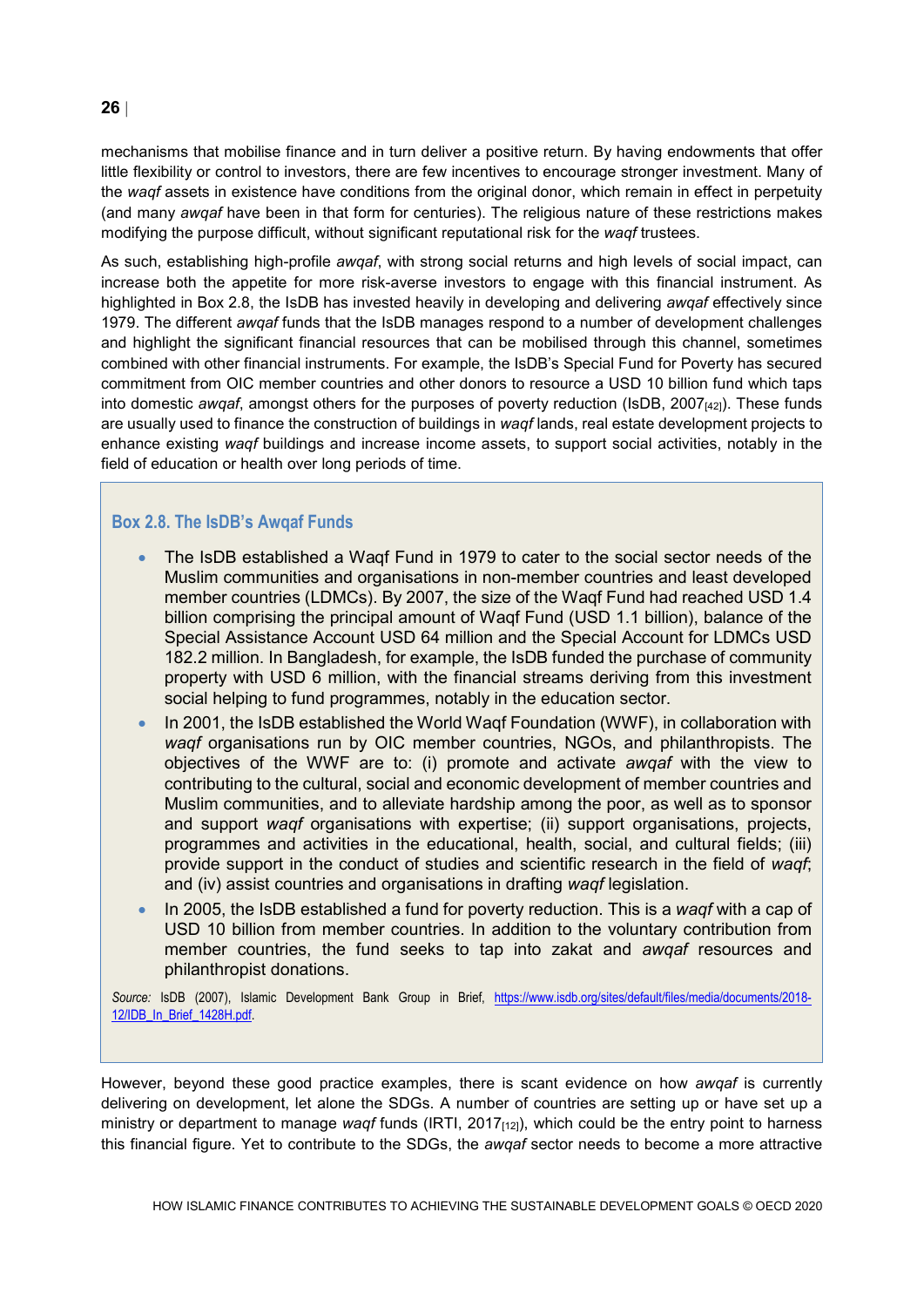activity and a suitable vehicle for governments and donors. A logical starting point is the design of a stronger enabling environment to establish, manage and deliver *awqaf* in a more flexible manner for development purposes.

#### *The opportunity*

The critical feature of *waqf* is that investments are made in perpetuity and can generate stable returns for both Muslims and non-Muslims. From a donor perspective, the fact that *waqf* does not engage in speculation means that investments are secure, thus promoting trust and transparency. This demands that resources are managed well but also makes *awqaf* potentially useful in delivering critical social infrastructure. According to (IRTI, 2017<sub>[12]</sub>), however, social *waqf* has not been mobilised as much as religious *waqf*, although there are signs pointing towards more social *waqf* now (e.g. cash *waqf* in Malaysia, Indonesia and Singapore or the redevelopment of *waqf* assets to generate returns in Sudan).

The OECD has looked at social impact investing recently and at the role of Islamic financing in its 2015 report (OECD, 2015[41]). Social impact investment is nascent in the Middle East and North African region, although a shortage of financial intermediaries coupled with lack of awareness is hindering the growth of this market. Islamic finance was seen as vital for developing the social impact investing market in this region. The principles of Islamic finance overlap with those of social impact investing (see (RFI,  $2019_{[6]}$ )) and initiatives like the Global Islamic Finance and Impact Investing Platform will play an important role in directing this finance towards social impact investing. In the context of the DAC, harnessing *awqaf* could go hand-in-hand with current developments in the social impact investment sector, to ensure that functions of *awqaf* can deliver high levels of social impact. This would result in *awqaf* becoming a more common vehicle for delivery of large amounts of sustainable Islamic finance. For Arab donors, raising the profile of existing *awqaf* and looking to link more explicitly *awqaf* with the SDGs would show leadership when it comes to innovative and sustainable forms of financing. One way for the DAC to harness this financial vehicle would be to partner with the IsDB to raise awareness on *awqaf* and to learn more about how it mobilises funds through this tool. This could then lead the IsDB to create windows that combine *awqaf* from OIC members with conventional development finance from DAC members, provided this is offered in a *sharia*-compliant way.

#### <span id="page-26-0"></span>**Way forward**

There is a missed opportunity if readily available *zakat* and *awqaf* funds are not used to fill the current development finance gap. Islamic social finance can ensure that more financial resources are mobilised in a sustainable way for the SDGs, in a way that is more inclusive. Defining a space for Islamic finance in the global development architecture and narrative could mobilise Muslims around the world to contribute to development and the SDGs. Donors have a responsibility to shape this architecture and narrative to include Islamic finance and to ensure that instruments like *zakat* and *awqaf* are part of their development finance portfolio, when appropriate.

Harnessing *zakat* and *awqaf* flows, in particular *zakat* (e.g. following the Indonesian or Malaysian models of having an agency to collect, report and distribute *zakat*), could be a first step in mobilising these flows towards the SDGs and towards underfunded humanitarian and development appeals, notably in fragile contexts:

• For DAC members, working with partners in the Muslim world to acquaint themselves with existing models of *zakat* collection would be useful. If there is interest in working with Islamic finance tools this could lead to novel forms of Islamic and conventional finance for development being combined or even to the mandates of national development of agencies (or extending the mandates of existing development co-operation agencies or units to work with Islamic finance and partner with Arab donors). This could be interesting in member countries where Muslim populations are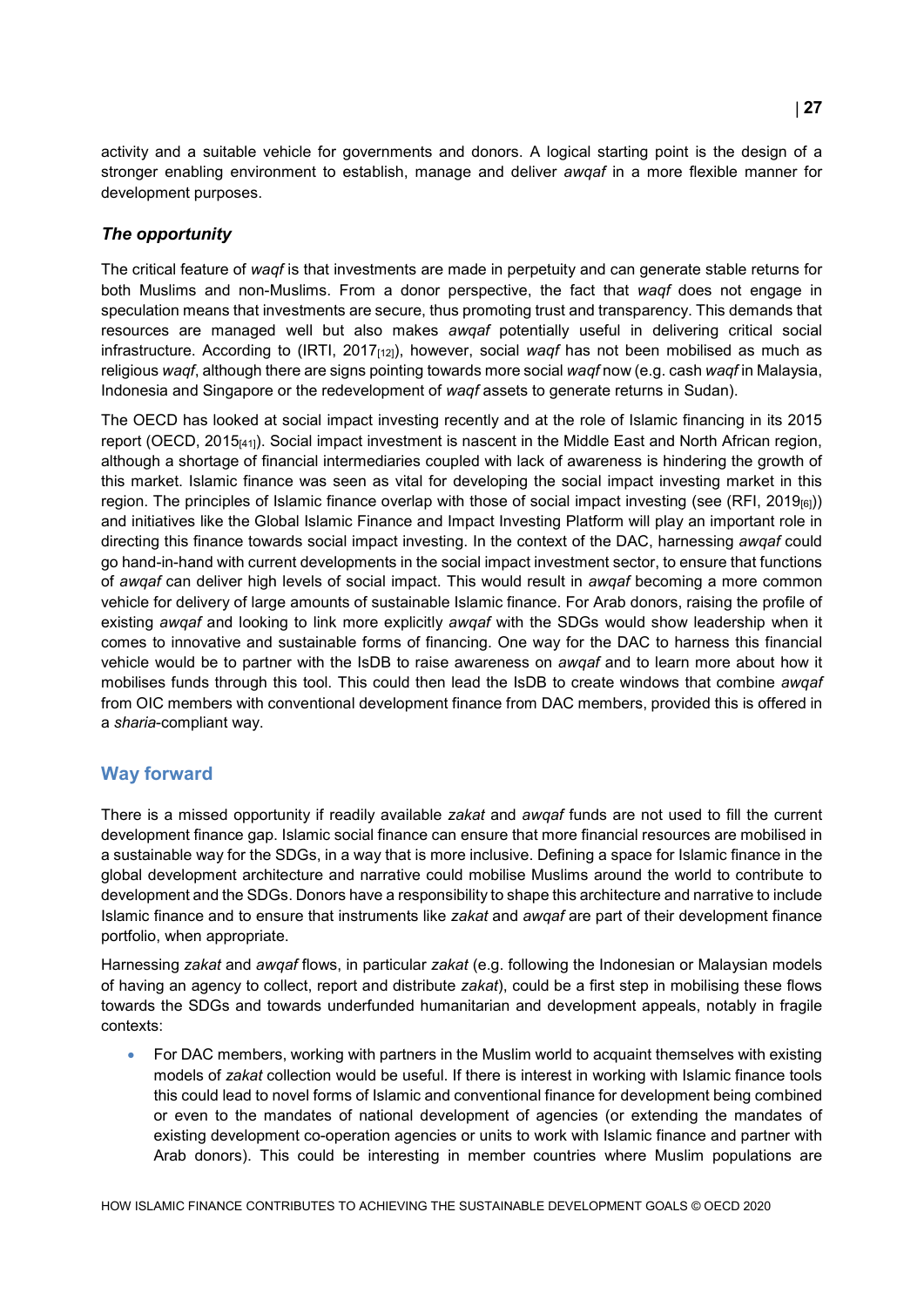significant. Arab and DAC donors can also work with international organisations and civil society to set up platforms to mobilise and deliver *zakat* in a way that ensures more transparency, cost efficiency and effectiveness. The most important aspect of a *zakat* agency or platform is that it remains accessible to the Muslim donor and tailored to local Muslim priorities. Finally, the platforms themselves would need to have their costs covered through other sources other than *zakat* to ensure that all *zakat* is received by the designated recipient.

• Regarding *awqaf*, donors could tap into these funds after regulatory reforms, by enabling the issuance of *awqaf*-linked grants for specific humanitarian or development appeals and responses. For example, this could be done by treating UN humanitarian or development appeals or treating grants for the SDGs as possible *waqf* beneficiaries. Whilst abiding with *sharia* regulations around *awqaf*, this could be an effective way of ensuring emergency appeals are not underfunded, given the large amounts of *awqaf* funds currently unused in Muslim countries, and to contribute to lower levels of sovereign debt in developing countries. Additionally*, awqaf* could be managed by international organisations, building on or working to develop the model started by the IsDB.

#### **28** |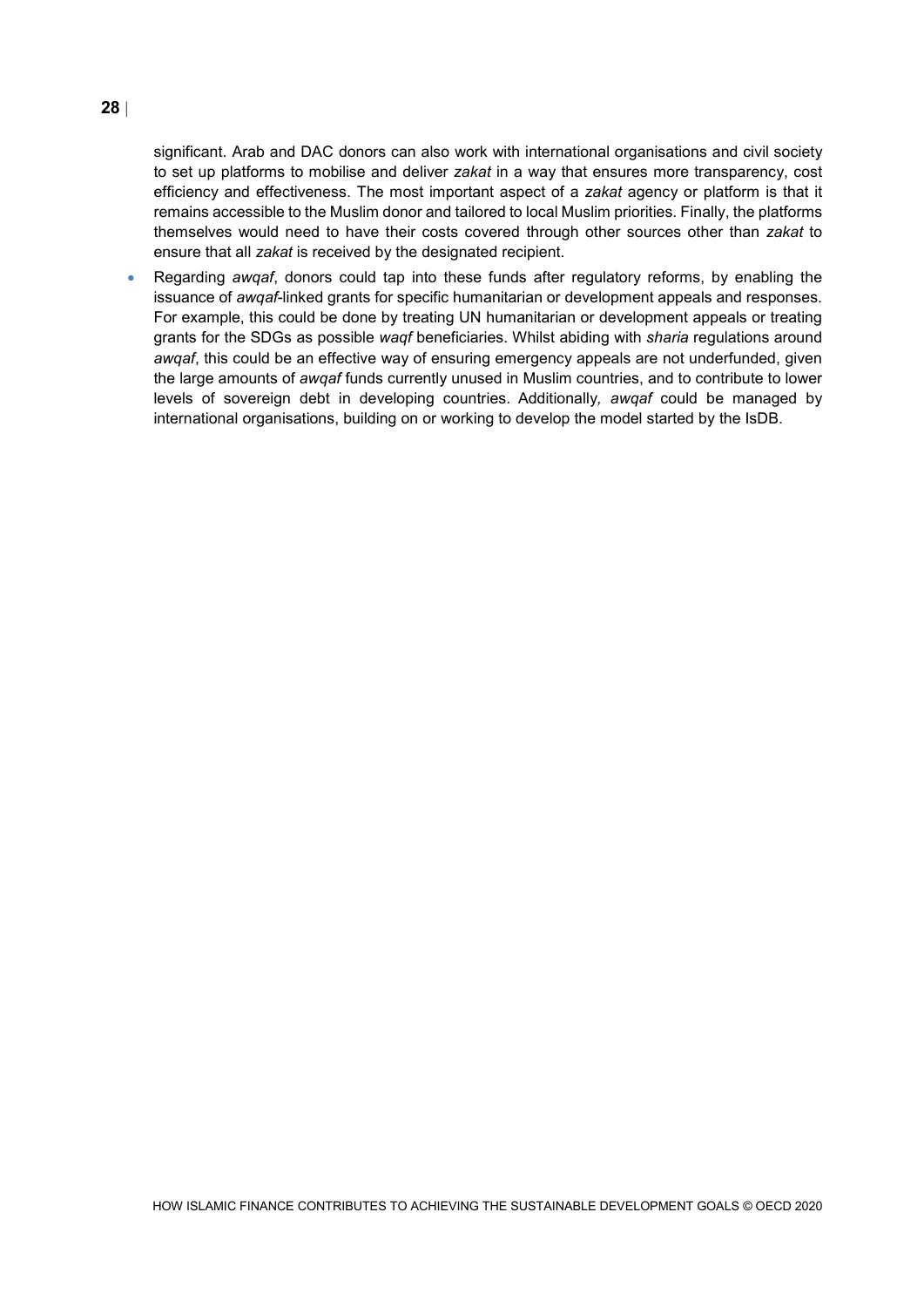### <span id="page-28-0"></span>**3. Islamic financing and microfinancing**

*Sukuk* (a *sharia*-compliant asset-based security) and Islamic finance lending are two areas which can be used to deliver infrastructure and large-scale programmes in Muslim-majority countries and beyond. *Sukuk* present low risks and guaranteed returns for investors (see [Box](#page-28-2) 3.1). Islamic microfinance programmes can offer solutions in areas where financial inclusion is low, by reducing both risk and debt levels while promoting equality, social welfare and economic security. These are two Islamic finance instruments that can be used effectively to respond to the SDGs. The DAC can do more to build its competence in this area, working with Arab organisations like the IsDB and engaging with the private sector to scale the use of these instruments, notably to integrate current innovation in the financial technology sphere (e.g. blockchain technology, see (Blossom Finance, 2020[43])).

#### <span id="page-28-1"></span>**Sukuk**

#### <span id="page-28-2"></span>**Box 3.1. Sukuk**

- *Sukuk* is generally asset-based securities and function like bonds in conventional finance, which are debt-based. An event of default would trigger a purchase undertaking for the asset, which returns the asset to the obligor in exchange for a payment liability to investors.
- They give ownership in a designated asset or pool of assets, which then gives access to a share of revenue or income. It is necessary to have some degree of ownership of a fixed asset (property, land or commodity) to issue a *sukuk*.
- *Sukuk* delivers equivalent return to conventional bonds and their present value of issue and outstanding *sukuk* are affected by changes in interest rates in newly issued bonds.
- *Sukuk* can be used to deliver concessional loans in a development context. They can be combined with grant financing from conventional and Islamic sources, provided Arab and DAC donors work together. Conventional investors can invest in *sukuk*, but shariacompliant funds are in most cases be segregated from any interest-based forms of finance.
- *Sukuk* can be effectively aligned with SDG3 'Good Health and Well-Being', SDG4 'Quality Education', SDG5 'Gender Equality', SDG6 'Clean Water and Sanitation', SDG7 'Affordable and Clean Energy', SDG8 'Decent Work and Economic Growth', SDG9 'Industry Innovation and Infrastructure', SDG11 'Sustainable Cities and Communities', SDG12 'Responsible Consumption and Production', SDG13 'Climate Action', SDG14 'Life Below Water, SDG15 'Life on Land' and SDG16 'Peace Justice and Strong Institutions'.
- Commercial Islamic financing is not yet sufficiently contributing to social and environmental goals and impact, although the growth of green and social *sukuk* points to better integration of the SDGs in Islamic finance activities.

HOW ISLAMIC FINANCE CONTRIBUTES TO ACHIEVING THE SUSTAINABLE DEVELOPMENT GOALS © OECD 2020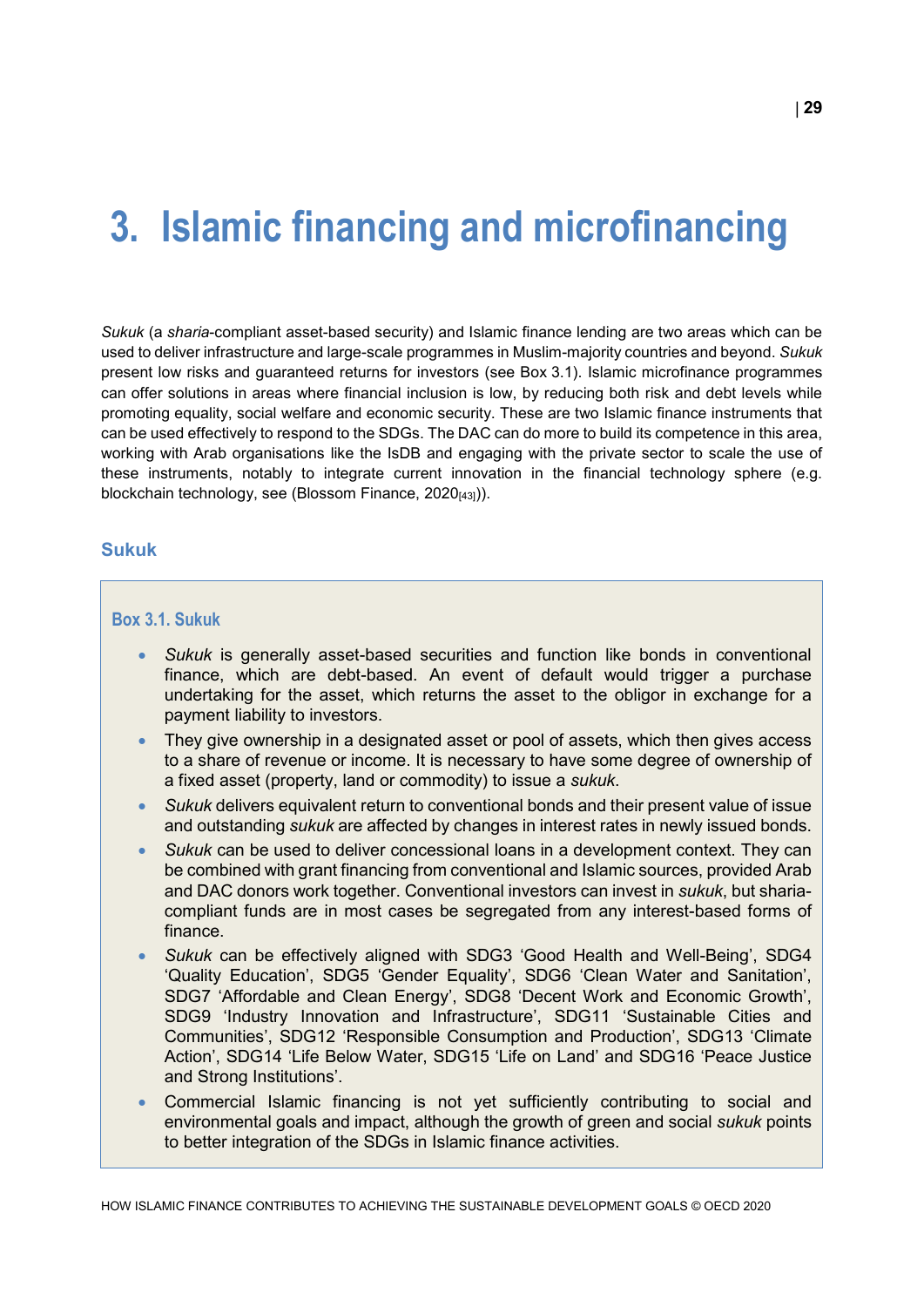#### *The challenge*

*Sukuk* is becoming a vital instrument used by both sovereign and corporate actors for resource mobilisation (World Bank and Islamic Development Bank Group, 2017[7]). Specifically, *sukuk* and other forms of Islamic financing could help respond to the current needs in infrastructure and help finance large-scale programmes in partner countries. It is noteworthy that the current financial shortage in many developing countries in these areas is large. The OIC assesses, from a sample of 13 OIC member countries, that infrastructure needs will amount to USD 7.2 trillion over 2016-40. With investments currently estimated at USD 5.6 trillion, the resulting deficit will be USD 1.6 trillion over that same period (COMCEC, 2019<sub>[44]</sub>). At a global level, the gap is even larger, as the World Economic Forum notes that the global infrastructure finance gap will amount to USD 15 trillion by 2040.

In 2016, Islamic banking assets represented USD 1.45 trillion and *sukuk* amounted to a further USD 341 billion (Ahmed, 2017[45]). The *sukuk* market is still growing, even though it is developing at a fast pace and holds potential for further development. Currently, it has issuance of USD 123 billion per year, with total outstanding between USD 450 billion (The Malaysian Reserve, 2019<sub>[46]</sub>) and USD 530 billion (RFI, 2019<sub>[6]</sub>) – up from USD 6 billion in 2004 (RFI, 2019[6]). Developing countries have recently been issuing *sukuks*. For example, Senegal issued the largest *sukuk* with the Islamic Corporation for Development worth USD 208 million in 2014, followed by a second one in 2016 worth USD 350 million. The funds were used for urban development, water supply, road and street lighting programmes. Other countries followed suit in Africa, including South Africa, Cote d'Ivoire, or Togo, and several countries are in the midst of preparing legislation to facilitate *sukuk* issuances. Another example is Malaysia, which launched the world's first green *sukuk* by Tadau Energy under the Malaysian Securities Commission's Sustainable and Responsible Investment (SRI) Sukuk Framework; or Indonesia, which also launched a green *sukuk* in 2018 and set up the Tropical Landscapes Finance Facility in 2016 to leverage private long-term finance for projects and companies that stimulate green growth and improve rural livelihoods. In 2019, *sukuk* issuance has been driving growth of Islamic finance as a whole, with e.g. over USD 1 billion in infrastructure projects linked with *sharia*-compliant financing issued in Indonesia and USD 1.3 billion issued by the IsDB (DinarStandard, 2019). In fact, the IsDB has been issuing *sukuk* since 2003, using the market mobilised funding to complement its own equity and, to date, the IsDB has raised over USD 21 billion through *sukuk* to finance development projects in its member countries. Interestingly, too, the IsDB recently launched its first green *sukuk*, raising EUR 1 billion for climate change and green projects in the Bank's member countries (e.g. renewable energy, clean transportation, energy efficiency, pollution prevention and control, environmentally sustainable management, land use and sustainable water and wastewater management). Yet, despite these volumes, the sector has traditionally been seen as a niche activity by Western economies. This is especially true beyond the United Kingdom, which has the largest Islamic finance sector of any OECD country. For example, as a global financial centre, the City of London and the UK government launched the first sovereign-backed *sukuk* outside of the Muslim world in 2014, worth USD 250 million (Goverment of the United Kingdom,  $2014_{[47]}$ ). This was followed in 2018 with the first bank-issued public *sukuk* in a non-Muslim country – by the United Kingdom's Al Rayan Bank.

However, engaging private sector investors is critical to ensuring delivery of the SDGs (SDGF, n.d.[48]). In commercial Islamic finance, some are taking steps to ensure their operations are linked with the SDGs, with important repercussions in developing countries. For example, the Bahrain based Al Baraka Banking Group has linked its 2016-2020 Goals to the SDGs, making Al Baraka one of the first global financial institutions to make progress towards the SDGs (see [Box](#page-30-0) 3.2) (UNDP, 2016[49]). In 2019, moreover, Al Baraka Banking Group became the first bank in western Asia (and the first commercial Islamic finance bank) to commit to the UN Principles for Responsible Banking, pledging USD 197 million for 2019-20 in support of renewable energy and energy efficiency projects in the bank's operating countries, including Jordan, Syrian Arab Republic, Iraq or Lebanon (UNEP, 2019<sub>[50]</sub>). Another example is Malaysia's CIMB Islamic Bank, which also adopted responsible finance practices in its operations and strategy (RFI, 2019 $_{[6]}$ ). This was spurred through its Islamic finance subsidiary, CIMB Islamic, and participation in Bank Negara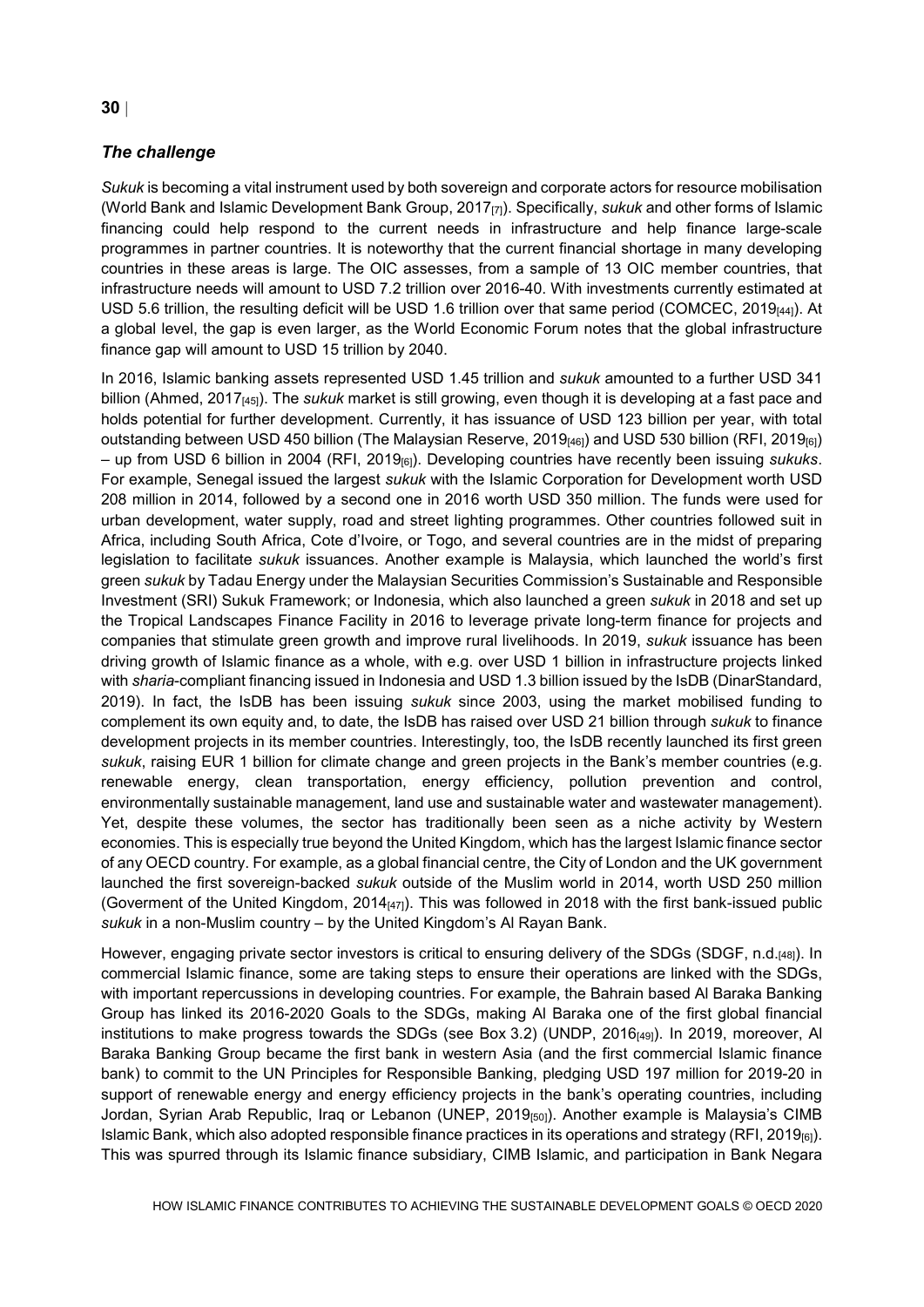Malaysia's Value Based Intermediation Community of Practitioners to incorporate sustainability as one of its five key strategic pillars.

The lack of incentives for the private sector to work in the development sector has meant that donors typically struggle to mobilise the financial resources of the private sector in many developing Muslimmajority countries. This has been hampered by weak regulatory frameworks that govern infrastructure and large-scale investment programmes (EIB, 2016[51]). By overcoming this challenge, and building on the good practices observed in some commercial Islamic finance operators, donors that want to or that already work with the private sector could explore the use of commercial Islamic finance tools, such as *sukuk*. By doing so, donors could help attract other large private actors to work with these instruments. For example, donors could work with sovereign wealth funds and pension funds, for them to align their incentives with those of the SDGs, through Islamic finance.

#### <span id="page-30-0"></span>**Box 3.2. Al Baraka pledges USD 635 million towards achieving SDGs as part of its social responsibility strategy**

Al Baraka Banking Group's 2015 Social Responsibility Report includes Goals for 2016-20. These are linked to the SDG (notably on job creation, education, and healthcare), making Al Baraka one of the first global financial institutions to make progress in this area. The Al Baraka Goals seek to:

- Create over 51 000 jobs by 2020 through financing a number of businesses and projects in the countries where Al Baraka operates.
- Finance and support over USD 434 million in various healthcare projects and initiatives.
- Finance and support up to USD 191 million in education-related projects and activities.

Al Baraka Banking Group is licensed as an Islamic wholesale bank by the Central Bank of Bahrain, listed on Bahrain Bourse and Nasdaq Dubai stock exchanges. It is a leading international Islamic banking group providing services in countries with a population totalling around one billion. Al Baraka offers retail, corporate, treasury and investment banking services, strictly in accordance with the principles of the sharia. The authorised capital of Al Baraka is USD 1.5 billion, while total equity is at about USD 2.1 billion. The Group has a wide geographical presence in the form of subsidiary banking units and representative offices in fifteen countries, which in turn provide their services through over 600 branches. Al Baraka currently has a strong presence in Turkey, Jordan, Egypt, Algeria, Tunisia, Sudan, Bahrain, Pakistan, South Africa, Lebanon, Syria, Iraq and Saudi Arabia, and has two representative offices in Indonesia and Libya.

*Source:* UNDP (2016), Al Baraka pledges \$635 million towards achieving UN Sustainable Development Goals as part of its Social Responsibility Strategy, [http://www.bh.undp.org/content/bahrain/en/home/presscenter/articles/2016/05/19/al-baraka-pledges-635-million](http://www.bh.undp.org/content/bahrain/en/home/presscenter/articles/2016/05/19/al-baraka-pledges-635-million-towards-achieving-un-sustainable-development-goals-as-part-of-its-social-responsibility-strategy-.html)[towards-achieving-un-sustainable-development-goals-as-part-of-its-social-responsibility-strategy-.html.](http://www.bh.undp.org/content/bahrain/en/home/presscenter/articles/2016/05/19/al-baraka-pledges-635-million-towards-achieving-un-sustainable-development-goals-as-part-of-its-social-responsibility-strategy-.html)

#### *The opportunity*

*Sukuk* and *sharia*-compliant lending can help reduce levels of sovereign debt and provide sustainable forms of financing. *Sukuk* in particular offers a means to work better with the private sector, providing alternatives to conventional debt financing. DAC members can learn from the first experiences that developing countries are making with *sukuk*, including with green *sukuk*, and with their own experiences in developing commercial Islamic finance tools – notably building on the United Kingdom example. These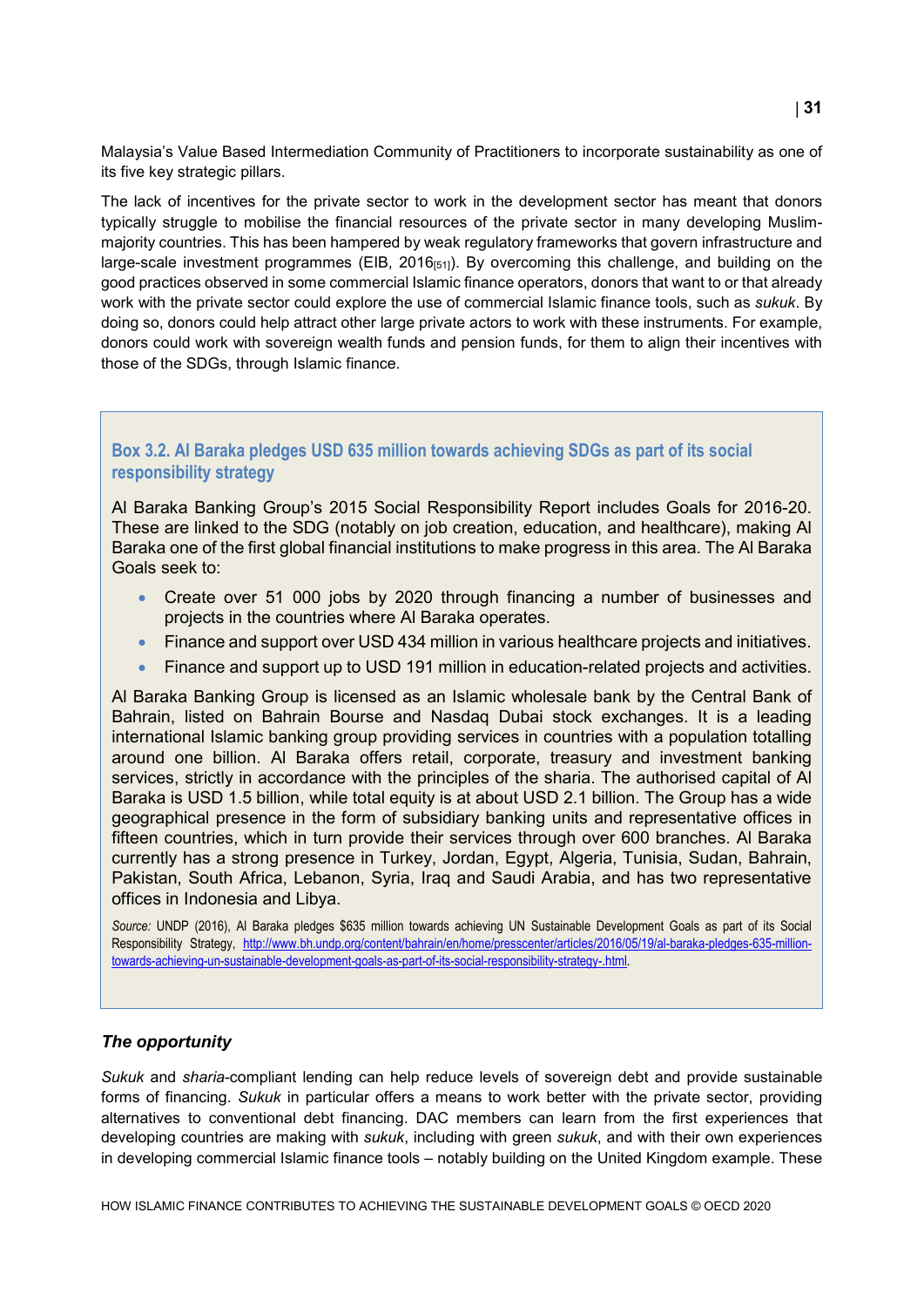experiences have demonstrated the potential of Islamic finance in attracting private investment and made the United Kingdom a reference point for donors seeking *sharia*-compliant investments. Increasing use of these instruments across other DAC members with significant banking sectors, and to do so for development purposes, could have positive ripple effects.

Combining Islamic and non-Islamic forms of finance is relatively new in the development sector, given gaps in regulatory frameworks, limited awareness amongst donors of how Islamic finance can be used and with Arab-DAC partnerships still being limited in number. Yet, as highlighted in [Box](#page-31-0) 3.3, the combination of Islamic and non-Islamic finance can deliver fruitful results. The IsDB's Lives and Livelihoods Fund brings together different types of donors and pools grant funding from Arab donors and the Bill and Melinda Gates Foundation, while leveraging large amounts of *sharia*-compliant concessional finance from the IsDB. In doing so, the Fund has both political influence and access to the Arab donors, consolidates the IsDB's leadership in the Islamic finance space, while enhancing co-ordination with one of the world's largest philanthropic organisations.

#### <span id="page-31-0"></span>**Box 3.3. The Lives and Livelihoods Fund**

In 2016, the IsDB and development co-operation partners launched a USD 2.5 billion Lives and Livelihoods Fund (LLF) to help the poorest people in the least developed countries in the IsDB's membership to lead healthier and more productive lives. The Fund serves 33 IsDB member countries. The LLF donor partners are the Abu Dhabi Fund for Development, the Bill and Melinda Gates Foundation, the Islamic Solidarity Fund for Development, the King Salman Humanitarian Aid and Relief Centre, the United Kingdom's Department for International Development and the Qatar Fund for Development.

The LLF invests in key drivers of poverty, namely the health (20% - 60% of the total funding allocation), agriculture (20% - 60% of the total funding allocation) and basic infrastructure sectors (maximum 20% of funding allocation). The LLF provides access to affordable financing for social development projects. It does so by pooling grant resources from regional and international donors with market-based ordinary project financing to offer highly concessional funding that targets previously unreachable sub-sectors and project areas. For projects in least developed countries, LLF offers 35% grant portions and 65% IsDB Ordinary Capital Resource financing. Since IMF rules allow lower middle-income countries to borrow at market rates, the LLF offers packages of 10% grant portion and 90% IsDB ordinary financing, which makes the financing offered considerable cheaper for the recipient countries. The financial package results in substantially more funds, at concessional rates, made available for social development projects in areas where they are most needed.

*Source:* IsDB (n.d.), Lives and Livelihoods Fund[, https://www.isdb.org/partnership/lives-and-livelihoods-fund.](https://www.isdb.org/partnership/lives-and-livelihoods-fund)

Ensuring that large investors, such as sovereign wealth funds and pension funds, think of the SDGs in their investment strategies and consider development returns can have a massive impact in mobilising the wider investor community to think of development issues. However, sovereign wealth funds rarely invest in Islamic finance – particularly through Islamic asset management, which is an area still underdeveloped. Some funds may finance some of their investments through *sharia*-compliant financing but this is not commonplace, as they are often sensitive to costs and returns. One exception is Masdar, which has used *sharia*-compliant financing for renewable energy projects in the United Arab Emirates, but that ought to pave the way for further *sharia*-compliant investments in clean energy through public-private models worldwide (Masdar, 2017<sub>[52]</sub>). By engaging these large investors with *sharia*-compliant investments in developing contexts, governments could mobilise additional low-risk financial resources that would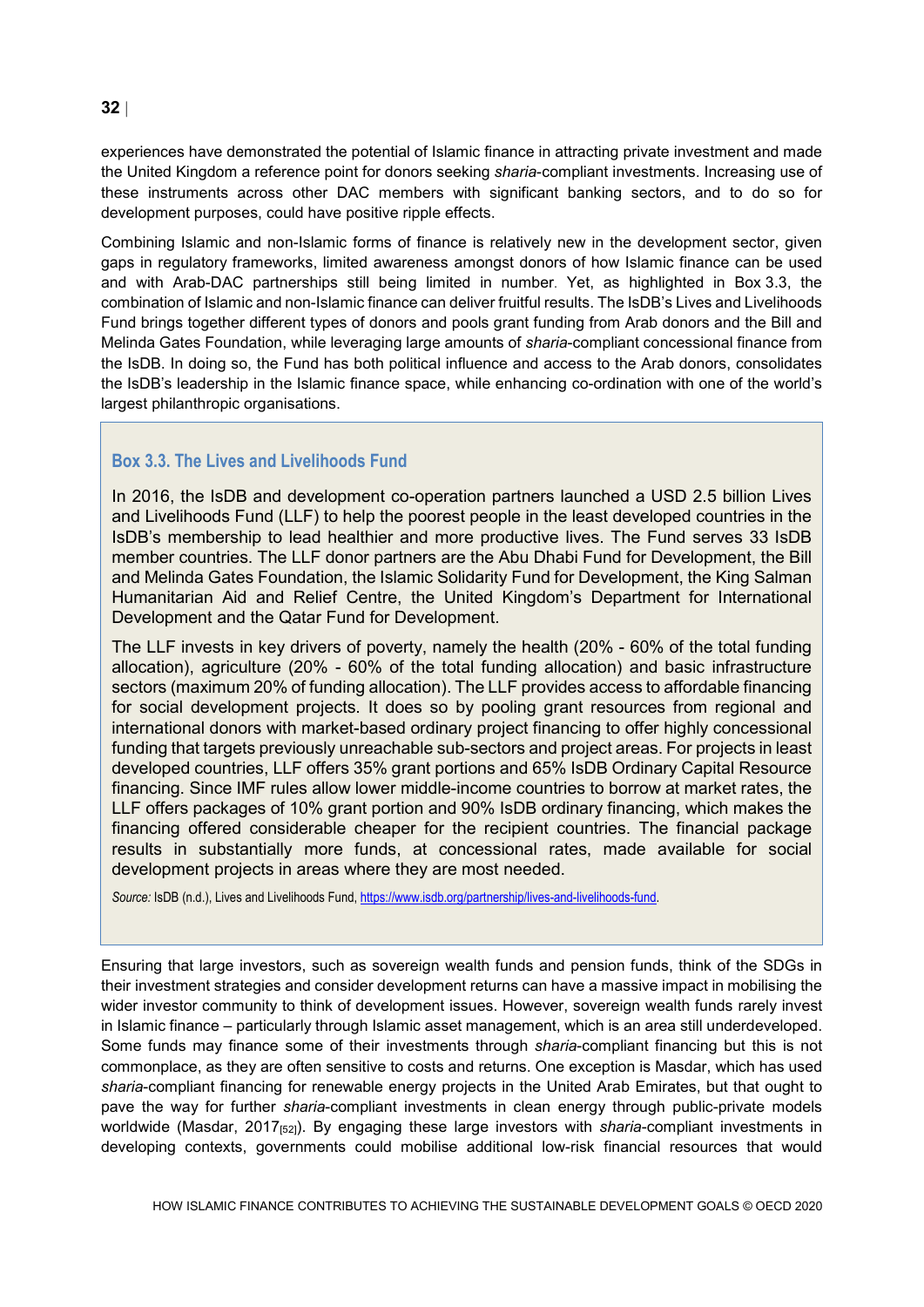otherwise not be delivering returns. To do this, Arab and DAC donors could consider convening major investors to see how to integrate the SDGs through Islamic finance. One particular example is Saudi Arabia's Public Investment Fund, which has started aligning with the SDGs (see [Box](#page-32-0) 3.4).

#### <span id="page-32-0"></span>**Box 3.4. Saudi Arabia's Public Investment Fund (PIF)**

The PIF is due to become one of the world's largest sovereign wealth funds (Alathary, 2013<sub>[53]</sub>). One SDG-aligned part of PIF is the Saudi Agricultural and Livestock Investment Company, which invests in food security-related projects. Whilst it looks to deliver financial returns, nationally and internationally, more can be done to ensure that its investments deliver development returns. PIF could maximise return on investments further by using Islamic finance and thus support Saudi Arabia, which is also one of the largest donors of development assistance in the Muslim world, in developing a whole-of-government, coherent development approach. This would ensure that PIF works in concert with the humanitarian and development arms of the Saudi government. If Saudi Arabia linked explicitly all of its PIF investments to the SDGs, this would have significant impact in encouraging others globally to follow suit, and could have a substantial impact on infrastructure projects or other large-scale programmes in developing countries.

The IsDB, as well as the World Bank, the Vaccine Alliance, GAVI, or the International Finance Corporation are making use of *sukuk* to mobilise funds. For example, the International Finance Facility for Immunisation worked with the IsDB to raise a USD 50 million *sukuk* to fund immunisation programmes and GAVI itself issued a *sukuk* that raised USD 700 million to protect children against preventable diseases (see [Box](#page-32-1) 3.5). DAC members could also consider using *sukuk* to mobilise finance towards social infrastructure.

#### <span id="page-32-1"></span>**Box 3.5. The IFFIm, GAVI and IsDB** *sukuk*

In 2019, the International Finance Facility for Immunisation (IFFIm) completed a private placement *sukuk* transaction with the IsDB. The *sukuk* raised USD 50 million to accelerate funding for immunisation programmes that save children's lives in the world's poorest countries. The *sukuk*, a certificate that complies with Islamic financing principles, was issued by IFFIm, with IsDB as the sole investor. The First Abu Dhabi Bank acted as placement agent on the transaction. This marked IFFIm's third *sukuk*, furthering IFFIm's presence in Islamic capital markets and building awareness and support for GAVI programmes amongst Gulf investors. Two previous *sukuk* issuances raised USD 500 million (2014) and USD 200 million (2015). These amounts could be seen as 'social impact investment on a grand scale.'

IFFIm raises funds for GAVI's immunisation and health strengthening programmes by issuing vaccine bonds and *sukuk* in the international capital markets. IFFIm's bonds and sukuk are supported by legally binding, long-term grants (approximately USD 6.5 billion) from 10 sovereign donors. The World Bank Treasury acts as IFFIm's Treasury Manager.

*Source:* IFFIm (2019), IFFIm issues sukuk to the Islamic Development Bank, [https://www.iffim.org/library/news/press-releases/2019/iffim](https://www.iffim.org/library/news/press-releases/2019/iffim-issues-sukuk-to-the-islamic-development-bank/)[issues-sukuk-to-the-islamic-development-bank/.](https://www.iffim.org/library/news/press-releases/2019/iffim-issues-sukuk-to-the-islamic-development-bank/)

To be effective, however, countries that have used *sukuk* in the Muslim world could be encouraged by DAC members to align their issuance with the SDGs to ensure that globally, both private and public sectors are working coherently to address development issues. At the same time, DAC members could pilot the issuance of *sukuk* for development as well, using the IsDB's Model *Sukuk* Law and Guidelines, which could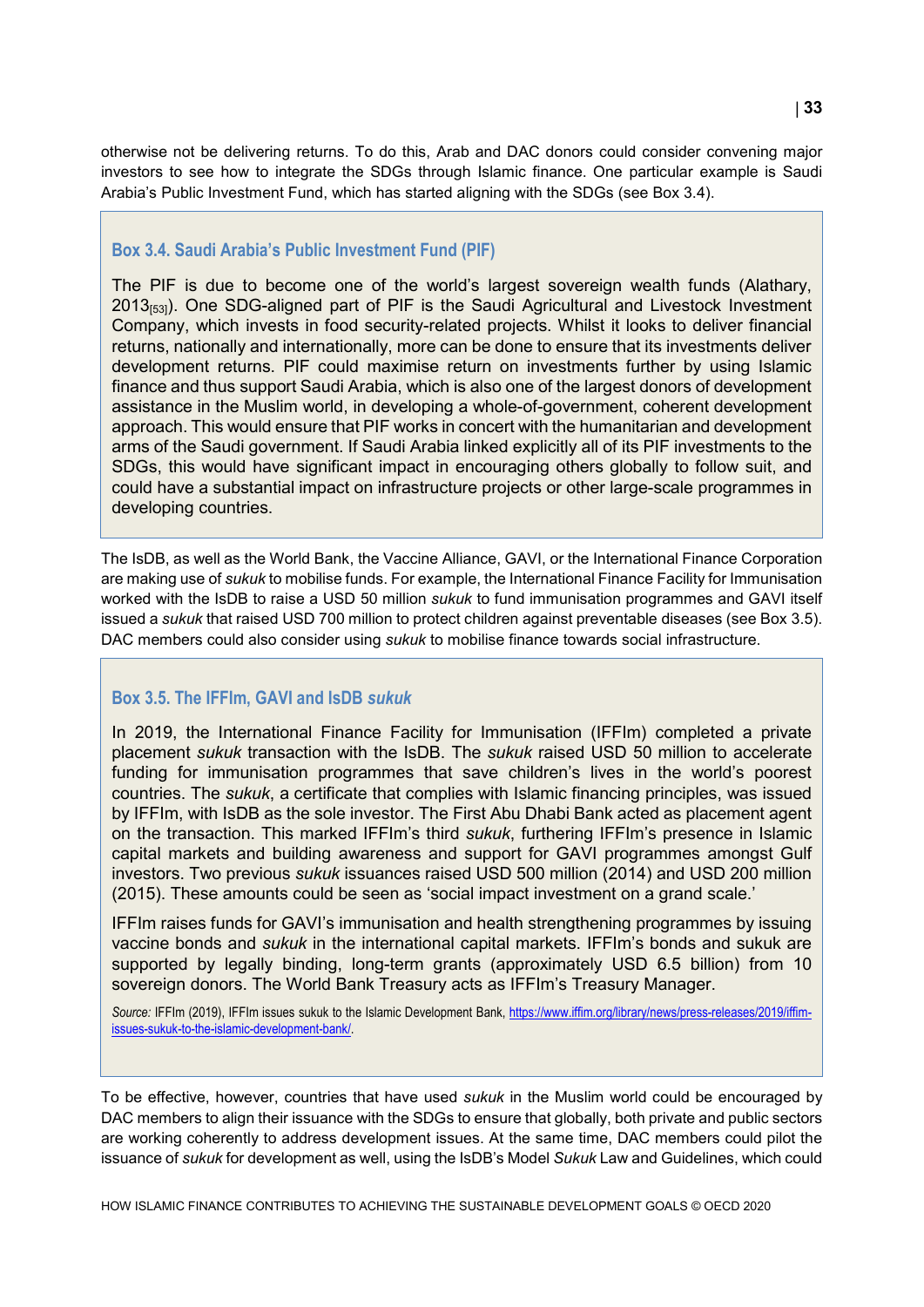help overcome some of the hurdles behind this tool (i.e. liquidity issues and limited active trading; buy and hold strategy by major investors due to limited supply; lack of regulatory support in a number of countries; or lack of harmonised *sukuk* structures).

#### <span id="page-33-0"></span>**Islamic microfinance**

When seeking to address issues of social development, the levels of financial inclusion have a direct impact on how successful any programming is in the long term. Financial inclusion can give underserved communities a link into existing financial systems by reducing poverty and have wider-reaching economic and social benefits. With rising fragility and higher levels of refugee populations, more could be done to ensure donor responses in the area of financial inclusion. The benefits and impact of increased financial inclusion are *sharia-*compliant.

#### *The challenge*

Before the humanitarian crisis in Yemen, the Consultative Group to Assist the Poor (CGAP) set out that the "challenges associated with the demographic reality in Yemen include poor infrastructure, a dearth of formal financial services, widespread illiteracy, and a lack of consensus among the country's Islamic scholars about what makes a financial product *sharia*-compliant" (Alathary, 2013<sub>[53]</sub>). These challenges are not unique to Yemen and can be considered more widely across the Muslim world (IRTI, 2008[54]). Until recently, *sharia*-compliant instruments have excluded individuals who would like to have access to Islamic finance and, as such, Islamic microfinance would be an effective way to promote inclusion (especially compared to conventional microfinance, see (IRTI, 2008 $_{[54]}$ ), notably for women (Mohieldin et al., 2011 $_{[55]}$ ). Access to finance is particularly important in fragile contexts, although further research would be needed to determine when Islamic finance would have more impact than conventional financing (Range and Kaiser-Yücel, 201[6](#page-33-1)<sub>[56]</sub>).<sup>6</sup>

Islamic microfinance works differently than other forms of *sharia-*compliant lending, which are usually tailored for larger scale lending. Islamic microfinance offers direct financial access to individuals and its mechanisms and structures are more amenable. Islamic microfinance often creates a direct link between donors and beneficiaries (although microfinance funds also exist and donors may also channel funds through microfinance institutions), unlike *sukuk* or other forms of Islamic lending, which require governmental or institutional engagement. As Germany's Gesellschaft für Internationale Zusammenarbeit (GIZ) sets out, over 400 million Muslims could have increased access to financial systems through Islamic microfinance. This would help poverty reduction amongst OIC members (GIZ, 2014 $_{[57]}$ ), where 72% of people living in Muslim-majority countries are not using formal financial services (CGAP, 2008[58]). However, the CGAP estimates that in 2007 Islamic microfinance had a total estimated global outreach of only 380 000 customers and accounted for only an estimated 0.5% (based on an estimated 77 million microcredit clients) of total microfinance outreach (CGAP, 2008[58]). Notwithstanding, the GIZ considers the demand for Islamic microfinance to be high globally and some countries have taken steps to harnessing these specialised services. For example, the Standing Committee for Economic and Commercial Cooperation of the OIC highlights that there were over 3 000 Islamic Savings and Loan co-operatives or

<span id="page-33-1"></span> $6$  Islamic finance demand studies have shown that about a third to a half of citizens in Arab countries refrain from using conventional financial services, yet researchers also show that religion may not always be a major barrier to explain account ownership. A study in Jordan not only showed that loan take-up may be higher when Islamic finance alternatives exist, but also that overall loan uptake may be lower due to the 'paradox of choice', whereby adding the choice of Islamic finance to the mix of options available to consumers, may actually cause people to avoid making any choice. In some cases, it may be valuable to fully substitute Islamic by conventional finance, as long as it is delivered in a way that is beneficial for the clients and when there is more latent demand for Islamic compared to conventional microfinance, which may not always be the case (Range and Kaiser-Yücel, 2016).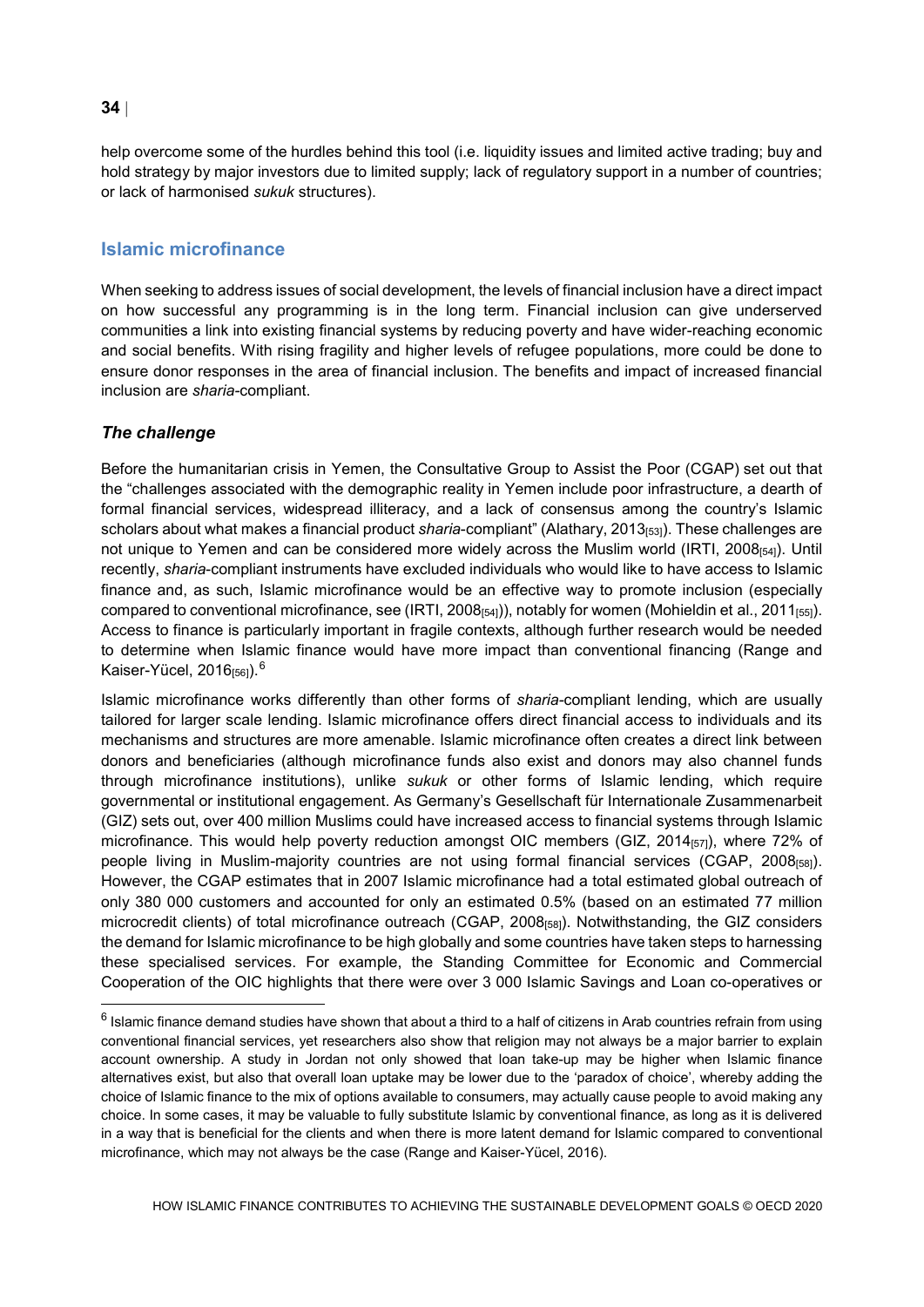BMTs in Indonesia in 2016, with consolidated assets of more than USD 100 million, employing more than 30 000 workers, more than 40% of whom are women. BMTs served 2 million depositors and distributed micro credit to more than 1.5 million micro entrepreneurs (COMCEC, 2016[59]).

The low levels of Islamic microfinance are explained by the fact that the supply of microfinance is concentrated in a few countries. Moreover, there are few institutions delivering it with a development purpose, and regulatory frameworks for this tool need to evolve. Most operations, take place at the national level and supporting the institutions capable of working at a local level and/or supporting the expansion of such institutions to work in other developing contexts could increase their development impact. Current financial technology is not yet incorporating *sharia*-compliant microfinance solutions. While mobile banking technology has been recently thriving, notably in many developing country contexts, solutions that incorporate Islamic financing instruments are relatively rare (despite OIC countries having a high mobile penetration rate (DinarStandard, 2019[4])). The delivery of *sharia*-compliant financial solutions through mobile technology similar to Orange-Pay in Senegal or M-PESA in Kenya (Vodafone, n.d.[60]), especially in low-income countries, could heighten financial inclusion in Muslim-majority countries. The Global Islamic Fintech Report of 2019 noted a lack of access to capital as the biggest barrier to scaling of Islamic fintech companies, which could spur the growth of Islamic microfinance, notably in Southeast Asian countries (Elipses, 2019 $_{[61]}$ ). The IsDB launched a 'Fintech Islamic Finance Challenge' in 2019 to source new innovative solutions that engage with Islamic finance systems, including microfinancing (IsDB FinTech, n.d.[62]).

#### *The opportunity*

Delivering projects that are appropriate to local contexts is critical but is specifically pertinent when it comes to addressing issues of financial inclusion, notably through Islamic microfinance. A study by the Islamic Research and Training Institute found that a number of donors were already engaged in Islamic microfinance programmes in 2008 (e.g. UNDP, Germany's KfW, see (IRTI, 2008[54])). More recently, Switzerland and AGFUND signed a memorandum of understanding to this effect in 2018 (AGFUND, 2018<sub>[63]</sub>), strengthening their commitment to deliver more effective Islamic microfinance solutions; while AGFUND became a board member of the Swiss Capacity Building Facility. This partnership engaged the Swiss finance and insurance sector, and has three projects in the pipeline. Another recent example in this domain is the UNDP's DEEP programme (see [Box](#page-35-1) 3.6), around which a number of Arab and DAC donors convened to support the UNDP's delivery of *sharia*-compliant microfinancing in the West Bank and Gaza Strip. The programme has demonstrated that by using microfinancing, social development indicators can improve in a Muslim-majority context. Lessons from these experiences could be taken and similar methods could be tested more widely.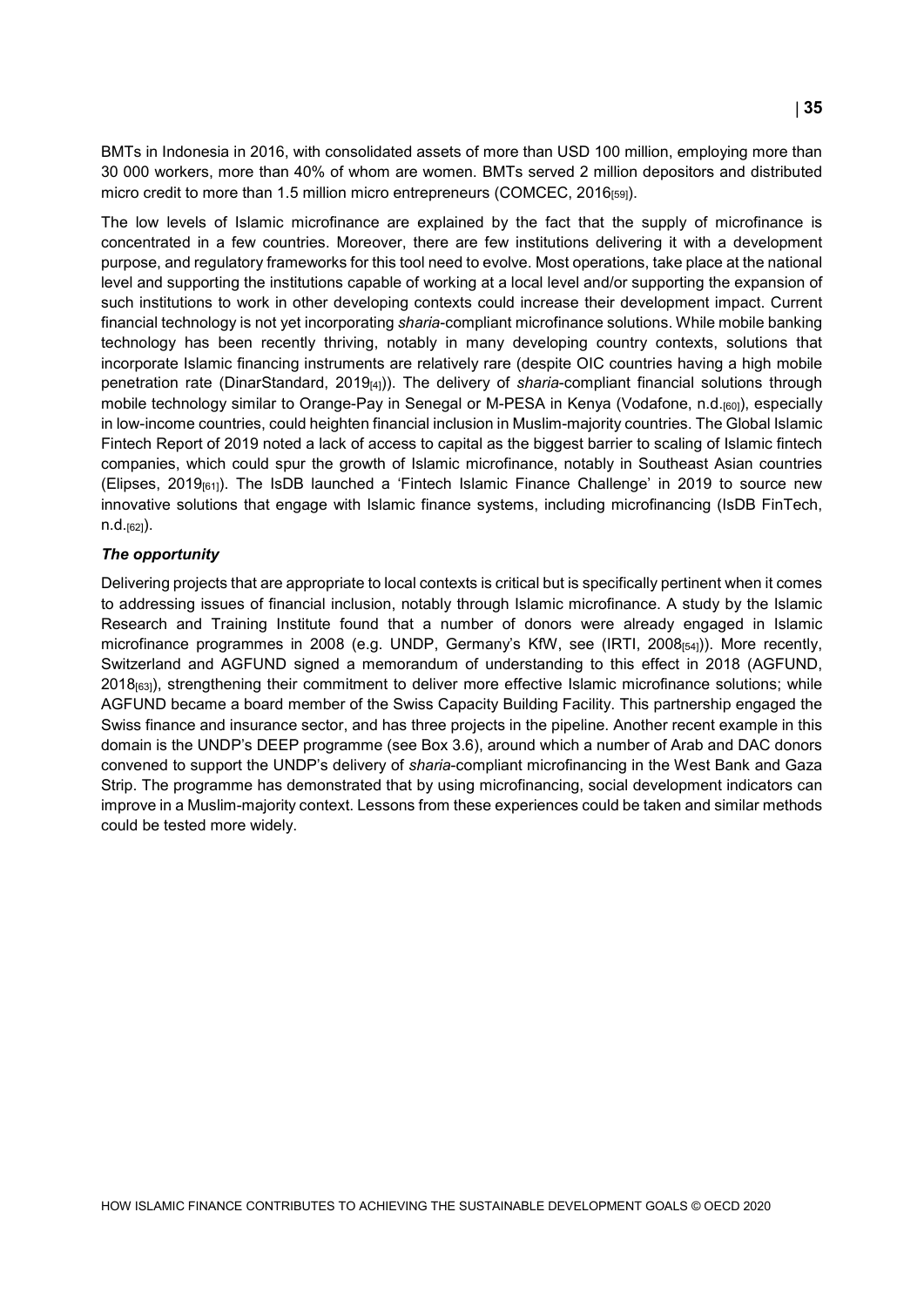#### <span id="page-35-1"></span>**Box 3.6. UNDP's Deprived Families Economic Empowerment Programme (DEEP)**

UNDP's DEEP programme seeks to improve livelihood outcomes for poor and vulnerable households in the West Bank and Gaza Strip and to enable them to escape poverty. Specifically, the programme has two purposes:

- Poor and vulnerable households become economically empowered and resilient; and
- An enabling institutional framework for poverty alleviation is developed, promoting economic partnerships with and among the poor and enhancing their resilience.

This model aimed at revitalising the economy of the West Bank and Gaza Strip through selfemployment and micro-enterprise development. An Islamic microfinance component was integrated and delivered the following results:

- A total of 6 190 micro- and small-enterprises received financing through partner microfinance institutions (MFIs).
- DEEP provided technical assistance to MFIs, which resulted in expanding community outreach with new rural branches, promoting pro-poor targeting among MFIs, and providing technical assistance to develop MFI human resources.
- A comprehensive awareness campaign was launched in all areas of the West Bank and Gaza Strip to promote pro-poor Islamic financing products, and to attract previously excluded clients.

DEEP brings together the UNDP, the IsDB, the Swiss Agency for Development and Cooperation, Qatar's Education Above All Foundation - Al Fakhoora Programme, the Government of Japan, the OPEC Fund for International Development, the Arab Fund for Economic and Social Development, the Swedish International Development Cooperation, and the Government of New Zealand. Together, these donors have contributed over USD 94 million since 2012. DEEP was awarded the AGFUND International Prize for Pioneering Human Development Projects in 2018

*Source:* UNDP (n.d.), Palestinian Families Economic Empowerment Programme (DEEP), [http://www.ps.undp.org/content/papp/en/home/projects/deep.html.](http://www.ps.undp.org/content/papp/en/home/projects/deep.html)

Arab and DAC donors working on financial inclusion could consider *sharia*-compliant tools, especially when supporting the development of fintech solutions. Ensuring that there are *sharia-*compliant options available, not just conventional microfinance options, can ensure that programmes are able to take root in the Muslim world. Harnessing fintech solutions can have a considerable effect in ensuring impact in some of the world's most fragile contexts, such as Syria or Yemen. In particular, leveraging technical expertise of donors engaged in Islamic microfinance can ensure that Arab and DAC donors can deliver more effective solutions when using microfinance in their activities.

#### <span id="page-35-0"></span>**Way forward**

Arab and DAC donors could work effectively together and build stronger alliances with the private sector using Islamic finance instruments such as *sukuk* and microfinance. Doing so would ensure a more targeted response in Muslim-majority countries. Private sector champions of Islamic finance could be mobilised to deliver the SDGs, which would raise the profile of Islamic tools and where both Arab and DAC members could show leadership. Specific donors will play a more prominent role in taking forward this engagement, building on their past experiences and good practices. Ultimately, a more inclusive, coherent community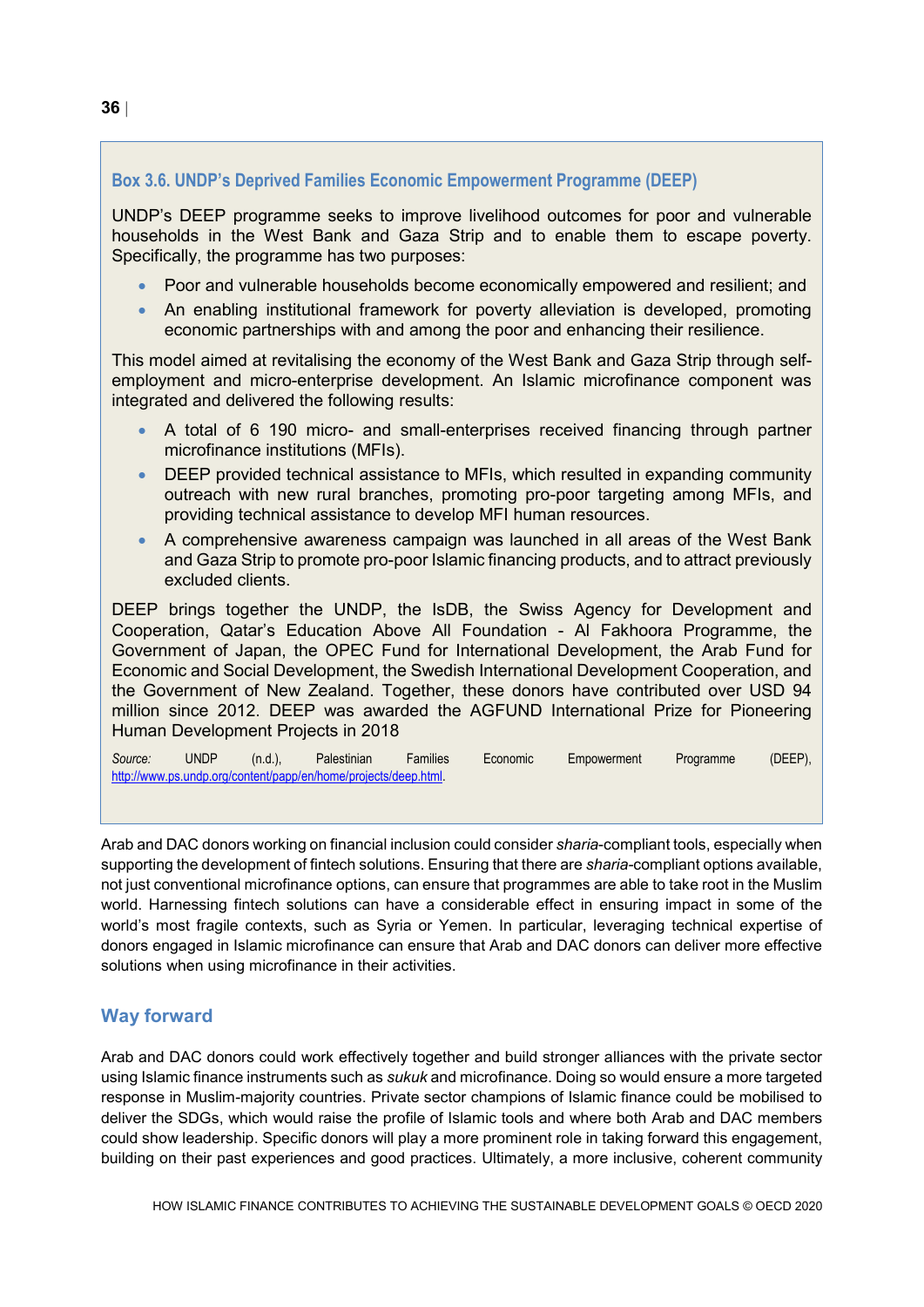of partners delivering the SDGs can ensure that issues of financial inclusion can be addressed through collaboration.

DAC members could combine their conventional finance with Islamic forms of financing to deliver economic infrastructure and large programmes. Building exposure and understanding of different types of Islamic lending has two benefits. Firstly, it broadens and strengthens donor expertise in the financial sector, as they provide better tailored products. Secondly, it offers more appropriate, SDG-aligned instruments for Muslim-majority countries. In addition, mobilising large investors (e.g. sovereign wealth funds and pension funds) from DAC members and the Muslim world could (a) help develop partnerships with the private sector; (b) encourage other investors to engage in development co-operation; and (c) engage investors from the Muslim world to leverage political support to deliver development results in Muslim-majority countries. Having a positive impact on rates of financial inclusion, especially in fragile contexts could be done through Islamic microfinance, provided programming include *sharia*-compliant instruments.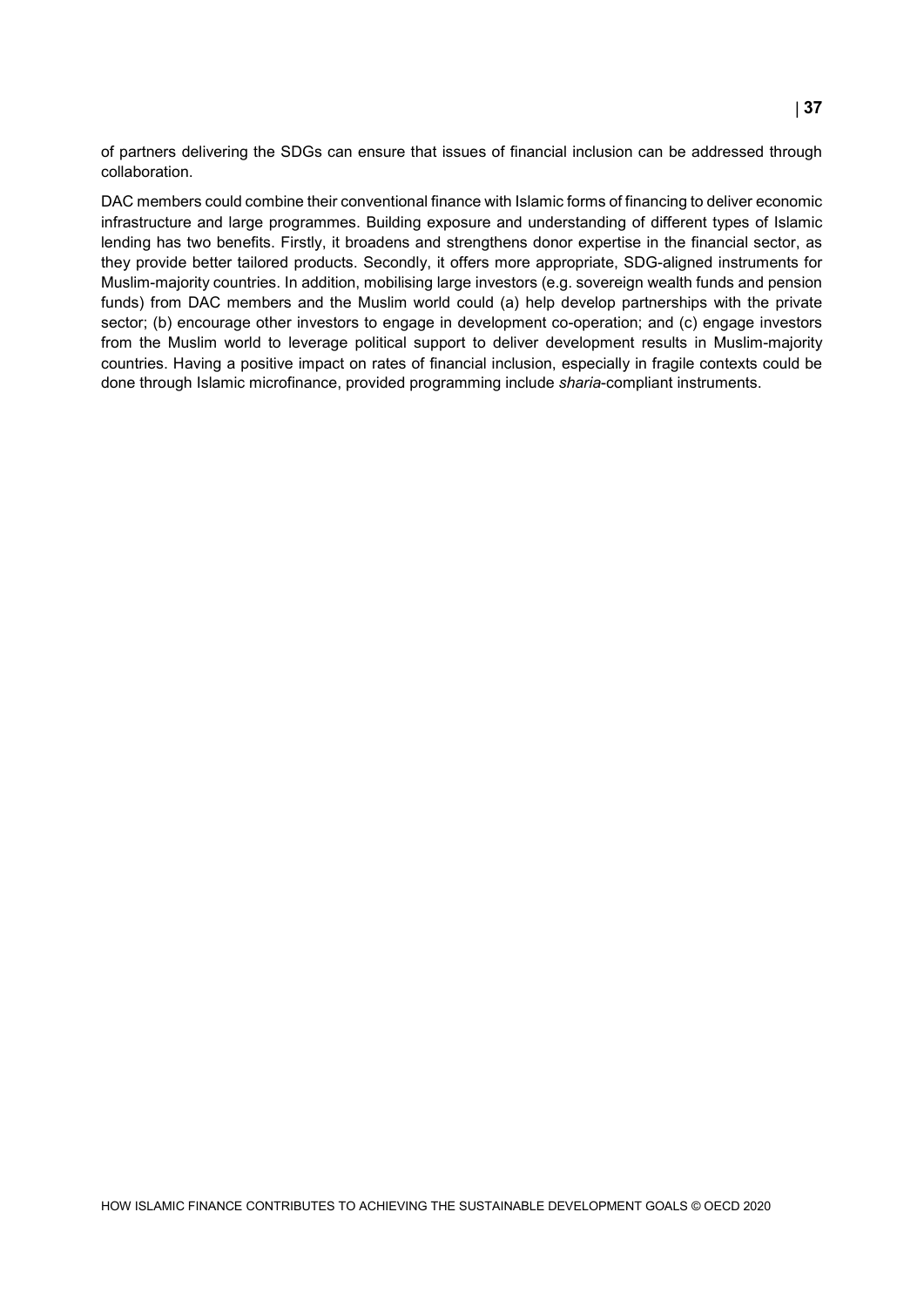<span id="page-37-0"></span>Islamic finance has not been harnessed fully by all Arab and DAC donors. In particular, this could be done by deepening expertise and understanding in a number of areas, especially in Islamic social finance. This could have a real impact in addressing the financing gap of the SDGs, co-ordinating international donor efforts through strengthened partnerships and increasing the relevance of development and humanitarian responses according to local contexts.

Most Islamic finance concepts and tools are mainly implemented by private actors, although there is growing interest in public activities to look at how these concepts and tools can foster sustainable development, through direct application of such public activities or indirectly through regulation changes (i.e. to develop Islamic capital markets and to ensure these are aligned with sustainable development objectives). For Islamic finance to take root in the development agenda and be properly accounted for, donors could perceive Islamic finance as something that is aligned with the SDGs. Addressing issues around language and acceptance of this new form of financing could raise awareness among donors, notably the DAC, and build upon existing successful experiences from donors in harnessing Islamic finance (e.g. individual work of some Arab donors; agencies and platforms that operate internationally; Arab-DAC partnership pilots). Raising the profile of Islamic finance for development could help update the current framework behind the use of these financial tools.

Increased co-ordination and strengthened partnerships between Arab and DAC donors are important to delivering the SDGs. The Arab donors, in particular, represent a critical partner with rising global presence. Working in concert with these partners, sharing expertise and pooling resources can promote innovation. Yet, to continue developing these partnerships through the use of Islamic finance, engaging Muslim populations (and other Muslim-majority rising donors) will be central to its success. Public actors could encourage changes at the policy level, e.g. by encouraging boards and shareholders to think about Islamic finance instruments, when using conventional development finance, or the other way around for Islamic finance users to incorporate sustainable development motivations and to blend finance from both perspectives. One element here would be to develop the capacity of both sides, as well as raising their awareness, on these possibilities. The Responsible Finance and Investment Foundation, for example, would be a good resource for DAC donors looking for capacity building around Islamic social finance.

Islamic finance offers something that has not been fully taken into consideration by the global development community. Donors could drive forward the integration of Islamic finance into the development narrative. As such, this paper has proposed a set of action areas for future collaboration between Arab and DAC donors:

#### <span id="page-37-1"></span>**Zakat**

• Arab and DAC donors could raise awareness of the links between *zakat* and the SDGs with Arab and other Islamic donors and their citizens, while DAC members could also do so domestically with their Muslim communities. For example, DAC members could convene Muslim leaders to raise the profile of the SDGs, understand the incentives around giving and how *zakat* can best be channelled towards development objectives.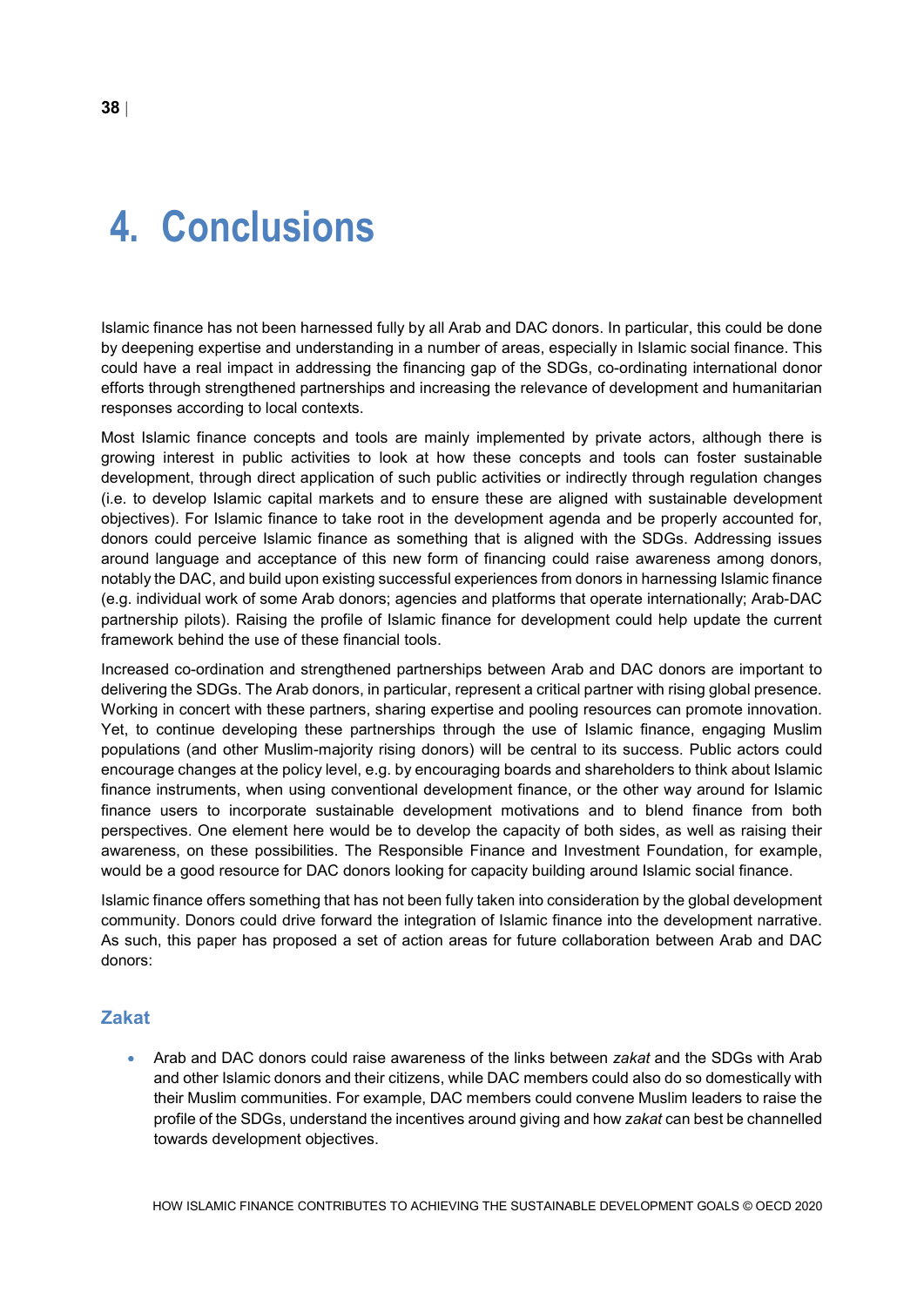- Institutionally, Arab and DAC donors could create (or extend the mandates of existing) agencies and platforms or tap into existing ones to access *zakat* funds and explore how current models could be scaled up.
- Arab and DAC donors could work on improving the tracking of *zakat* flows being collected and distributed globally. For example, the regulation of *zakat* needs to change to ensure that charitable organisations and those receiving charitable funds are adhering to high levels of transparency and reporting.

#### <span id="page-38-0"></span>**Awqaf**

- Arab and DAC donors could explore the possibility of using *waqf* to respond to humanitarian and development appeals through the UN, or SDG-compatible a*wqaf*. DAC members, in particular, could work with the IsDB to understand how to design *awqaf* vehicles for development. Both sets of donors could also raise awareness on how *awqaf* could help deliver the SDGs.
- Arab donors could improve the collection and reporting of *awqaf* data so that the total value of these assets is known.

#### <span id="page-38-1"></span>**Islamic lending and microfinancing**

- Arab and DAC donors could explore working together in the areas of Islamic lending, e.g. *sukuk* and microfinance. Arab donors could raise awareness on the benefits and possibilities of these tools to deliver the SDGs, notably in Muslim-majority countries.
- The DAC, with Arab donors, could lead a roundtable with the private sector to explore how actors could support the delivery of development objectives through Islamic finance. Fintech companies and Islamic finance could be targeted for this dialogue, as well as Islamic financial institutions' s*haria* boards to build trust of the Muslim populations who could be using products that combine conventional and Islamic finance. RFI Foundation, for example, could support in these initiatives, as it can mobilise a broad stakeholder group of stakeholders at domestic and global levels for discussions about Islamic finance and the SDGs.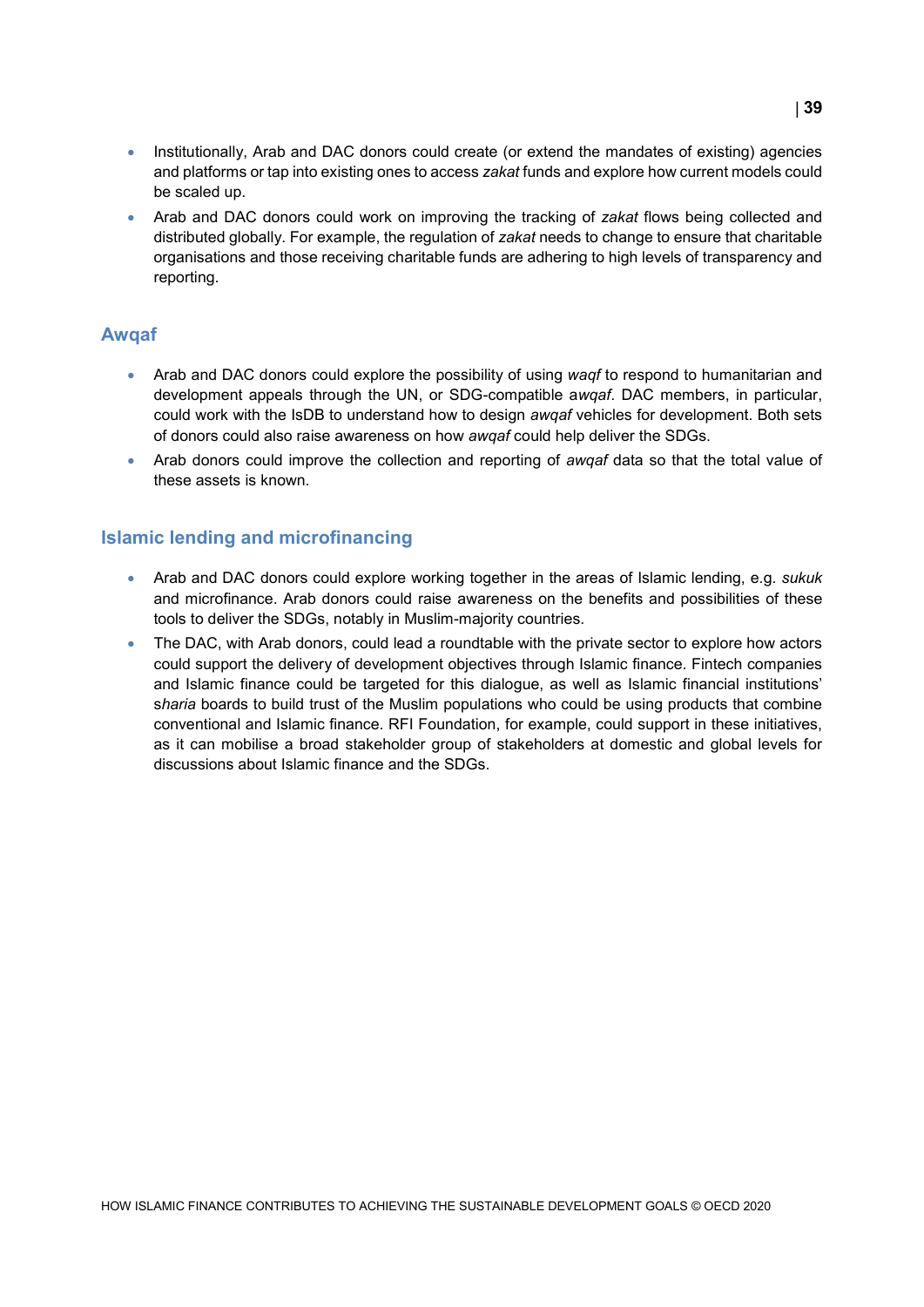## <span id="page-39-0"></span>**References**

| Abdul Hamid, Z. (2018), Transforming OIC states member,<br>https://www.nst.com.my/opinion/columnists/2018/04/355053/transforming-oic-states-member.                                                                                                       | $[1]$  |
|-----------------------------------------------------------------------------------------------------------------------------------------------------------------------------------------------------------------------------------------------------------|--------|
| AGFUND (2018), AGFUND and the Swiss Agency sign MoU to support financial inclusion,<br>http://agfund.org/news/33029/.                                                                                                                                     | $[63]$ |
| Ahmed, H. (2017), Contribution of Islamic Finance to the 2030 Agenda for Sustainable<br>Development, https://www.un.org/esa/ffd/high-level-conference-on-ffd-and-2030-agenda/wp-<br>content/uploads/sites/4/2017/11/Background-Paper Islamic-Finance.pdf. | $[45]$ |
| Alathary, A. (2013), Islamic Microfinance in Yemen: Challenges and Opportunities,<br>https://www.cgap.org/blog/islamic-microfinance-yemen-challenges-and-opportunities.                                                                                   | $[53]$ |
| BAZNAS (n.d.), Badan Amil Zakat Nasional, https://baznas.go.id.                                                                                                                                                                                           | $[69]$ |
| Bertelsmann Stiftung and Sustainable Development Solutions Network (2019), Sustainable<br>Development Report 2019: Transformations to achieve the Sustainable Development Goals.                                                                          | $[14]$ |
| Blossom Finance (2020), World-First Blockchain Sukuk Reports 12.94% Annualized Profit,<br>https://blossomfinance.com/press/world-first-blockchain-sukuk-reports-12-94-annualized-<br>profit.                                                              | $[43]$ |
| CGAP (2008), Islamic Microfinance: An Emerging Market Niche,<br>https://www.cgap.org/sites/default/files/CGAP-Focus-Note-Islamic-Microfinance-An-<br>Emerging-Market-Niche-Aug-2008.pdf.                                                                  | $[58]$ |
| COMCEC (2019), Infrastructure Financing through Islamic Finance in the Islamic Countries,<br>http://www.comcec.org/fr/wp-content/uploads/2019/04/35FC-FINANCE-12th-Mpdf.                                                                                  | $[22]$ |
| COMCEC (2019), Infrastructure Financing through Islamic Finance in the Islamic Countries,<br>http://www.sbb.gov.tr/wp-content/uploads/2019/06/Infrastructure-Financing-through-Islamic-<br>Finance-in-the-OIC-Member-Countries.pdf.                       | $[44]$ |
| COMCEC (2016), Developing Islamic Finance Strategies in the OIC Member Countries,<br>http://www.sbb.gov.tr/wp-<br>content/uploads/2018/11/Developing Islamic Finance Strategies in the OIC Member Cou<br>ntries%E2%80%8B.pdf.                             | $[59]$ |
| DinarStandard (2019), State of the Global Islamic Economy Report 2019/20: Driving the Islamic<br>Economy Revolution 4.0, https://cdn.salaamgateway.com/special-coverage/sgie19-20/full-<br>report.pdf.                                                    | $[4]$  |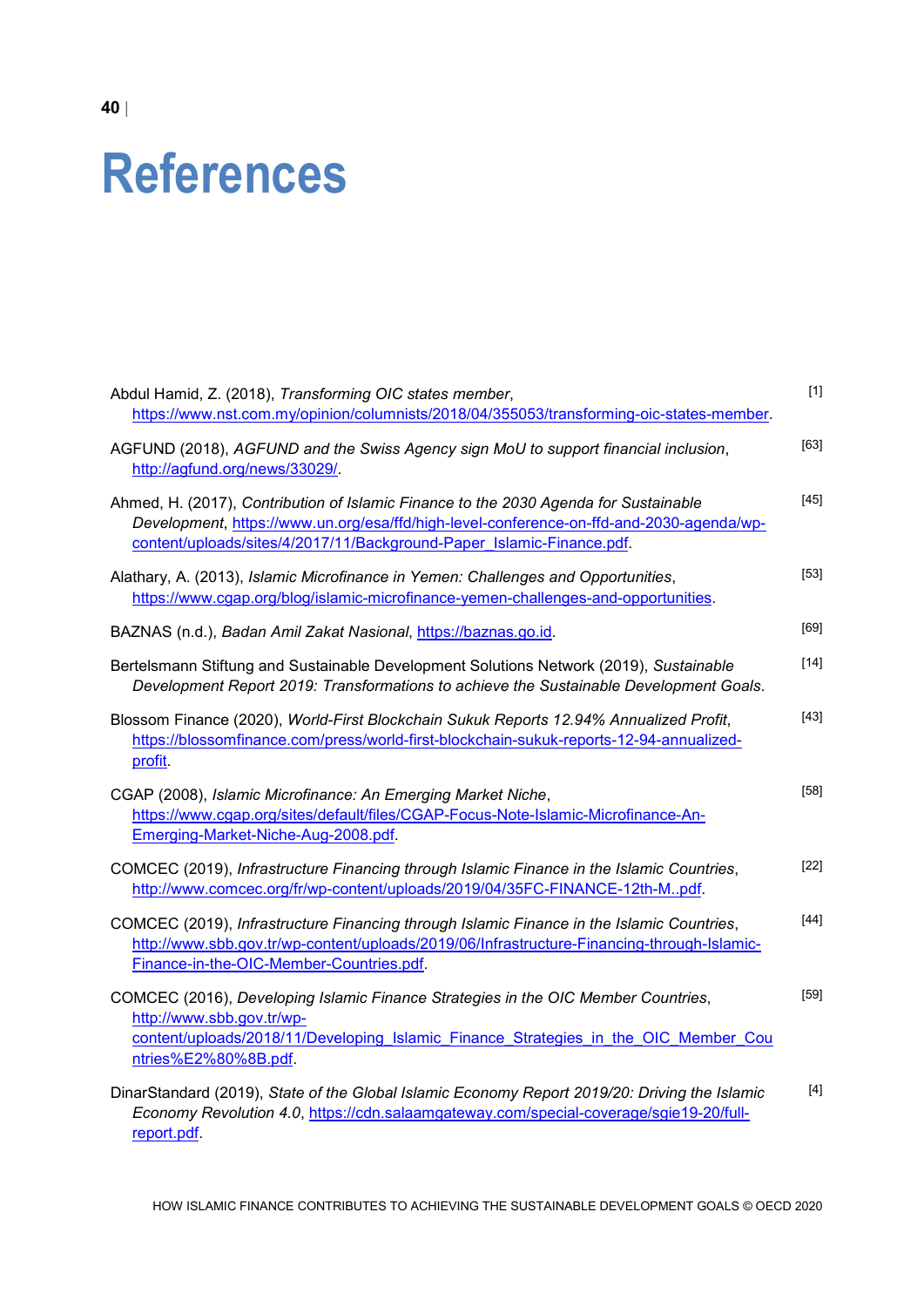| Dridi, J. and M. Hasan (2010), The Effects of the Global Crisis on Islamic and Conventional<br>Banks: A Comparative Study.                                                                                                                                                       | [8]    |
|----------------------------------------------------------------------------------------------------------------------------------------------------------------------------------------------------------------------------------------------------------------------------------|--------|
| EIB (2016), What's holding back the private sector in MENA? Lessons from the Enterprise<br>Survey, https://www.eib.org/attachments/efs/econ mena enterprise survey en.pdf.                                                                                                       | $[51]$ |
| Elipses (2019), The Global Islamic Fintech Report, December 2019,<br>https://cdn.salaamgateway.com/special-coverage/islamic-fintech-2019/full-report.pdf.                                                                                                                        | $[61]$ |
| FAOSTAT (2020), Food and Agriculture data.                                                                                                                                                                                                                                       | $[15]$ |
| Finterra (2020), Waqf Chain.                                                                                                                                                                                                                                                     | $[31]$ |
| Futtaim, M. (2019), World's First Benchmark Corporate Green Sukuk,<br>https://www.majidalfuttaim.com/en/media-centre/press-releases/2019/05/majid-al-futtaim-<br>lists-world-s-first-benchmark-corporate-green-sukuk--on-nasdaq-dubai.                                           | $[25]$ |
| GIZ (2014), Toward Inclusive Islamic Finance - Insights from GIZ, http://microfinance-<br>mena.org/wp-content/uploads/2017/02/GIZ-2014-Toward-Inclusive-Islamic-Finance.pdf.                                                                                                     | $[57]$ |
| Goverment of the United Kingdom (2014), Government issues first Islamic bond,<br>https://www.gov.uk/government/news/government-issues-first-islamic-bond.                                                                                                                        | $[47]$ |
| Gueckel, C. (2017), How can Responsible Investors Benefit from Islamic Criteria?,<br>https://papers.ssrn.com/sol3/papers.cfm?abstract_id=2918849.                                                                                                                                | $[77]$ |
| Heilprin, J. (2019), IMF wary of goverments piling up debt, https://aretenews.com/imf-wary-of-<br>governments-piling-up-debt/.                                                                                                                                                   | $[10]$ |
| IFC (2018), Mobilization of Private Finance by Multilateral Development Banks and Development<br>Finance Institutions,<br>https://www.ifc.org/wps/wcm/connect/publications ext content/ifc external publication site/p<br>ublications_listing_page/2018_mdb-mobilization-report. | $[24]$ |
| IFFIm (2019), IFFIm issues sukuk to the Islamic Development Bank,<br>https://www.iffim.org/library/news/press-releases/2019/iffim-issues-sukuk-to-the-islamic-<br>development-bank/.                                                                                             | $[74]$ |
| IFRC (2018), Beyond Charity - the transformative, http://media.ifrc.org/innovation/wp-<br>content/uploads/sites/9/2018/08/Kenya case study 2018 003.pdf.                                                                                                                         | $[37]$ |
| INCEF (n.d.), Islamic Social Finance, https://www.inceif.org/islamic-social-finance/.                                                                                                                                                                                            | $[23]$ |
| IRTI (2017), Practical Means of Integrating Zakat and Waqf into the Poverty Reduction Agenda<br>of OIC Member Countries.                                                                                                                                                         | $[12]$ |
| IRTI (2008), Islamic Microfinance Development: Challenges and Initiatives.                                                                                                                                                                                                       | $[54]$ |
| IsDB (2018), Financial Inclusion - The Role of Islamic Finance,<br>https://www.tcmb.gov.tr/wps/wcm/connect/918421f3-90da-4d02-929f-<br>35b5bc660adc/Session+2.2+-+Financial+Inclusion+-<br>+Islamic+Development+Bank+Group.pdf?MOD=AJPERES&CVID=.                                | $[19]$ |
| IsDB (2007), Islamic Development Bank Group in Brief,<br>https://www.isdb.org/sites/default/files/media/documents/2018-12/IDB In Brief 1428H.pdf.                                                                                                                                | $[42]$ |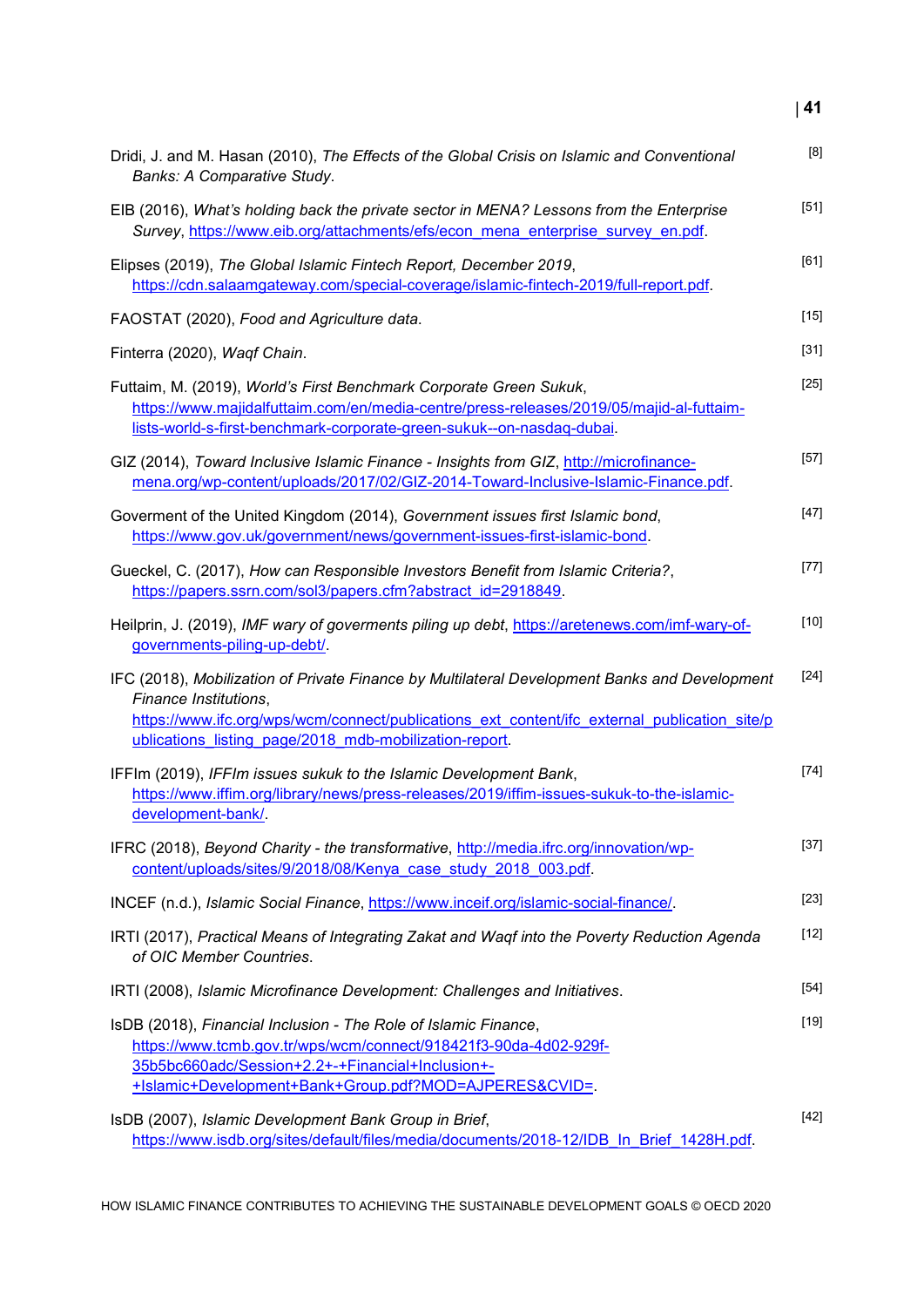| IsDB (n.d.), Lives and Livelihoods Fund, https://www.isdb.org/partnership/lives-and-livelihoods-<br>fund.                                                                                                                                                                                                      | $[73]$ |
|----------------------------------------------------------------------------------------------------------------------------------------------------------------------------------------------------------------------------------------------------------------------------------------------------------------|--------|
| IsDB (n.d.), Sustainable Development Goals, https://www.IsDB.org/what-we-do/sustainable-<br>development-goals.                                                                                                                                                                                                 | [65]   |
| IsDB FinTech (n.d.), Islamic Finance Challenge, https://isdbfintech.net.                                                                                                                                                                                                                                       | $[62]$ |
| Klein, M. and T. Harford (2005), Grants or Loans? Development Finance and Incentive Effects,<br>http://siteresources.worldbank.org/EXTFINANCIALSECTOR/Resources/282884-<br>1303327122200/287Harford Klein.pdf.                                                                                                 | $[9]$  |
| Martínez-Solimán, M. (2017), Islamic Finance: An Innovative Avenue For Financing The<br>Sustainable Development Goals, https://www.europe.undp.org/content/geneva/en/home/our-<br>perspective/2017/3/3/Islamic-Finance-An-Innovative-Avenue-For-Financing-The-Sustainable-<br>Development-Goals.html.          | $[5]$  |
| Masdar (2017), 800MW third phase of Mohammed bin Rashid Al Maktoum Solar Park reaches<br>financial close.                                                                                                                                                                                                      | $[52]$ |
| MICAD and OECD (2015), Pilot Exercise on Broader Development Finance from the UAE,<br>https://www.oecd.org/dac/dac-global-<br>relations/Pilot%20Exercise%20on%20Broader%20Devel.                                                                                                                               | [26]   |
| Migration Observatory (2016), Migrant Remittances to and from the UK,<br>https://migrationobservatory.ox.ac.uk/resources/briefings/migrant-remittances-to-and-from-<br>the-uk/                                                                                                                                 | $[38]$ |
| Mohieldin, M. et al. (2011), The Role of Islamic Finance in Enhancing,<br>http://documents.worldbank.org/curated/en/393491468321563341/pdf/WPS5920.pdf.                                                                                                                                                        | $[55]$ |
| Nadia Abas, F. and F. Raji (2018), Factors Contributing to Inefficient Management and<br>Maintenance of Waqf Properties: A Literature Review,<br>https://www.researchgate.net/publication/327621814 Factors Contributing to Inefficient Ma<br>nagement and Maintenance of Waqf Properties A Literature Review. | $[32]$ |
| National Zakat Foundation (n.d.), Our History, https://www.nzf.org.uk/News/ViewArticle/4240.                                                                                                                                                                                                                   | $[39]$ |
| OECD (2018), Global Outlook on Financing for Sustainable Development 2019: Time to Face<br>the Challenge, OECD Publishing, Paris, https://dx.doi.org/10.1787/9789264307995-en.                                                                                                                                 | $[78]$ |
| OECD (2018), States of Fragility 2018, OECD Publishing, Paris,<br>https://doi.org/10.1787/9789264302075-en.                                                                                                                                                                                                    | $[16]$ |
| OECD (2015), Social Impact Investment: Building the Evidence Base, OECD Publishing, Paris,<br>https://dx.doi.org/10.1787/9789264233430-en.                                                                                                                                                                     | $[41]$ |
| OECD (forthcoming), Indonesia's perspective on TOSSD.                                                                                                                                                                                                                                                          | $[27]$ |
| OECD (n.d.), OECD Creditor Reporting System,<br>https://stats.oecd.org/Index.aspx?DataSetCode=CRS1.                                                                                                                                                                                                            | $[2]$  |
| Range, M. and A. Kaiser-Yücel (2016), Better Understanding the Demand for Islamic<br>Microfinance, https://www.cgap.org/blog/better-understanding-demand-islamic-microfinance.                                                                                                                                 | $[56]$ |

HOW ISLAMIC FINANCE CONTRIBUTES TO ACHIEVING THE SUSTAINABLE DEVELOPMENT GOALS © OECD 2020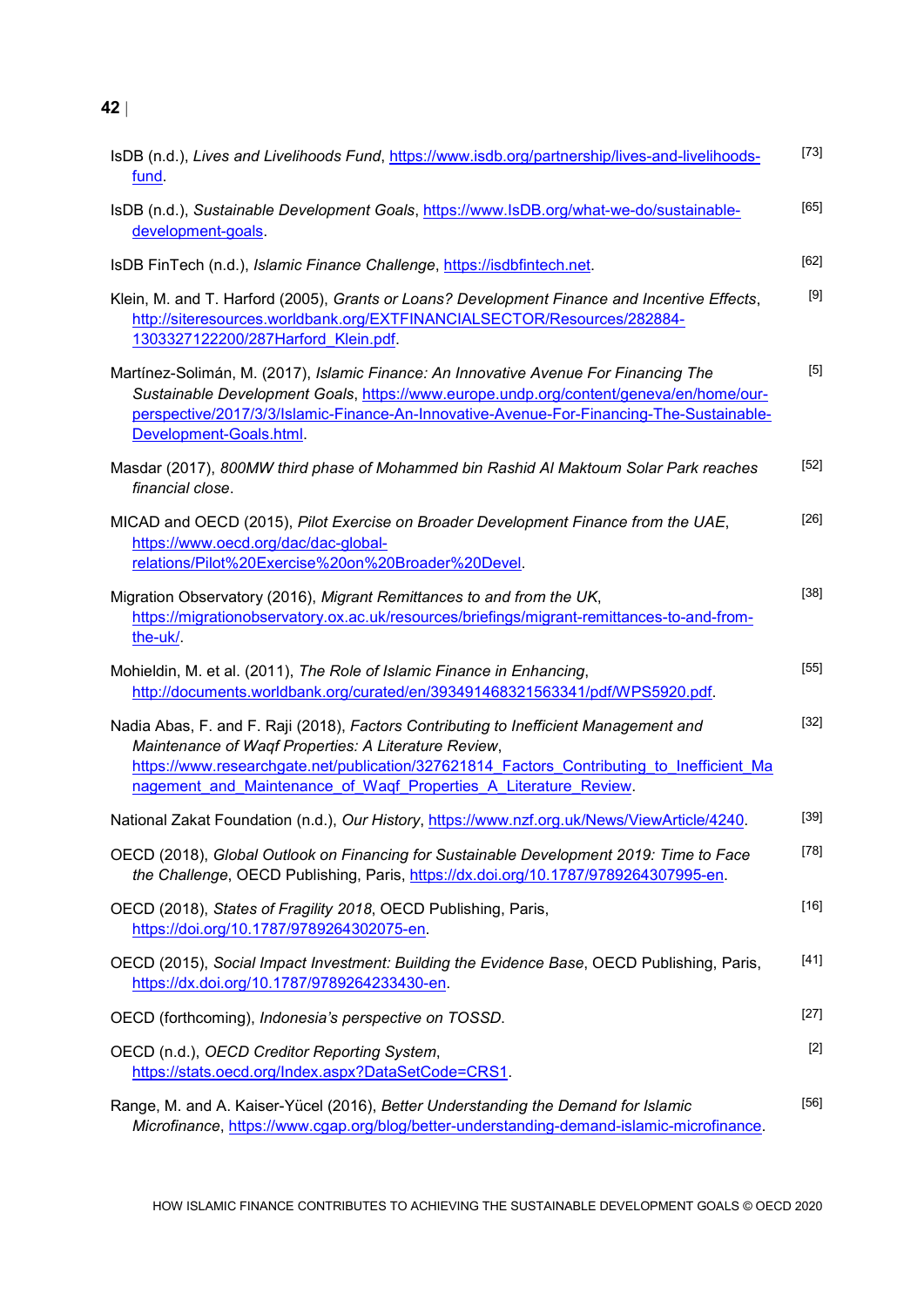| Rehman, A. (2019), Islamic finance for social good,<br>https://www.undp.org/content/undp/en/home/blog/2019/IFN ANNUAL GUIDE 2019 Islamic<br>Social Finance.html                                                                                                                                                                                                                   | $[29]$ |
|-----------------------------------------------------------------------------------------------------------------------------------------------------------------------------------------------------------------------------------------------------------------------------------------------------------------------------------------------------------------------------------|--------|
| RFI (2019), Responsible Finance Champions: CIMB, Case Study, http://rfi-<br>foundation.org/application/uploads/RFI CIMB CaseStudy.pdf.                                                                                                                                                                                                                                            | [6]    |
| SDGF (n.d.), Private Sector, https://www.sdgfund.org/private-sector.                                                                                                                                                                                                                                                                                                              | [48]   |
| SESRIC and IsDB (2014), "Countries, Economic and Social Research and Training Centre for<br>Islamic", in Managing Disasters and Conflicts in OIC Countries,<br>http://www.sesric.org/files/article/486.pdf.                                                                                                                                                                       | $[17]$ |
| Shahbaz Mirza, D. (2017), From charity to perpetuity: Developing the awqaf industry in the UK,<br>https://www.salaamgateway.com/story/from-charity-to-perpetuity-developing-the-awqaf-<br>industry-in-the-uk                                                                                                                                                                      | [40]   |
| Stirk, C. (2015), An Act of Fait: Humanitarian financing and Zakat, http://devinit.org/wp-<br>content/uploads/2015/03/ONLINE-Zakat report V9a.pdf.                                                                                                                                                                                                                                | [68]   |
| The Malaysian Reserve (2019), Global sukuk issuances up 5.5% in 2018,<br>https://themalaysianreserve.com/2019/08/05/global-sukuk-issuances-up-5-5-in-2018/.                                                                                                                                                                                                                       | $[46]$ |
| Ul Hassan, M. (2010), Islamic Approach of Economics: Some Discourses on Khurshid Ahmad's<br>Vision of Socio-Economic Order, Self-Reliance and Economic Development.                                                                                                                                                                                                               | $[18]$ |
| UN (2019), Financing for Sustainable Development Report 2019,<br>https://developmentfinance.un.org/fsdr2019.                                                                                                                                                                                                                                                                      | $[72]$ |
| UN (2019), UN Secretary General's Strategy for Financing the 2030 Agenda for Sustainable<br>Development (2018-2021), https://www.un.org/sustainabledevelopment/sg-finance-strategy/.                                                                                                                                                                                              | [64]   |
| UNDP (2019), Working with Islamic Finance to achieve the SDGs: A win-win?,<br>https://www.eurasia.undp.org/content/rbec/en/home/blog/2019/islamic-finance-to-achieve-the-<br>sdgs.html                                                                                                                                                                                            | $[11]$ |
| UNDP (2018), Financing the 2030 Agenda: An Introductory Guidebook for UNDP Country<br>Offices, http://• UNDP (2018), Financing the 2030 Agenda: An Introductory Guidebook for<br><b>UNDP Country Offices,</b><br>https://www.undp.org/content/dam/undp/library/Sustainable%20Development/2030%20Agend<br>a/Financing the 2030 Agenda CO Guidebook.pdf.                            | $[76]$ |
| UNDP (2016), Al Baraka pledges \$635 million towards achieving UN Sustainable Development<br>Goals as part of its Social Responsibility Strategy,<br>http://www.bh.undp.org/content/bahrain/en/home/presscenter/articles/2016/05/19/al-baraka-<br>pledges-635-million-towards-achieving-un-sustainable-development-goals-as-part-of-its-<br>social-responsibility-strategy-.html. | [49]   |
| UNDP (n.d.), Palestinian Families Economic Empowerment Programme (DEEP),<br>http://www.ps.undp.org/content/papp/en/home/projects/deep.html.                                                                                                                                                                                                                                       | $[75]$ |
| UNDP Indonesia (2017), Indonesia shows the World how Zakaka and Waqaf can support SDGs,<br>https://undpindonesia.exposure.co/indonesia-shows-the-world-how-zakat-and-waqaf-can-<br>support-sdgs.                                                                                                                                                                                  | $[70]$ |